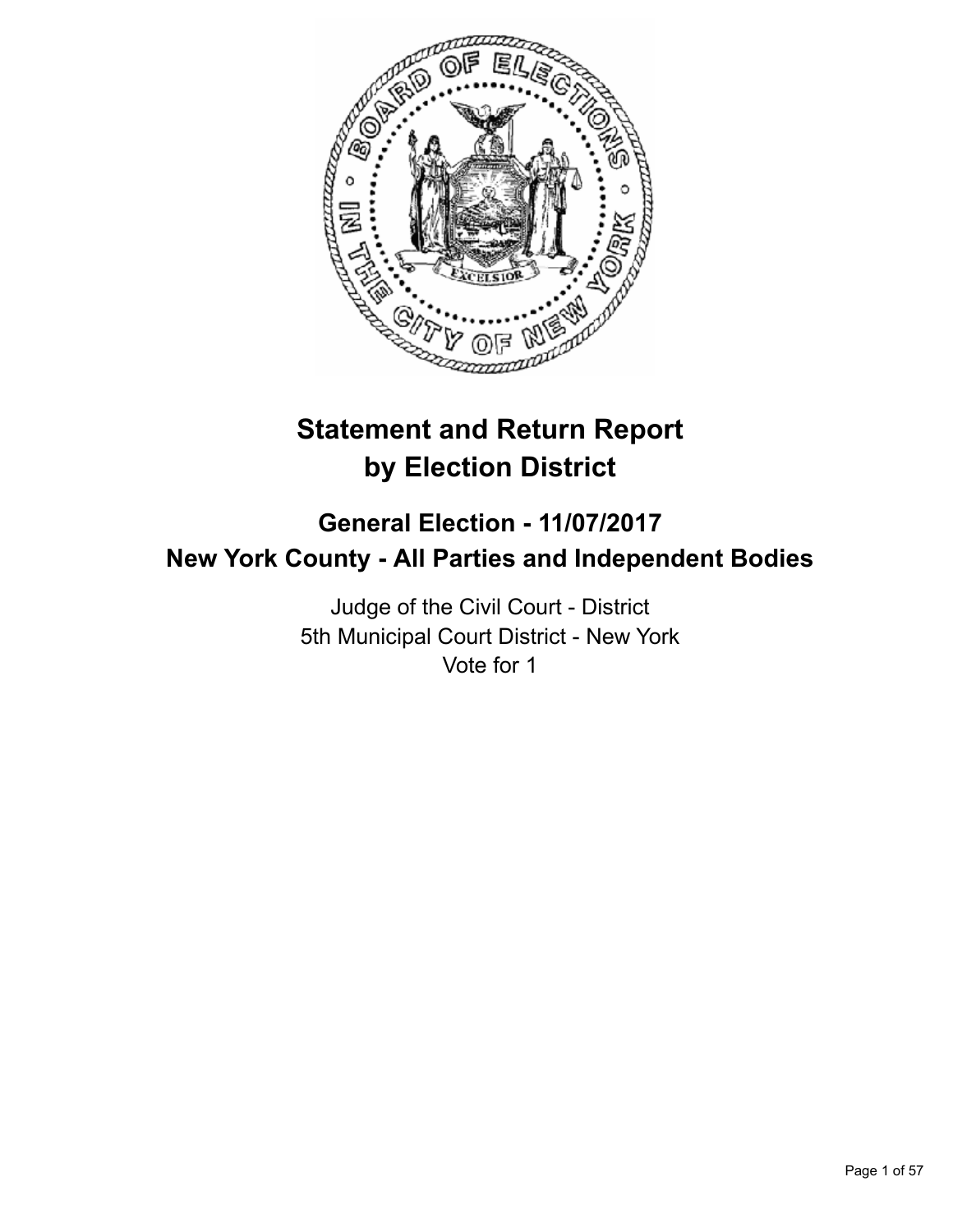

| PUBLIC COUNTER                                           | 64 |
|----------------------------------------------------------|----|
| MANUALLY COUNTED EMERGENCY                               | 0  |
| ABSENTEE / MILITARY                                      |    |
| AFFIDAVIT                                                | 3  |
| <b>Total Ballots</b>                                     | 68 |
| Less - Inapplicable Federal/Special Presidential Ballots | 0  |
| <b>Total Applicable Ballots</b>                          | 68 |
| LESLIE A. STROTH (DEMOCRATIC)                            | 50 |
| <b>Total Votes</b>                                       | 50 |
| Unrecorded                                               | 18 |

#### **031/67**

| PUBLIC COUNTER                                           | 418 |
|----------------------------------------------------------|-----|
| <b>MANUALLY COUNTED EMERGENCY</b>                        | 0   |
| ABSENTEE / MILITARY                                      | 12  |
| AFFIDAVIT                                                | 2   |
| <b>Total Ballots</b>                                     | 432 |
| Less - Inapplicable Federal/Special Presidential Ballots | 0   |
| <b>Total Applicable Ballots</b>                          | 432 |
| LESLIE A. STROTH (DEMOCRATIC)                            | 306 |
| <b>Total Votes</b>                                       | 306 |
| Unrecorded                                               | 126 |
|                                                          |     |

## **032/67**

| <b>PUBLIC COUNTER</b>                                    | 326 |
|----------------------------------------------------------|-----|
| MANUALLY COUNTED EMERGENCY                               | 0   |
| ABSENTEE / MILITARY                                      | 11  |
| AFFIDAVIT                                                |     |
| <b>Total Ballots</b>                                     | 338 |
| Less - Inapplicable Federal/Special Presidential Ballots | 0   |
| <b>Total Applicable Ballots</b>                          | 338 |
| LESLIE A. STROTH (DEMOCRATIC)                            | 246 |
| <b>Total Votes</b>                                       | 246 |
| Unrecorded                                               | 92  |

| <b>PUBLIC COUNTER</b>                                    | 212 |
|----------------------------------------------------------|-----|
| <b>MANUALLY COUNTED EMERGENCY</b>                        | 0   |
| ABSENTEE / MILITARY                                      | 8   |
| <b>AFFIDAVIT</b>                                         | 3   |
| <b>Total Ballots</b>                                     | 223 |
| Less - Inapplicable Federal/Special Presidential Ballots | 0   |
| <b>Total Applicable Ballots</b>                          | 223 |
|                                                          |     |
| LESLIE A. STROTH (DEMOCRATIC)                            | 152 |
| RUDOLPH GULIIANI (WRITE-IN)                              |     |
| STEVE MARTIN (WRITE-IN)                                  |     |
| <b>Total Votes</b>                                       | 154 |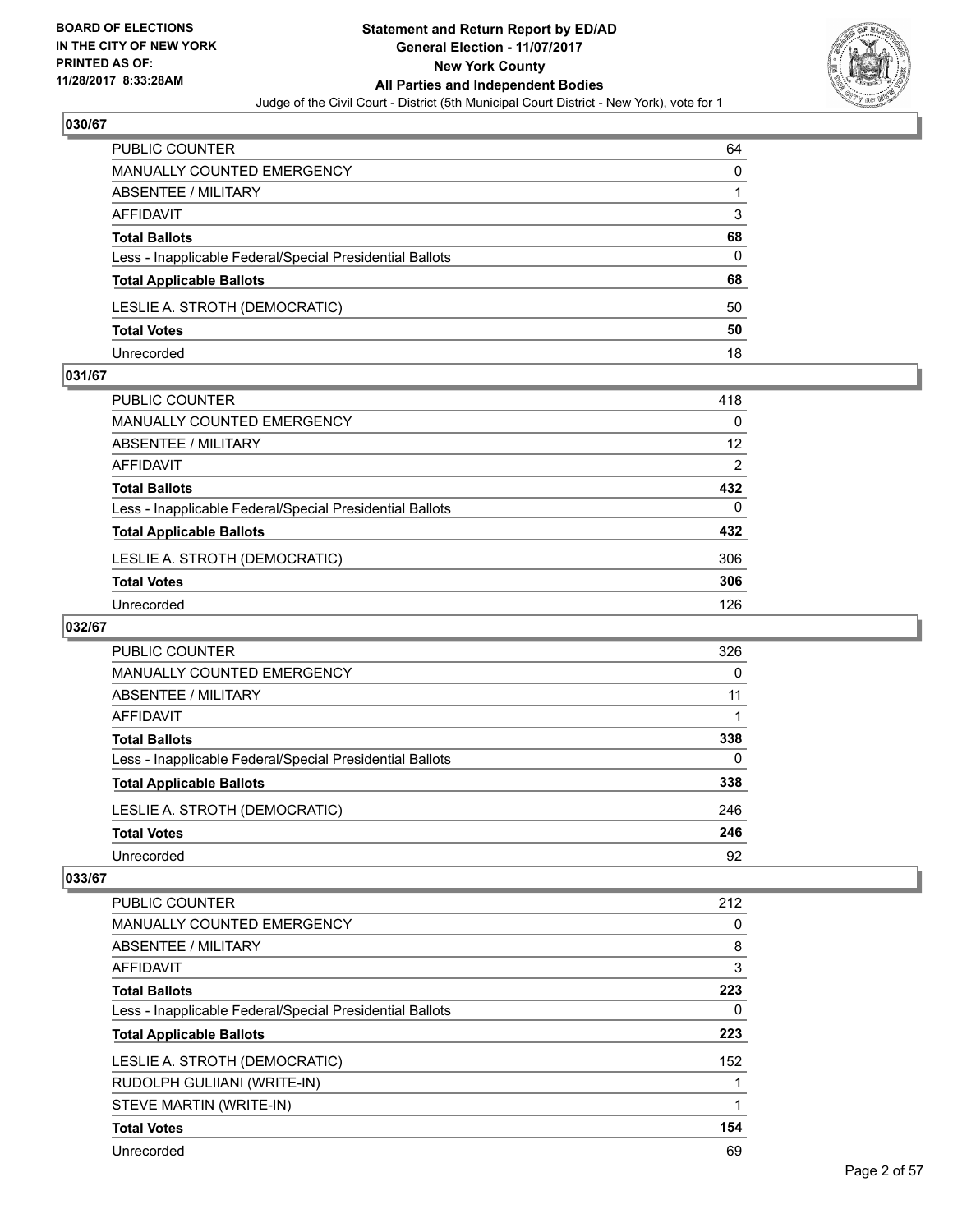

| <b>PUBLIC COUNTER</b>                                    | 128 |
|----------------------------------------------------------|-----|
| <b>MANUALLY COUNTED EMERGENCY</b>                        | 0   |
| ABSENTEE / MILITARY                                      | 4   |
| AFFIDAVIT                                                | 2   |
| <b>Total Ballots</b>                                     | 134 |
| Less - Inapplicable Federal/Special Presidential Ballots | 0   |
| <b>Total Applicable Ballots</b>                          | 134 |
| LESLIE A. STROTH (DEMOCRATIC)                            | 83  |
| <b>Total Votes</b>                                       | 83  |
| Unrecorded                                               | 51  |

#### **035/67**

| PUBLIC COUNTER                                           | 241            |
|----------------------------------------------------------|----------------|
| <b>MANUALLY COUNTED EMERGENCY</b>                        | 0              |
| ABSENTEE / MILITARY                                      | 11             |
| AFFIDAVIT                                                | $\overline{2}$ |
| <b>Total Ballots</b>                                     | 254            |
| Less - Inapplicable Federal/Special Presidential Ballots | 0              |
| <b>Total Applicable Ballots</b>                          | 254            |
| LESLIE A. STROTH (DEMOCRATIC)                            | 188            |
| ROBERT M KANE (WRITE-IN)                                 |                |
| SOL V SLOTNIK (WRITE-IN)                                 |                |
| UNATTRIBUTABLE WRITE-IN (WRITE-IN)                       |                |
| <b>Total Votes</b>                                       | 191            |
| Unrecorded                                               | 63             |
|                                                          |                |

| <b>PUBLIC COUNTER</b>                                    | 131            |
|----------------------------------------------------------|----------------|
| <b>MANUALLY COUNTED EMERGENCY</b>                        | 0              |
| <b>ABSENTEE / MILITARY</b>                               | $\overline{7}$ |
| <b>AFFIDAVIT</b>                                         | $\mathbf{0}$   |
| <b>Total Ballots</b>                                     | 138            |
| Less - Inapplicable Federal/Special Presidential Ballots | $\Omega$       |
| <b>Total Applicable Ballots</b>                          | 138            |
| LESLIE A. STROTH (DEMOCRATIC)                            | 108            |
| HYMAN SILVERGLAD (WRITE-IN)                              |                |
| UNATTRIBUTABLE WRITE-IN (WRITE-IN)                       |                |
| <b>Total Votes</b>                                       | 110            |
| Unrecorded                                               | 28             |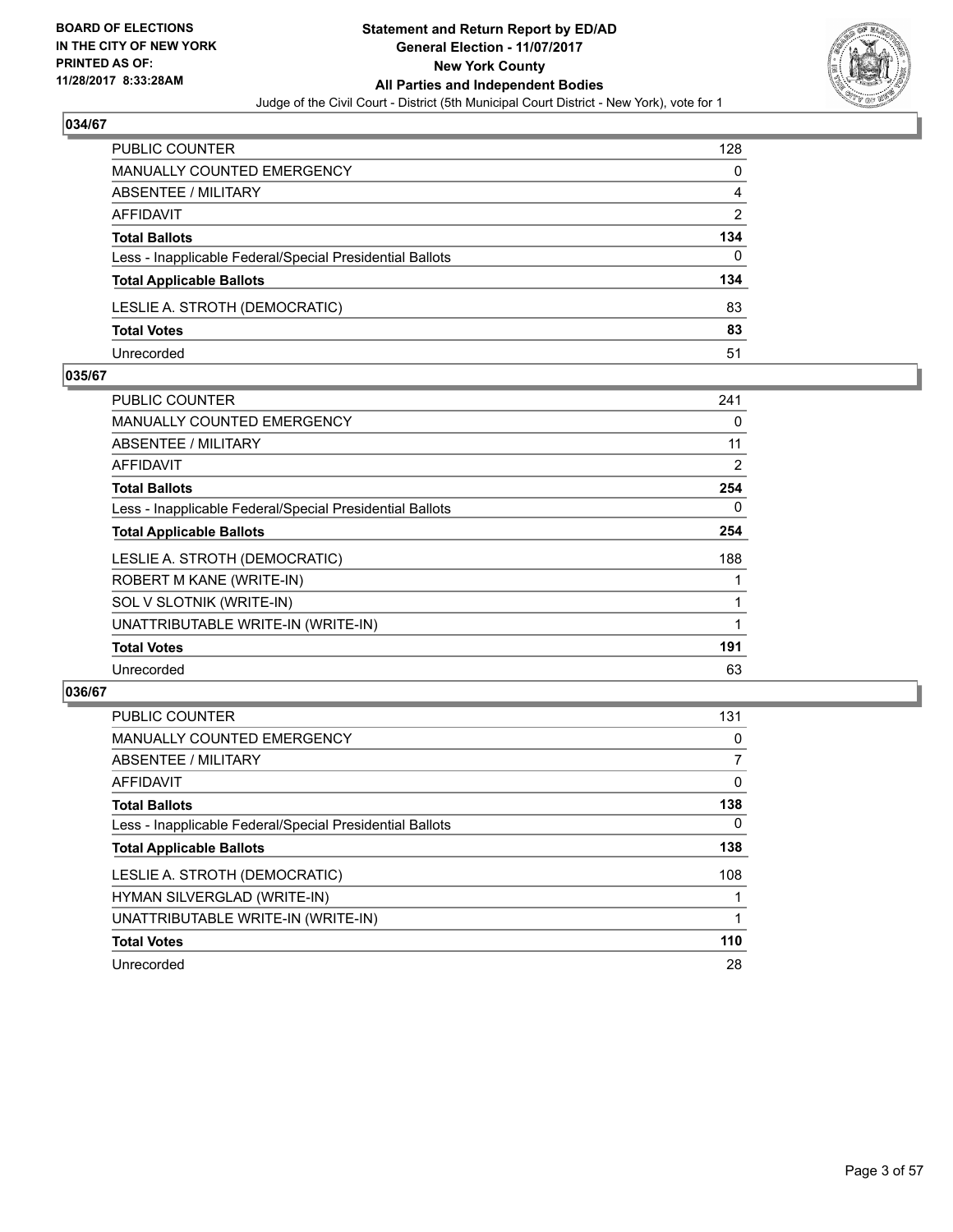

| <b>PUBLIC COUNTER</b>                                    | 256 |
|----------------------------------------------------------|-----|
| <b>MANUALLY COUNTED EMERGENCY</b>                        | 0   |
| ABSENTEE / MILITARY                                      | 9   |
| <b>AFFIDAVIT</b>                                         |     |
| <b>Total Ballots</b>                                     | 266 |
| Less - Inapplicable Federal/Special Presidential Ballots | 0   |
| <b>Total Applicable Ballots</b>                          | 266 |
| LESLIE A. STROTH (DEMOCRATIC)                            | 184 |
| BETHENNY FRANKEL (WRITE-IN)                              |     |
| UNATTRIBUTABLE WRITE-IN (WRITE-IN)                       |     |
| <b>Total Votes</b>                                       | 186 |
| Unrecorded                                               | 80  |

#### **038/67**

| <b>PUBLIC COUNTER</b>                                    | 179 |
|----------------------------------------------------------|-----|
| <b>MANUALLY COUNTED EMERGENCY</b>                        | 0   |
| ABSENTEE / MILITARY                                      | 2   |
| AFFIDAVIT                                                | 2   |
| <b>Total Ballots</b>                                     | 183 |
| Less - Inapplicable Federal/Special Presidential Ballots | 0   |
| <b>Total Applicable Ballots</b>                          | 183 |
| LESLIE A. STROTH (DEMOCRATIC)                            | 134 |
| UNATTRIBUTABLE WRITE-IN (WRITE-IN)                       |     |
| <b>Total Votes</b>                                       | 135 |
| Unrecorded                                               | 48  |

| <b>PUBLIC COUNTER</b>                                    | 187 |
|----------------------------------------------------------|-----|
| <b>MANUALLY COUNTED EMERGENCY</b>                        | 0   |
| ABSENTEE / MILITARY                                      | 10  |
| AFFIDAVIT                                                |     |
| <b>Total Ballots</b>                                     | 198 |
| Less - Inapplicable Federal/Special Presidential Ballots | 0   |
| <b>Total Applicable Ballots</b>                          | 198 |
| LESLIE A. STROTH (DEMOCRATIC)                            | 132 |
| LIRA YOO (WRITE-IN)                                      |     |
| <b>Total Votes</b>                                       | 133 |
| Unrecorded                                               | 65  |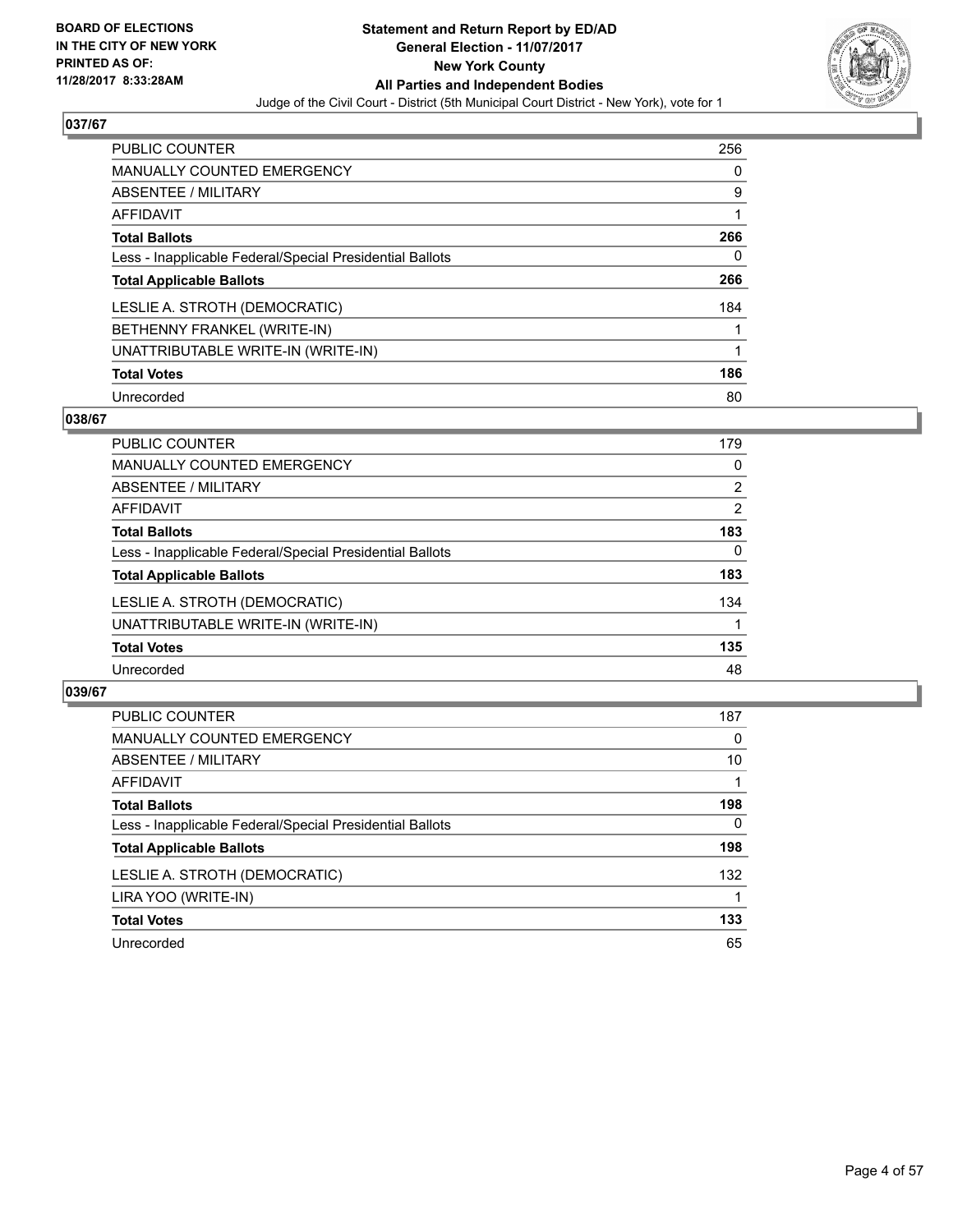

| <b>PUBLIC COUNTER</b>                                    | 208 |
|----------------------------------------------------------|-----|
| <b>MANUALLY COUNTED EMERGENCY</b>                        | 0   |
| ABSENTEE / MILITARY                                      | 4   |
| AFFIDAVIT                                                | 2   |
| <b>Total Ballots</b>                                     | 214 |
| Less - Inapplicable Federal/Special Presidential Ballots | 0   |
| <b>Total Applicable Ballots</b>                          | 214 |
| LESLIE A. STROTH (DEMOCRATIC)                            | 165 |
| <b>Total Votes</b>                                       | 165 |
| Unrecorded                                               | 49  |

#### **041/67**

| PUBLIC COUNTER                                           | 298 |
|----------------------------------------------------------|-----|
| <b>MANUALLY COUNTED EMERGENCY</b>                        | 0   |
| ABSENTEE / MILITARY                                      | 10  |
| AFFIDAVIT                                                | 5   |
| <b>Total Ballots</b>                                     | 313 |
| Less - Inapplicable Federal/Special Presidential Ballots | 0   |
| <b>Total Applicable Ballots</b>                          | 313 |
| LESLIE A. STROTH (DEMOCRATIC)                            | 233 |
| JORGE LOPEZ-QUINTALA III (WRITE-IN)                      |     |
| PREET BHARARA (WRITE-IN)                                 |     |
| UNATTRIBUTABLE WRITE-IN (WRITE-IN)                       |     |
| WILLIAM FREDRICK HAVEMEYER (WRITE-IN)                    |     |
| WILLIAM THIBAULT (WRITE-IN)                              |     |
| <b>Total Votes</b>                                       | 238 |
| Unrecorded                                               | 75  |
|                                                          |     |

| PUBLIC COUNTER                                           | 583 |
|----------------------------------------------------------|-----|
| MANUALLY COUNTED EMERGENCY                               | 0   |
| ABSENTEE / MILITARY                                      | 10  |
| AFFIDAVIT                                                | 4   |
| <b>Total Ballots</b>                                     | 597 |
| Less - Inapplicable Federal/Special Presidential Ballots | 0   |
| <b>Total Applicable Ballots</b>                          | 597 |
| LESLIE A. STROTH (DEMOCRATIC)                            | 446 |
| ROBIN KRAVITZ (WRITE-IN)                                 | 2   |
| SAM COHEN (WRITE-IN)                                     |     |
| UNATTRIBUTABLE WRITE-IN (WRITE-IN)                       | 2   |
| <b>Total Votes</b>                                       | 451 |
| Unrecorded                                               | 146 |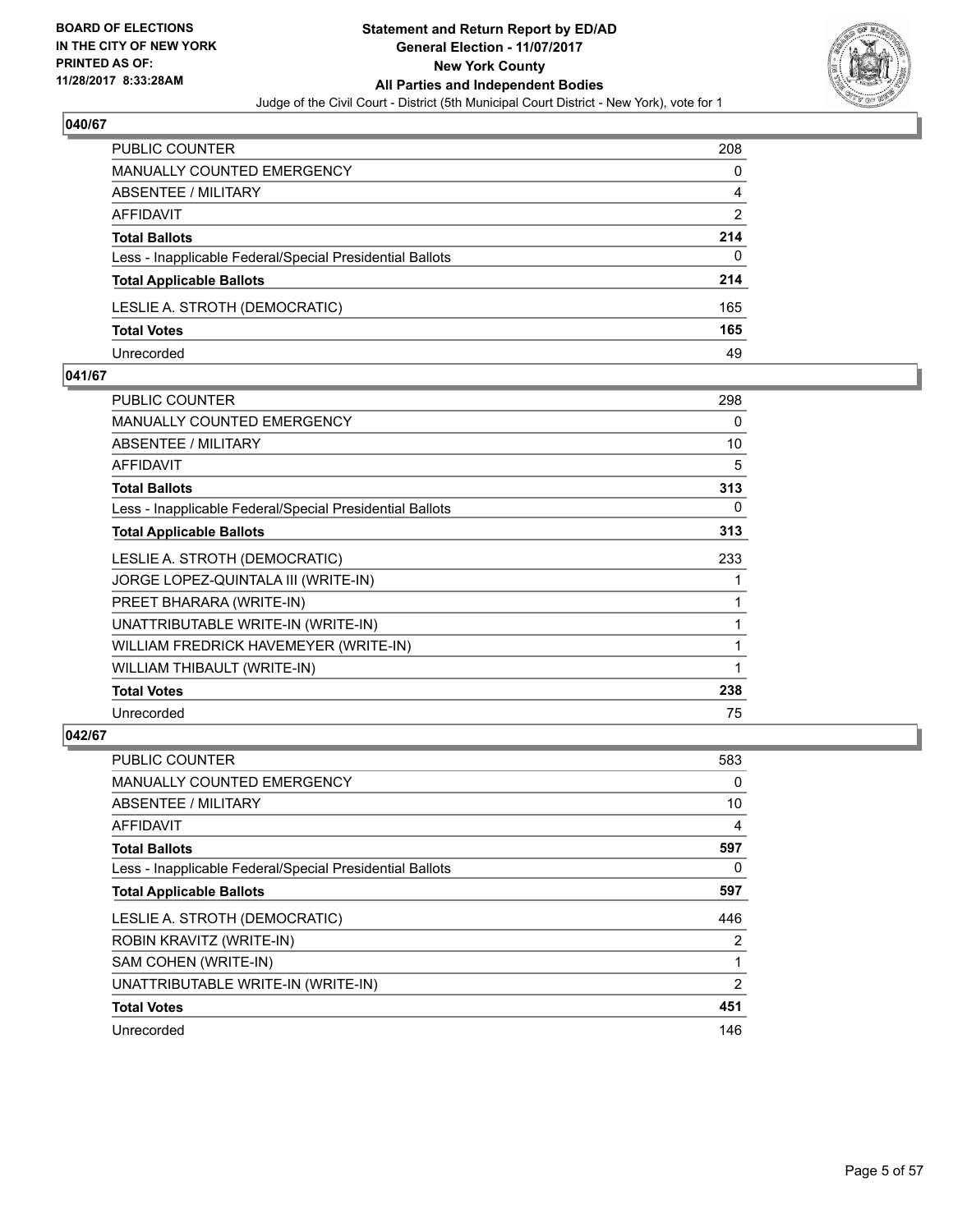

| PUBLIC COUNTER                                           | 573            |
|----------------------------------------------------------|----------------|
| <b>MANUALLY COUNTED EMERGENCY</b>                        | 0              |
| ABSENTEE / MILITARY                                      | 14             |
| AFFIDAVIT                                                | $\overline{2}$ |
| <b>Total Ballots</b>                                     | 589            |
| Less - Inapplicable Federal/Special Presidential Ballots | 0              |
| <b>Total Applicable Ballots</b>                          | 589            |
| LESLIE A. STROTH (DEMOCRATIC)                            | 421            |
| VALERIE H TOCCI (WRITE-IN)                               |                |
| <b>Total Votes</b>                                       | 422            |
| Unrecorded                                               | 167            |

#### **044/67**

| <b>PUBLIC COUNTER</b>                                    | 298      |
|----------------------------------------------------------|----------|
| MANUALLY COUNTED EMERGENCY                               | 0        |
| ABSENTEE / MILITARY                                      | 9        |
| AFFIDAVIT                                                | 0        |
| <b>Total Ballots</b>                                     | 307      |
| Less - Inapplicable Federal/Special Presidential Ballots | $\Omega$ |
| <b>Total Applicable Ballots</b>                          | 307      |
| LESLIE A. STROTH (DEMOCRATIC)                            | 225      |
| <b>Total Votes</b>                                       | 225      |
| Unrecorded                                               | 82       |

| <b>PUBLIC COUNTER</b>                                    | 120 |
|----------------------------------------------------------|-----|
| <b>MANUALLY COUNTED EMERGENCY</b>                        | 0   |
| ABSENTEE / MILITARY                                      | 2   |
| AFFIDAVIT                                                | 2   |
| <b>Total Ballots</b>                                     | 124 |
| Less - Inapplicable Federal/Special Presidential Ballots | 0   |
| <b>Total Applicable Ballots</b>                          | 124 |
| LESLIE A. STROTH (DEMOCRATIC)                            | 84  |
| UNATTRIBUTABLE WRITE-IN (WRITE-IN)                       | 2   |
| <b>Total Votes</b>                                       | 86  |
| Unrecorded                                               | 38  |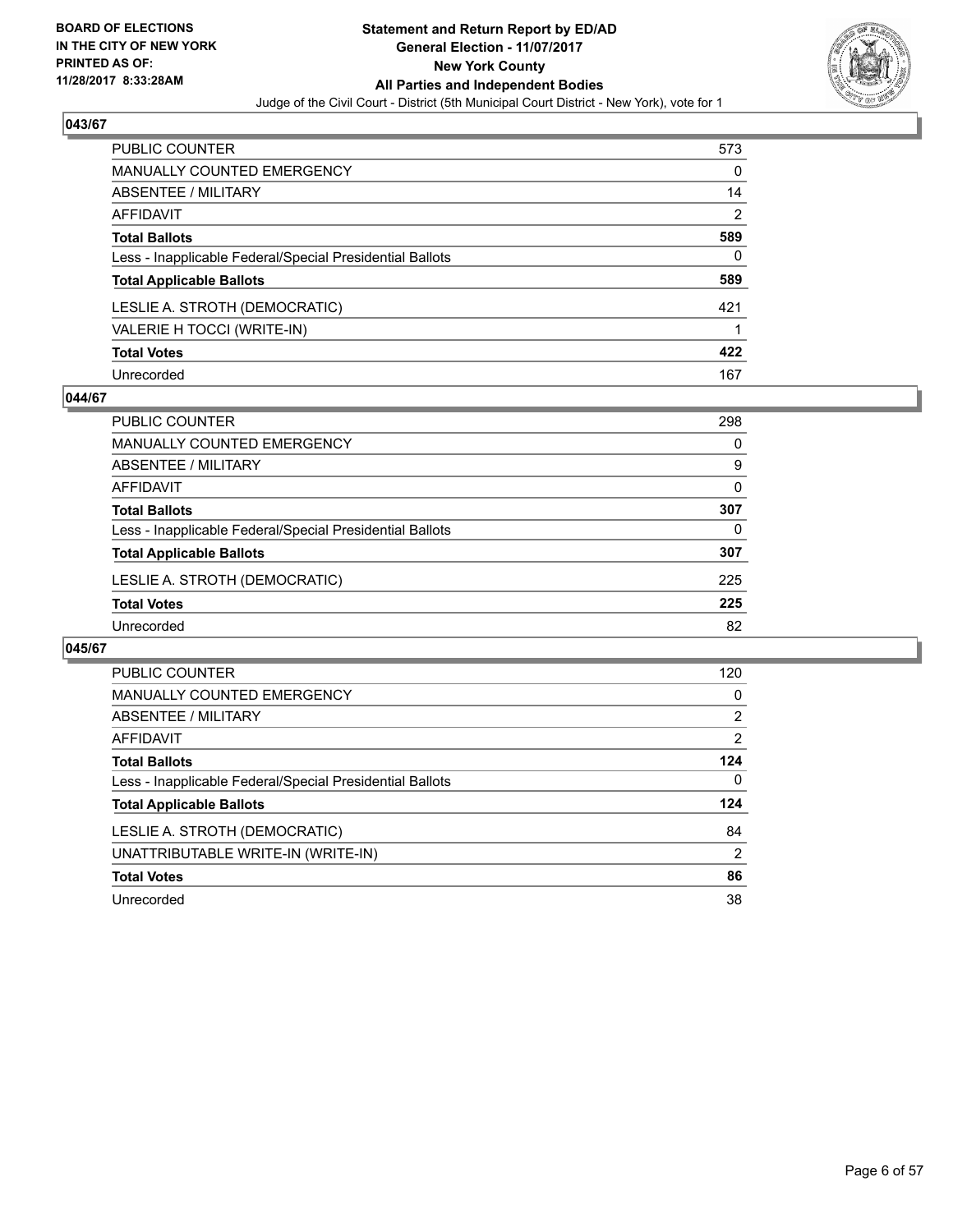

| <b>PUBLIC COUNTER</b>                                    | 456            |
|----------------------------------------------------------|----------------|
| <b>MANUALLY COUNTED EMERGENCY</b>                        | 0              |
| ABSENTEE / MILITARY                                      | 6              |
| AFFIDAVIT                                                | 7              |
| <b>Total Ballots</b>                                     | 469            |
| Less - Inapplicable Federal/Special Presidential Ballots | 0              |
| <b>Total Applicable Ballots</b>                          | 469            |
| LESLIE A. STROTH (DEMOCRATIC)                            | 331            |
| AARON COMMEY (WRITE-IN)                                  |                |
| ARMIN TAMZANIAN (WRITE-IN)                               |                |
| SCHMECKEL KURTZ (WRITE-IN)                               |                |
| UNATTRIBUTABLE WRITE-IN (WRITE-IN)                       | $\overline{2}$ |
| <b>Total Votes</b>                                       | 336            |
| Unrecorded                                               | 133            |

## **047/67**

| <b>PUBLIC COUNTER</b>                                    | 202            |
|----------------------------------------------------------|----------------|
| <b>MANUALLY COUNTED EMERGENCY</b>                        | 0              |
| ABSENTEE / MILITARY                                      | $\overline{2}$ |
| <b>AFFIDAVIT</b>                                         | 0              |
| <b>Total Ballots</b>                                     | 204            |
| Less - Inapplicable Federal/Special Presidential Ballots | 0              |
| <b>Total Applicable Ballots</b>                          | 204            |
| LESLIE A. STROTH (DEMOCRATIC)                            | 133            |
| MATHEW P. WAYNE (WRITE-IN)                               |                |
| <b>Total Votes</b>                                       | 134            |
| Unrecorded                                               | 70             |

| PUBLIC COUNTER                                           | 166      |
|----------------------------------------------------------|----------|
| <b>MANUALLY COUNTED EMERGENCY</b>                        | 0        |
| ABSENTEE / MILITARY                                      |          |
| <b>AFFIDAVIT</b>                                         |          |
| <b>Total Ballots</b>                                     | 168      |
| Less - Inapplicable Federal/Special Presidential Ballots | $\Omega$ |
| <b>Total Applicable Ballots</b>                          | 168      |
| LESLIE A. STROTH (DEMOCRATIC)                            | 119      |
| UNATTRIBUTABLE WRITE-IN (WRITE-IN)                       |          |
| <b>Total Votes</b>                                       | 120      |
| Unrecorded                                               | 48       |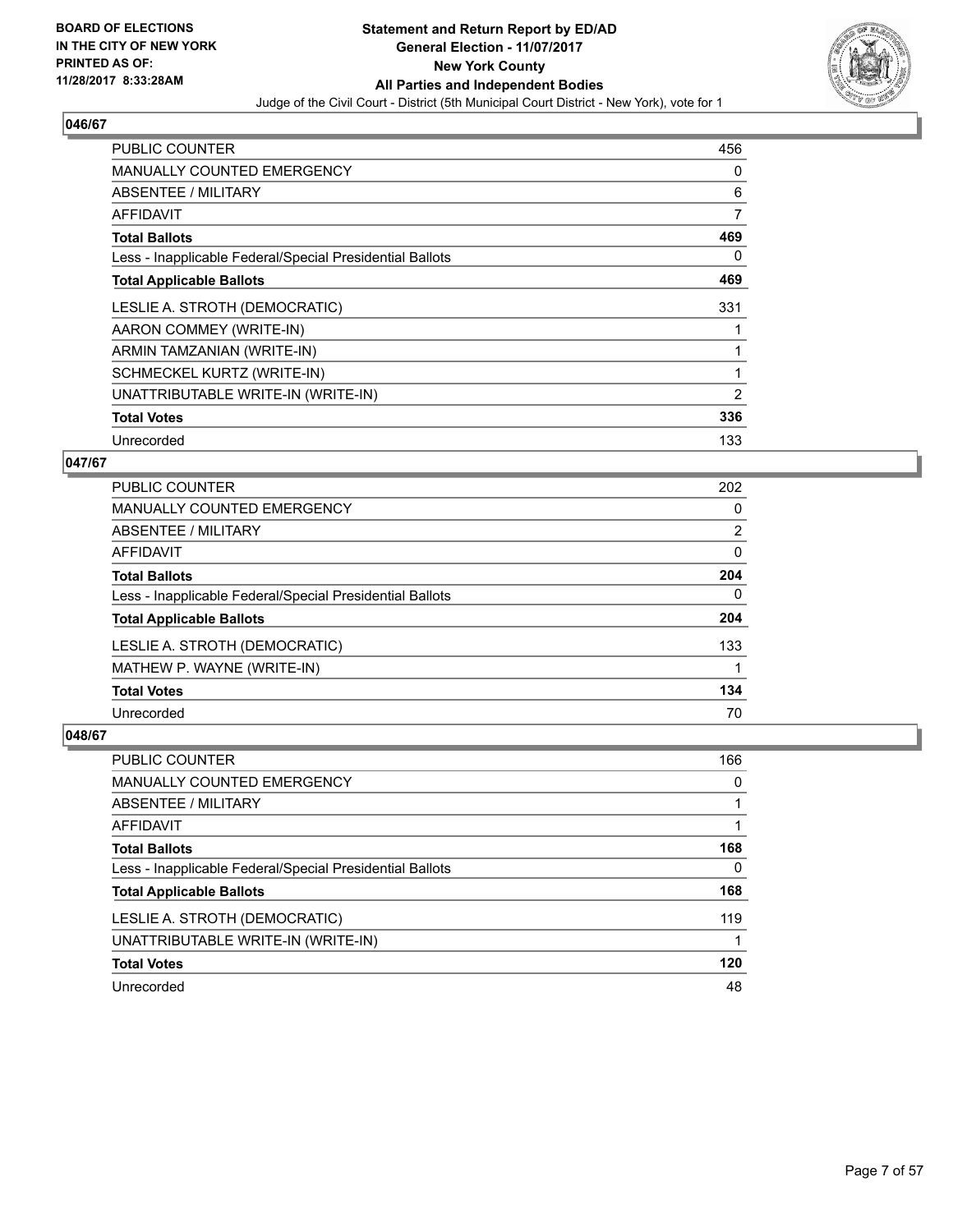

| PUBLIC COUNTER                                           | 261 |
|----------------------------------------------------------|-----|
| <b>MANUALLY COUNTED EMERGENCY</b>                        | 0   |
| ABSENTEE / MILITARY                                      | 11  |
| AFFIDAVIT                                                | 3   |
| <b>Total Ballots</b>                                     | 275 |
| Less - Inapplicable Federal/Special Presidential Ballots | 0   |
| <b>Total Applicable Ballots</b>                          | 275 |
| LESLIE A. STROTH (DEMOCRATIC)                            | 204 |
| ED MARTIN (WRITE-IN)                                     |     |
| <b>Total Votes</b>                                       | 205 |
| Unrecorded                                               | 70  |

#### **050/67**

| <b>PUBLIC COUNTER</b>                                    | 390 |
|----------------------------------------------------------|-----|
| <b>MANUALLY COUNTED EMERGENCY</b>                        | 0   |
| ABSENTEE / MILITARY                                      | 13  |
| AFFIDAVIT                                                | 2   |
| <b>Total Ballots</b>                                     | 405 |
| Less - Inapplicable Federal/Special Presidential Ballots | 0   |
| <b>Total Applicable Ballots</b>                          | 405 |
| LESLIE A. STROTH (DEMOCRATIC)                            | 283 |
| HARVEY J. STEIN (WRITE-IN)                               |     |
| <b>Total Votes</b>                                       | 284 |
| Unrecorded                                               | 121 |

| <b>PUBLIC COUNTER</b>                                    | 288            |
|----------------------------------------------------------|----------------|
| <b>MANUALLY COUNTED EMERGENCY</b>                        | 0              |
| ABSENTEE / MILITARY                                      | 8              |
| <b>AFFIDAVIT</b>                                         | 2              |
| <b>Total Ballots</b>                                     | 298            |
| Less - Inapplicable Federal/Special Presidential Ballots | 0              |
| <b>Total Applicable Ballots</b>                          | 298            |
| LESLIE A. STROTH (DEMOCRATIC)                            | 224            |
| <b>BO DIETL (WRITE-IN)</b>                               |                |
| ETHAN GOLDSTEIN (WRITE-IN)                               |                |
| UNATTRIBUTABLE WRITE-IN (WRITE-IN)                       | $\overline{2}$ |
| <b>Total Votes</b>                                       | 228            |
| Unrecorded                                               | 70             |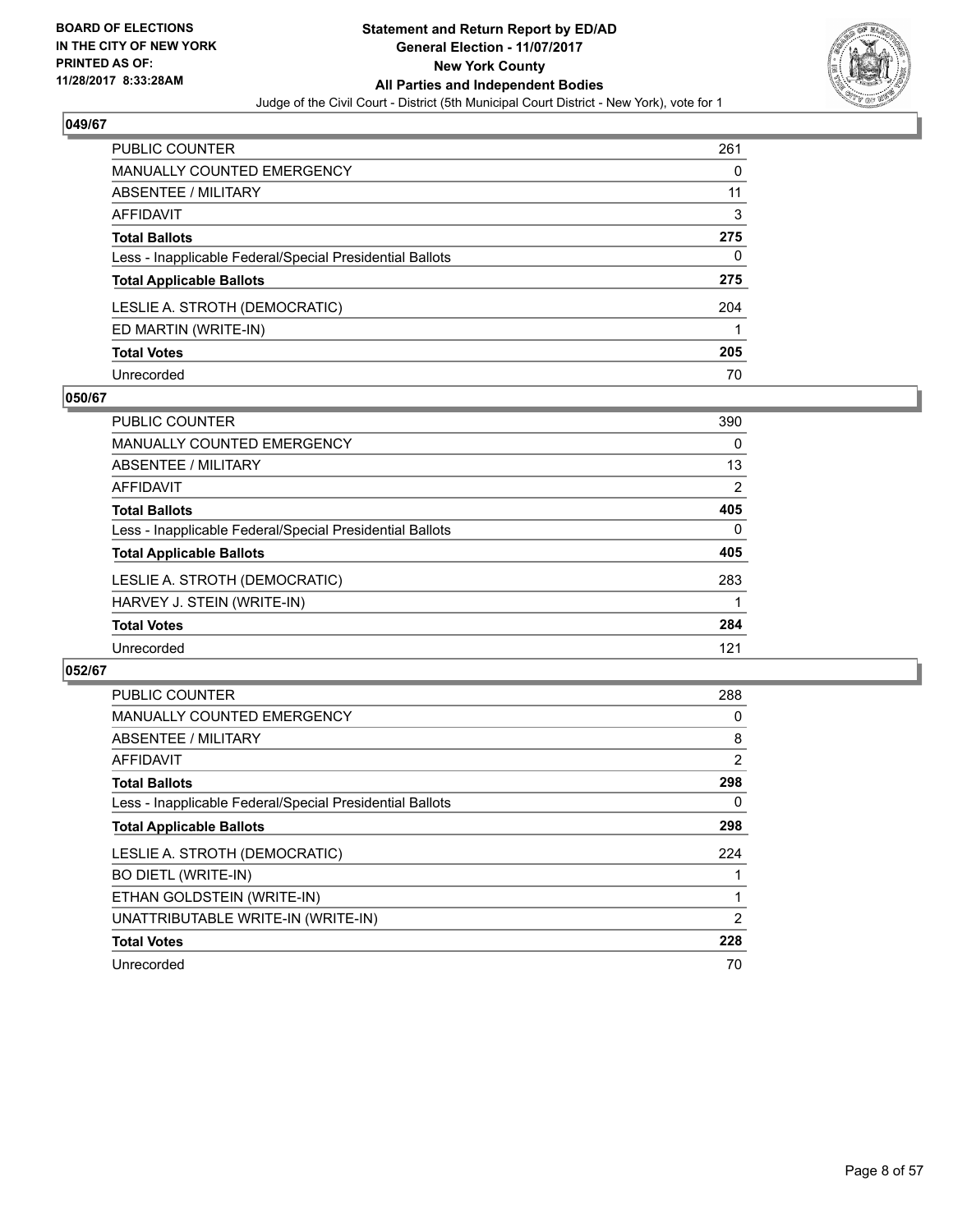

| <b>PUBLIC COUNTER</b>                                    | 278 |
|----------------------------------------------------------|-----|
| <b>MANUALLY COUNTED EMERGENCY</b>                        | 0   |
| ABSENTEE / MILITARY                                      | 5   |
| AFFIDAVIT                                                | 5   |
| <b>Total Ballots</b>                                     | 288 |
| Less - Inapplicable Federal/Special Presidential Ballots | 0   |
| <b>Total Applicable Ballots</b>                          | 288 |
| LESLIE A. STROTH (DEMOCRATIC)                            | 212 |
| <b>KENDRA MONTE (WRITE-IN)</b>                           |     |
| UNATTRIBUTABLE WRITE-IN (WRITE-IN)                       |     |
| <b>Total Votes</b>                                       | 214 |
| Unrecorded                                               | 74  |

## **054/67**

| <b>PUBLIC COUNTER</b>                                    | 197      |
|----------------------------------------------------------|----------|
| <b>MANUALLY COUNTED EMERGENCY</b>                        | 0        |
| ABSENTEE / MILITARY                                      | 7        |
| AFFIDAVIT                                                | $\Omega$ |
| <b>Total Ballots</b>                                     | 204      |
| Less - Inapplicable Federal/Special Presidential Ballots | 0        |
| <b>Total Applicable Ballots</b>                          | 204      |
| LESLIE A. STROTH (DEMOCRATIC)                            | 140      |
| <b>Total Votes</b>                                       | 140      |
| Unrecorded                                               | 64       |

| <b>PUBLIC COUNTER</b>                                    | 169 |
|----------------------------------------------------------|-----|
| <b>MANUALLY COUNTED EMERGENCY</b>                        | 0   |
| ABSENTEE / MILITARY                                      | 3   |
| <b>AFFIDAVIT</b>                                         | 7   |
| <b>Total Ballots</b>                                     | 179 |
| Less - Inapplicable Federal/Special Presidential Ballots | 0   |
| <b>Total Applicable Ballots</b>                          | 179 |
| LESLIE A. STROTH (DEMOCRATIC)                            | 135 |
| MARK AXINN (WRITE-IN)                                    |     |
| <b>Total Votes</b>                                       | 136 |
| Unrecorded                                               | 43  |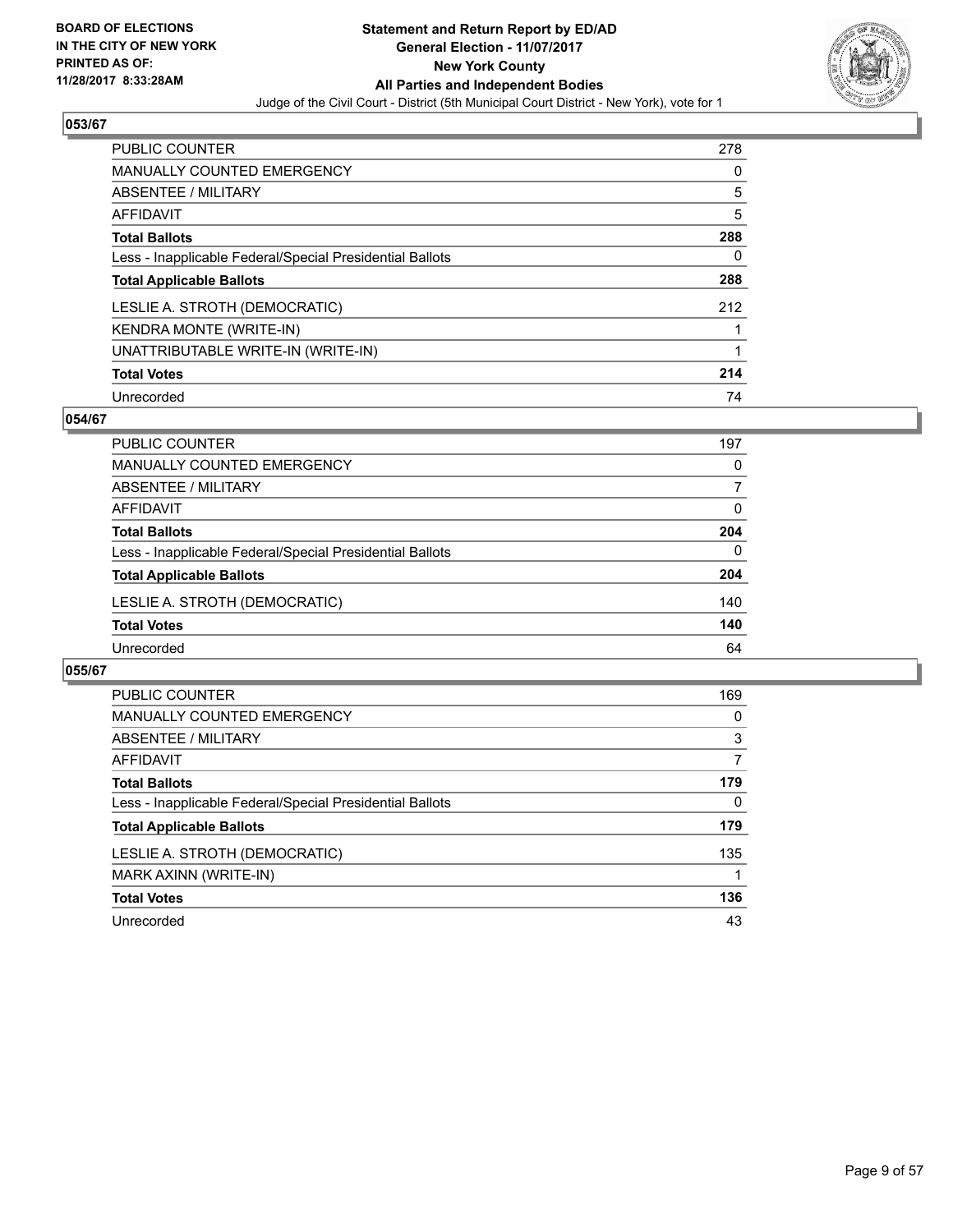

| <b>PUBLIC COUNTER</b>                                    | 255 |
|----------------------------------------------------------|-----|
| <b>MANUALLY COUNTED EMERGENCY</b>                        | 0   |
| ABSENTEE / MILITARY                                      | 6   |
| <b>AFFIDAVIT</b>                                         | 3   |
| <b>Total Ballots</b>                                     | 264 |
| Less - Inapplicable Federal/Special Presidential Ballots | 0   |
| <b>Total Applicable Ballots</b>                          | 264 |
| LESLIE A. STROTH (DEMOCRATIC)                            | 200 |
| CRISTIANA ASMAN (WRITE-IN)                               |     |
| DAVID FRIEDMAN (WRITE-IN)                                |     |
| LISA HANSON (WRITE-IN)                                   |     |
| MACK SCHLEFER (WRITE-IN)                                 |     |
| UNATTRIBUTABLE WRITE-IN (WRITE-IN)                       |     |
| <b>Total Votes</b>                                       | 205 |
| Unrecorded                                               | 59  |

## **057/67**

| PUBLIC COUNTER                                           | 298 |
|----------------------------------------------------------|-----|
| <b>MANUALLY COUNTED EMERGENCY</b>                        | 0   |
| <b>ABSENTEE / MILITARY</b>                               | 6   |
| <b>AFFIDAVIT</b>                                         | 6   |
| <b>Total Ballots</b>                                     | 310 |
| Less - Inapplicable Federal/Special Presidential Ballots | 0   |
| <b>Total Applicable Ballots</b>                          | 310 |
| LESLIE A. STROTH (DEMOCRATIC)                            | 224 |
| UNATTRIBUTABLE WRITE-IN (WRITE-IN)                       |     |
| <b>Total Votes</b>                                       | 225 |
| Unrecorded                                               | 85  |
|                                                          |     |

| PUBLIC COUNTER                                           | 172 |
|----------------------------------------------------------|-----|
| <b>MANUALLY COUNTED EMERGENCY</b>                        | 0   |
| ABSENTEE / MILITARY                                      | 10  |
| AFFIDAVIT                                                |     |
| <b>Total Ballots</b>                                     | 183 |
| Less - Inapplicable Federal/Special Presidential Ballots | 0   |
| <b>Total Applicable Ballots</b>                          | 183 |
| LESLIE A. STROTH (DEMOCRATIC)                            | 128 |
| <b>Total Votes</b>                                       | 128 |
| Unrecorded                                               | 55  |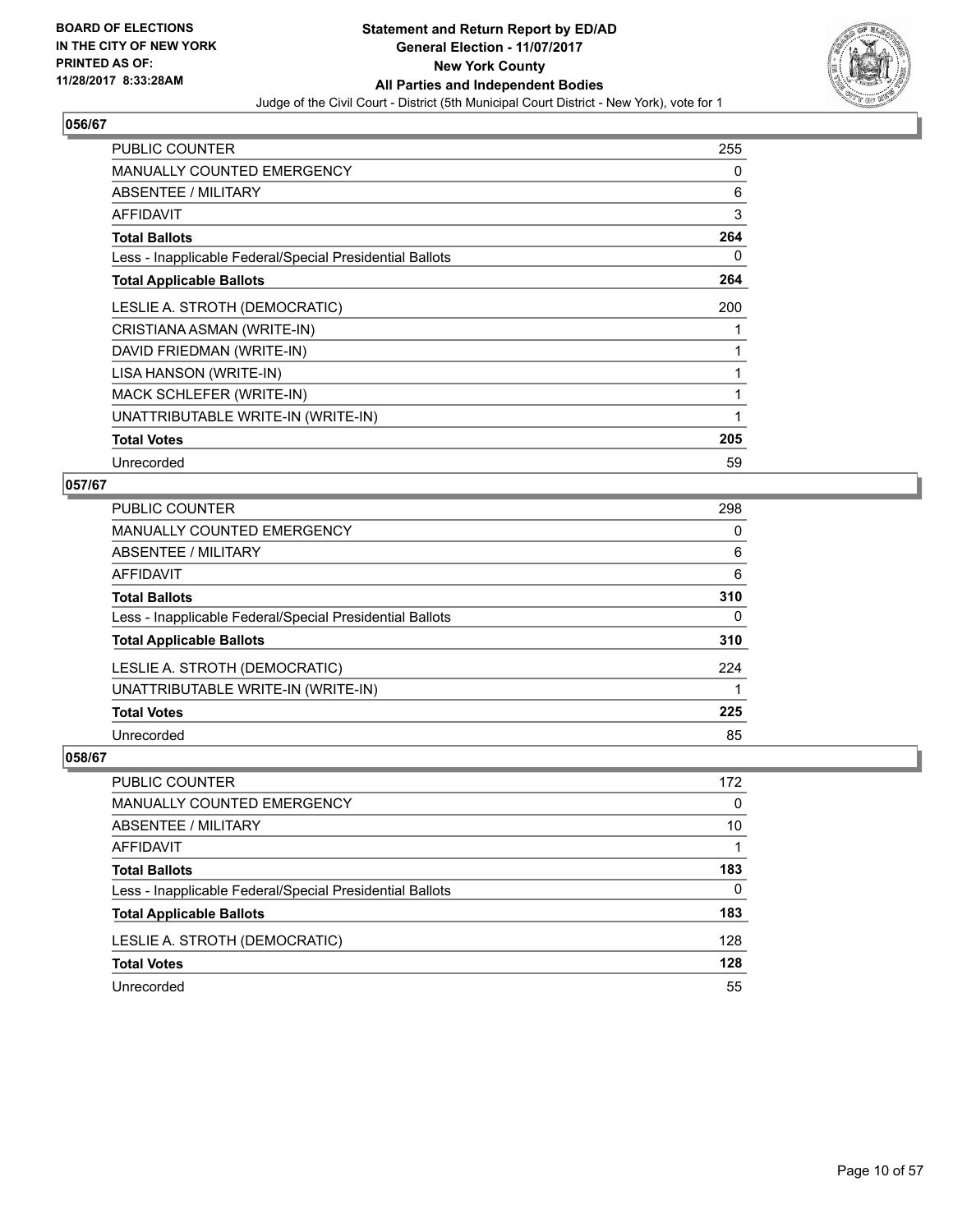

| <b>PUBLIC COUNTER</b>                                    | 307 |
|----------------------------------------------------------|-----|
| <b>MANUALLY COUNTED EMERGENCY</b>                        | 0   |
| ABSENTEE / MILITARY                                      |     |
| AFFIDAVIT                                                | 2   |
| <b>Total Ballots</b>                                     | 316 |
| Less - Inapplicable Federal/Special Presidential Ballots | 0   |
| <b>Total Applicable Ballots</b>                          | 316 |
| LESLIE A. STROTH (DEMOCRATIC)                            | 220 |
| <b>Total Votes</b>                                       | 220 |
| Unrecorded                                               | 96  |

#### **060/67**

| <b>PUBLIC COUNTER</b>                                    | 297 |
|----------------------------------------------------------|-----|
| <b>MANUALLY COUNTED EMERGENCY</b>                        | 0   |
| ABSENTEE / MILITARY                                      | 6   |
| AFFIDAVIT                                                | 3   |
| <b>Total Ballots</b>                                     | 306 |
| Less - Inapplicable Federal/Special Presidential Ballots | 0   |
| <b>Total Applicable Ballots</b>                          | 306 |
| LESLIE A. STROTH (DEMOCRATIC)                            | 221 |
| DANIEL BOULUD (WRITE-IN)                                 |     |
| <b>VINCENT PRESTI (WRITE-IN)</b>                         |     |
| <b>Total Votes</b>                                       | 223 |
| Unrecorded                                               | 83  |
|                                                          |     |

| <b>PUBLIC COUNTER</b>                                    | 306 |
|----------------------------------------------------------|-----|
| <b>MANUALLY COUNTED EMERGENCY</b>                        | 0   |
| ABSENTEE / MILITARY                                      | 10  |
| <b>AFFIDAVIT</b>                                         | 3   |
| <b>Total Ballots</b>                                     | 319 |
| Less - Inapplicable Federal/Special Presidential Ballots | 0   |
| <b>Total Applicable Ballots</b>                          | 319 |
| LESLIE A. STROTH (DEMOCRATIC)                            | 216 |
| SARAH FINE (WRITE-IN)                                    |     |
| <b>Total Votes</b>                                       | 217 |
| Unrecorded                                               | 102 |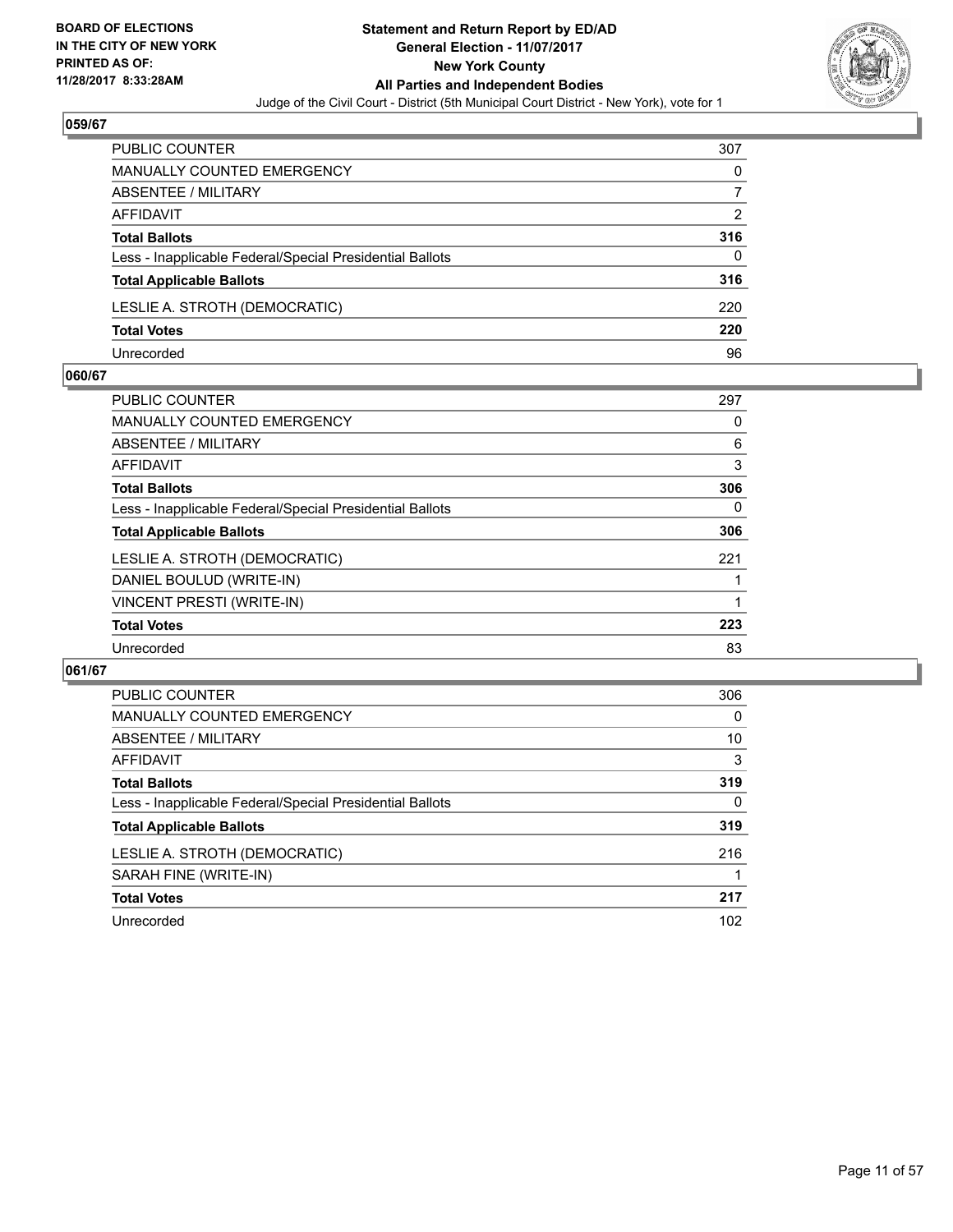

| <b>PUBLIC COUNTER</b>                                    | 220 |
|----------------------------------------------------------|-----|
| <b>MANUALLY COUNTED EMERGENCY</b>                        | 0   |
| ABSENTEE / MILITARY                                      | 8   |
| <b>AFFIDAVIT</b>                                         | 6   |
| <b>Total Ballots</b>                                     | 234 |
| Less - Inapplicable Federal/Special Presidential Ballots | 0   |
| <b>Total Applicable Ballots</b>                          | 234 |
| LESLIE A. STROTH (DEMOCRATIC)                            | 179 |
| GREG BYRD (WRITE-IN)                                     |     |
| <b>Total Votes</b>                                       | 180 |
| Unrecorded                                               | 54  |

## **063/67**

| <b>PUBLIC COUNTER</b>                                    | 161 |
|----------------------------------------------------------|-----|
| MANUALLY COUNTED EMERGENCY                               | 0   |
| ABSENTEE / MILITARY                                      | 7   |
| <b>AFFIDAVIT</b>                                         | 2   |
| <b>Total Ballots</b>                                     | 170 |
| Less - Inapplicable Federal/Special Presidential Ballots | 0   |
| <b>Total Applicable Ballots</b>                          | 170 |
| LESLIE A. STROTH (DEMOCRATIC)                            | 127 |
| CHARLES MORA (WRITE-IN)                                  |     |
| <b>Total Votes</b>                                       | 128 |
| Unrecorded                                               | 42  |

| <b>PUBLIC COUNTER</b>                                    | 260 |
|----------------------------------------------------------|-----|
| <b>MANUALLY COUNTED EMERGENCY</b>                        | 0   |
| ABSENTEE / MILITARY                                      | 6   |
| <b>AFFIDAVIT</b>                                         | 0   |
| <b>Total Ballots</b>                                     | 266 |
| Less - Inapplicable Federal/Special Presidential Ballots | 0   |
| <b>Total Applicable Ballots</b>                          | 266 |
| LESLIE A. STROTH (DEMOCRATIC)                            | 189 |
| ANDREA ZAGARA (WRITE-IN)                                 |     |
| <b>Total Votes</b>                                       | 190 |
| Unrecorded                                               | 76  |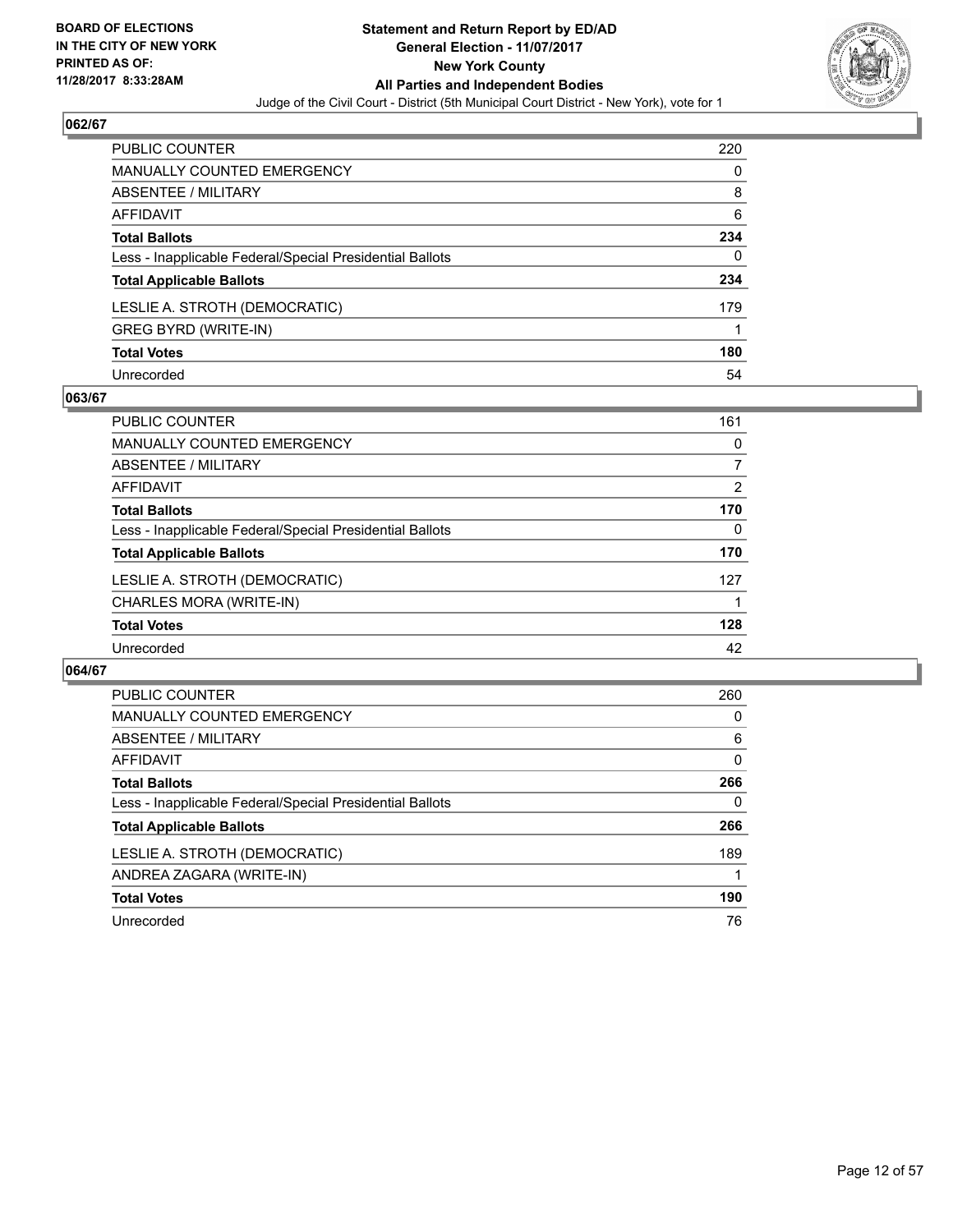

| <b>PUBLIC COUNTER</b>                                    | 295            |
|----------------------------------------------------------|----------------|
| <b>MANUALLY COUNTED EMERGENCY</b>                        | 0              |
| <b>ABSENTEE / MILITARY</b>                               | 10             |
| <b>AFFIDAVIT</b>                                         | $\overline{2}$ |
| <b>Total Ballots</b>                                     | 307            |
| Less - Inapplicable Federal/Special Presidential Ballots | 0              |
| <b>Total Applicable Ballots</b>                          | 307            |
| LESLIE A. STROTH (DEMOCRATIC)                            | 217            |
| ALAN FLACKS (WRITE-IN)                                   |                |
| <b>Total Votes</b>                                       | 218            |
| Unrecorded                                               | 89             |

#### **066/67**

| <b>PUBLIC COUNTER</b>                                    | 226      |
|----------------------------------------------------------|----------|
| <b>MANUALLY COUNTED EMERGENCY</b>                        | 0        |
| ABSENTEE / MILITARY                                      | 13       |
| AFFIDAVIT                                                | 0        |
| <b>Total Ballots</b>                                     | 239      |
| Less - Inapplicable Federal/Special Presidential Ballots | $\Omega$ |
| <b>Total Applicable Ballots</b>                          | 239      |
| LESLIE A. STROTH (DEMOCRATIC)                            | 178      |
| <b>Total Votes</b>                                       | 178      |
| Unrecorded                                               | 61       |

| <b>PUBLIC COUNTER</b>                                    | 359 |
|----------------------------------------------------------|-----|
| <b>MANUALLY COUNTED EMERGENCY</b>                        | 0   |
| ABSENTEE / MILITARY                                      | 9   |
| <b>AFFIDAVIT</b>                                         | 5   |
| <b>Total Ballots</b>                                     | 373 |
| Less - Inapplicable Federal/Special Presidential Ballots | 0   |
| <b>Total Applicable Ballots</b>                          | 373 |
| LESLIE A. STROTH (DEMOCRATIC)                            | 284 |
| ERIC OLM (WRITE-IN)                                      |     |
| <b>JOHN MCCORMICK (WRITE-IN)</b>                         |     |
| <b>Total Votes</b>                                       | 286 |
| Unrecorded                                               | 87  |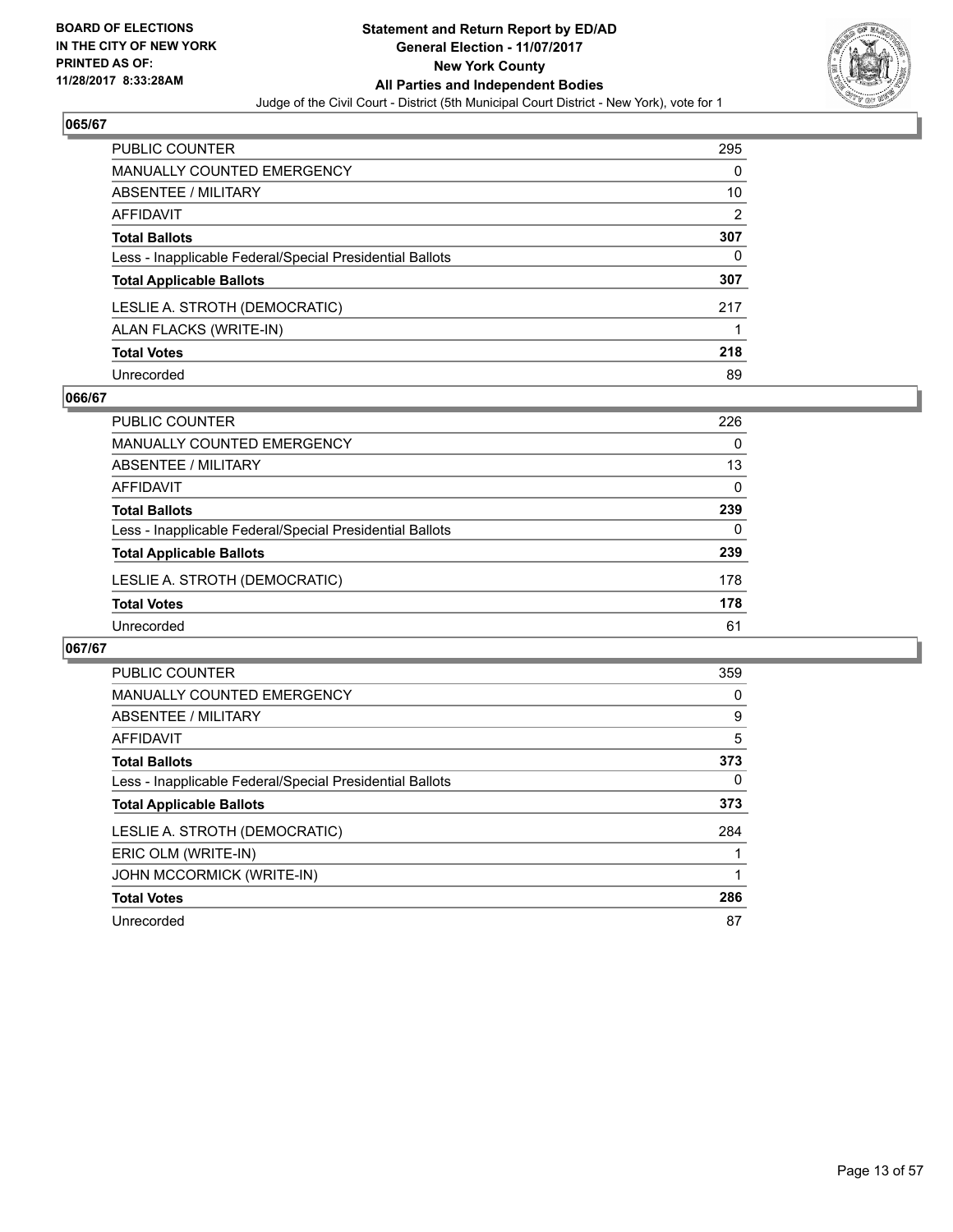

| <b>PUBLIC COUNTER</b>                                    | 311            |
|----------------------------------------------------------|----------------|
| <b>MANUALLY COUNTED EMERGENCY</b>                        | 0              |
| ABSENTEE / MILITARY                                      | 5              |
| AFFIDAVIT                                                | 1              |
| <b>Total Ballots</b>                                     | 317            |
| Less - Inapplicable Federal/Special Presidential Ballots | 0              |
| <b>Total Applicable Ballots</b>                          | 317            |
|                                                          |                |
| LESLIE A. STROTH (DEMOCRATIC)                            | 232            |
| ANDREW ELLNER (WRITE-IN)                                 |                |
| <b>CLARK KENT (WRITE-IN)</b>                             |                |
| JOHN D. VIRUET (WRITE-IN)                                | $\overline{2}$ |
| <b>MARK LITTMAN (WRITE-IN)</b>                           |                |
| <b>Total Votes</b>                                       | 237            |

## **069/67**

| <b>PUBLIC COUNTER</b>                                    | 353 |
|----------------------------------------------------------|-----|
| <b>MANUALLY COUNTED EMERGENCY</b>                        | 0   |
| ABSENTEE / MILITARY                                      | 9   |
| AFFIDAVIT                                                | 4   |
| <b>Total Ballots</b>                                     | 366 |
| Less - Inapplicable Federal/Special Presidential Ballots | 0   |
| <b>Total Applicable Ballots</b>                          | 366 |
| LESLIE A. STROTH (DEMOCRATIC)                            | 288 |
| <b>IMROV STUDENTS (WRITE-IN)</b>                         |     |
| <b>Total Votes</b>                                       | 289 |
| Unrecorded                                               | 77  |

| <b>PUBLIC COUNTER</b>                                    | 219 |
|----------------------------------------------------------|-----|
| <b>MANUALLY COUNTED EMERGENCY</b>                        | 0   |
| ABSENTEE / MILITARY                                      | 6   |
| AFFIDAVIT                                                | 3   |
| <b>Total Ballots</b>                                     | 228 |
| Less - Inapplicable Federal/Special Presidential Ballots | 0   |
| <b>Total Applicable Ballots</b>                          | 228 |
|                                                          |     |
| LESLIE A. STROTH (DEMOCRATIC)                            | 171 |
| PETER MILLIGAN (WRITE-IN)                                |     |
| TIMOTHY DIMBAUM (WRITE-IN)                               |     |
| <b>Total Votes</b>                                       | 173 |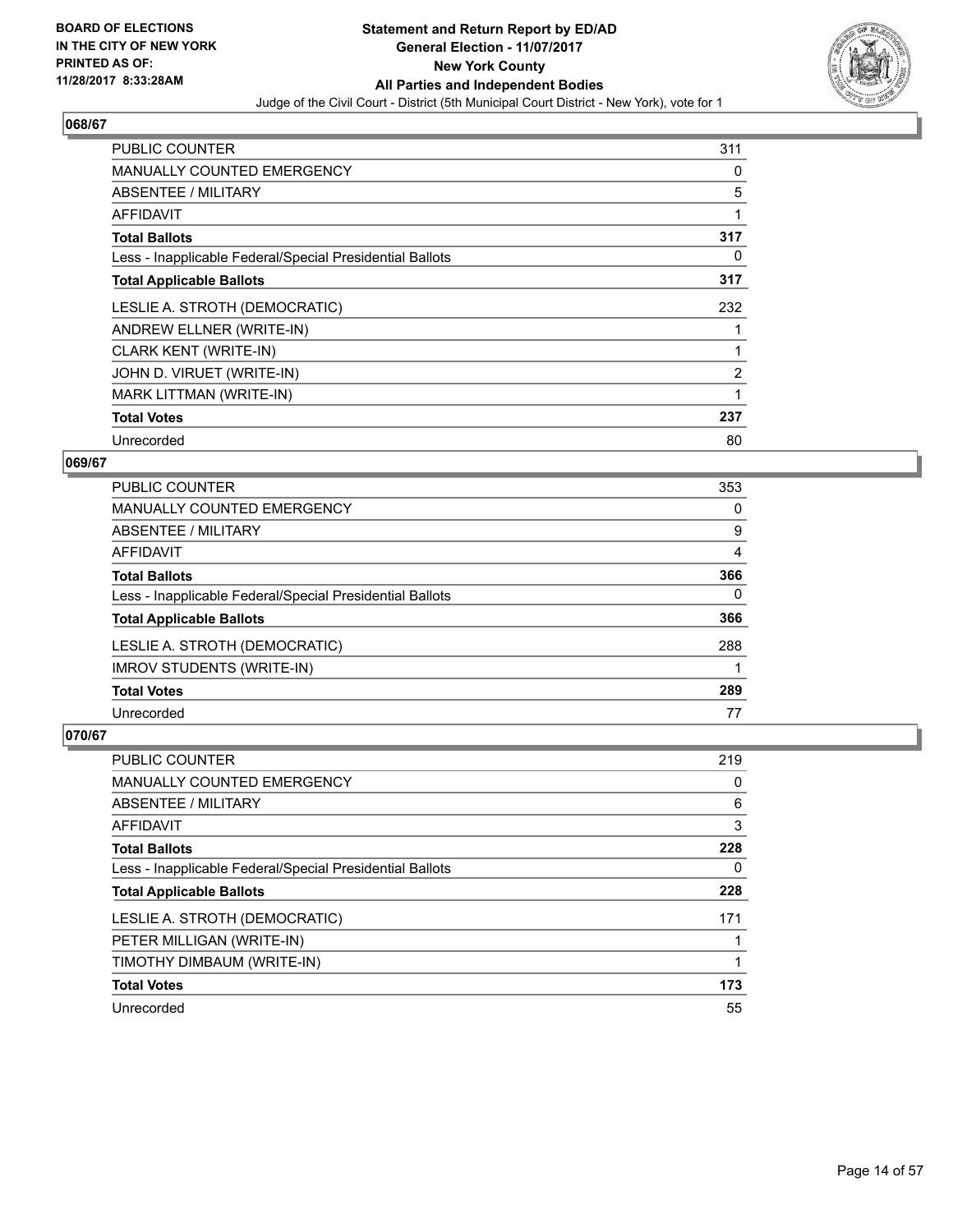

| PUBLIC COUNTER                                           | 277 |
|----------------------------------------------------------|-----|
| <b>MANUALLY COUNTED EMERGENCY</b>                        | 0   |
| <b>ABSENTEE / MILITARY</b>                               | 5   |
| <b>AFFIDAVIT</b>                                         | 8   |
| <b>Total Ballots</b>                                     | 290 |
| Less - Inapplicable Federal/Special Presidential Ballots | 0   |
| <b>Total Applicable Ballots</b>                          | 290 |
| LESLIE A. STROTH (DEMOCRATIC)                            | 195 |
| DANIEL KOHN (WRITE-IN)                                   |     |
| <b>Total Votes</b>                                       | 196 |
| Unrecorded                                               | 94  |

#### **072/67**

| <b>PUBLIC COUNTER</b>                                    | 319 |
|----------------------------------------------------------|-----|
| <b>MANUALLY COUNTED EMERGENCY</b>                        | 0   |
| ABSENTEE / MILITARY                                      | 9   |
| AFFIDAVIT                                                | 3   |
| <b>Total Ballots</b>                                     | 331 |
| Less - Inapplicable Federal/Special Presidential Ballots | 0   |
| <b>Total Applicable Ballots</b>                          | 331 |
| LESLIE A. STROTH (DEMOCRATIC)                            | 218 |
| UNATTRIBUTABLE WRITE-IN (WRITE-IN)                       |     |
| <b>Total Votes</b>                                       | 219 |
| Unrecorded                                               | 112 |

| <b>PUBLIC COUNTER</b>                                    | 259 |
|----------------------------------------------------------|-----|
| <b>MANUALLY COUNTED EMERGENCY</b>                        | 0   |
| ABSENTEE / MILITARY                                      | 15  |
| AFFIDAVIT                                                | 3   |
| <b>Total Ballots</b>                                     | 277 |
| Less - Inapplicable Federal/Special Presidential Ballots | 0   |
| <b>Total Applicable Ballots</b>                          | 277 |
| LESLIE A. STROTH (DEMOCRATIC)                            | 202 |
| UNATTRIBUTABLE WRITE-IN (WRITE-IN)                       | 2   |
| <b>Total Votes</b>                                       | 204 |
| Unrecorded                                               | 73  |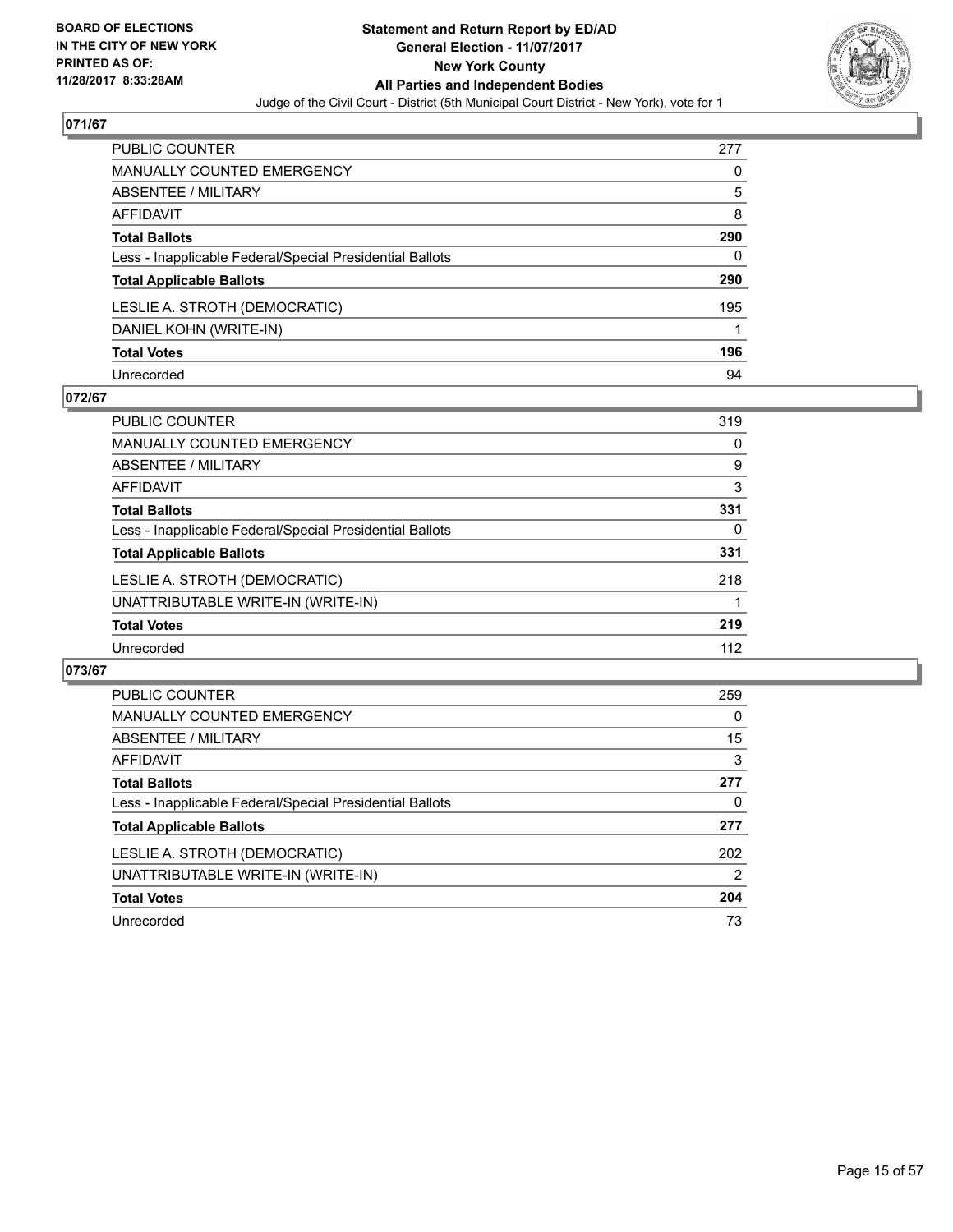

| PUBLIC COUNTER                                           | 319 |
|----------------------------------------------------------|-----|
| <b>MANUALLY COUNTED EMERGENCY</b>                        | 0   |
| ABSENTEE / MILITARY                                      | 8   |
| AFFIDAVIT                                                | 4   |
| <b>Total Ballots</b>                                     | 331 |
| Less - Inapplicable Federal/Special Presidential Ballots | 0   |
| <b>Total Applicable Ballots</b>                          | 331 |
| LESLIE A. STROTH (DEMOCRATIC)                            | 240 |
| UNATTRIBUTABLE WRITE-IN (WRITE-IN)                       | 2   |
| <b>Total Votes</b>                                       | 242 |
| Unrecorded                                               | 89  |

## **075/67**

| <b>PUBLIC COUNTER</b>                                    | 274      |
|----------------------------------------------------------|----------|
| MANUALLY COUNTED EMERGENCY                               | 0        |
| ABSENTEE / MILITARY                                      | 10       |
| AFFIDAVIT                                                | $\Omega$ |
| <b>Total Ballots</b>                                     | 284      |
| Less - Inapplicable Federal/Special Presidential Ballots | 0        |
| <b>Total Applicable Ballots</b>                          | 284      |
| LESLIE A. STROTH (DEMOCRATIC)                            | 205      |
| UNATTRIBUTABLE WRITE-IN (WRITE-IN)                       |          |
| <b>Total Votes</b>                                       | 206      |
| Unrecorded                                               | 78       |

#### **076/67**

| PUBLIC COUNTER                                           | 322 |
|----------------------------------------------------------|-----|
| <b>MANUALLY COUNTED EMERGENCY</b>                        | 0   |
| ABSENTEE / MILITARY                                      | 8   |
| AFFIDAVIT                                                |     |
| <b>Total Ballots</b>                                     | 331 |
| Less - Inapplicable Federal/Special Presidential Ballots | 0   |
| <b>Total Applicable Ballots</b>                          | 331 |
| LESLIE A. STROTH (DEMOCRATIC)                            | 252 |
| <b>Total Votes</b>                                       | 252 |
| Unrecorded                                               | 79  |
|                                                          |     |

| <b>PUBLIC COUNTER</b>                                    | 290 |
|----------------------------------------------------------|-----|
| MANUALLY COUNTED EMERGENCY                               | 0   |
| ABSENTEE / MILITARY                                      | 14  |
| AFFIDAVIT                                                |     |
| <b>Total Ballots</b>                                     | 305 |
| Less - Inapplicable Federal/Special Presidential Ballots | 0   |
| <b>Total Applicable Ballots</b>                          | 305 |
| LESLIE A. STROTH (DEMOCRATIC)                            | 220 |
| <b>Total Votes</b>                                       | 220 |
| Unrecorded                                               | 85  |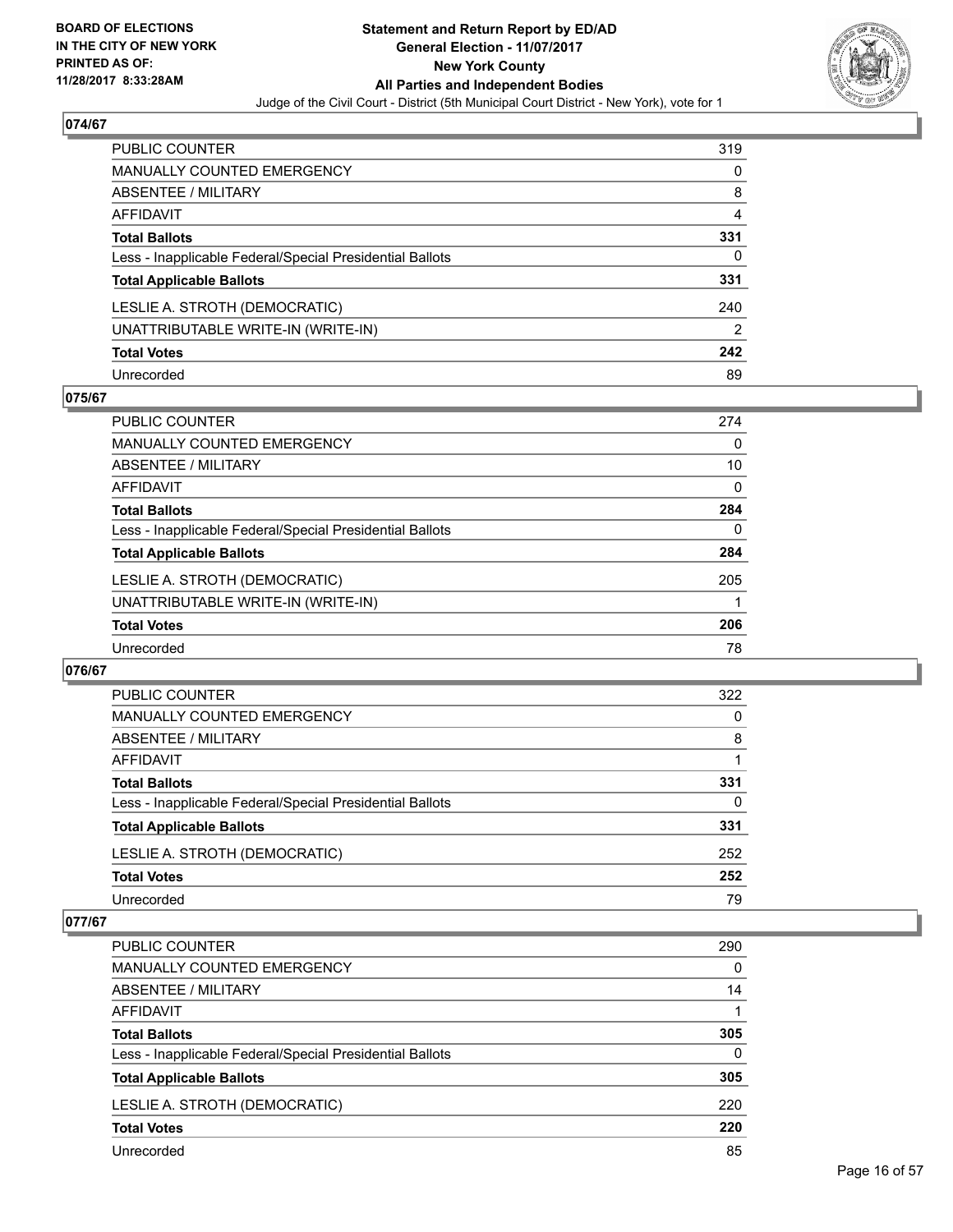

| <b>PUBLIC COUNTER</b>                                    | 310 |
|----------------------------------------------------------|-----|
| <b>MANUALLY COUNTED EMERGENCY</b>                        | 0   |
| <b>ABSENTEE / MILITARY</b>                               | 5   |
| <b>AFFIDAVIT</b>                                         | 8   |
| <b>Total Ballots</b>                                     | 323 |
| Less - Inapplicable Federal/Special Presidential Ballots | 0   |
| <b>Total Applicable Ballots</b>                          | 323 |
| LESLIE A. STROTH (DEMOCRATIC)                            | 249 |
| MICHAEL LEVY (WRITE-IN)                                  |     |
| <b>Total Votes</b>                                       | 250 |
| Unrecorded                                               | 73  |

#### **079/67**

| <b>PUBLIC COUNTER</b>                                    | 206      |
|----------------------------------------------------------|----------|
| <b>MANUALLY COUNTED EMERGENCY</b>                        | 0        |
| ABSENTEE / MILITARY                                      | 6        |
| AFFIDAVIT                                                |          |
| <b>Total Ballots</b>                                     | 213      |
| Less - Inapplicable Federal/Special Presidential Ballots | $\Omega$ |
| <b>Total Applicable Ballots</b>                          | 213      |
| LESLIE A. STROTH (DEMOCRATIC)                            | 151      |
| <b>Total Votes</b>                                       | 151      |
| Unrecorded                                               | 62       |

| PUBLIC COUNTER                                           | 355 |
|----------------------------------------------------------|-----|
| <b>MANUALLY COUNTED EMERGENCY</b>                        | 0   |
| ABSENTEE / MILITARY                                      | 20  |
| AFFIDAVIT                                                | 4   |
| <b>Total Ballots</b>                                     | 379 |
| Less - Inapplicable Federal/Special Presidential Ballots | 0   |
| <b>Total Applicable Ballots</b>                          | 379 |
| LESLIE A. STROTH (DEMOCRATIC)                            | 288 |
| RONALD CURRIE (WRITE-IN)                                 |     |
| <b>Total Votes</b>                                       | 289 |
| Unrecorded                                               | 90  |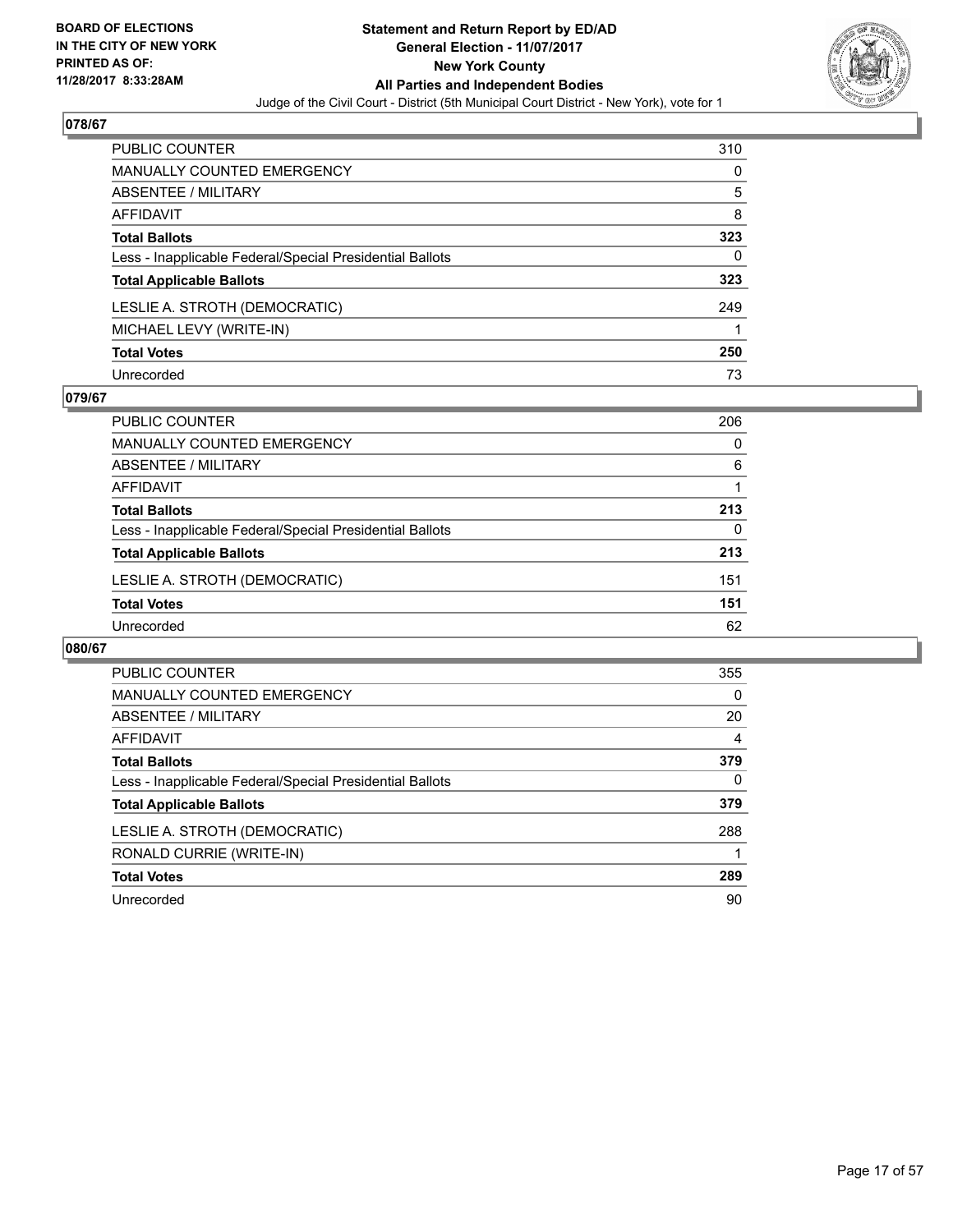

| <b>PUBLIC COUNTER</b>                                    | 282 |
|----------------------------------------------------------|-----|
| <b>MANUALLY COUNTED EMERGENCY</b>                        | 0   |
| ABSENTEE / MILITARY                                      | 9   |
| AFFIDAVIT                                                | 4   |
| <b>Total Ballots</b>                                     | 295 |
| Less - Inapplicable Federal/Special Presidential Ballots | 0   |
| <b>Total Applicable Ballots</b>                          | 295 |
| LESLIE A. STROTH (DEMOCRATIC)                            | 229 |
| JOSHUA ARDROPHY (WRITE-IN)                               |     |
| <b>Total Votes</b>                                       | 230 |
| Unrecorded                                               | 65  |

## **082/67**

| <b>PUBLIC COUNTER</b>                                    | 301 |
|----------------------------------------------------------|-----|
| <b>MANUALLY COUNTED EMERGENCY</b>                        | 0   |
| <b>ABSENTEE / MILITARY</b>                               | 6   |
| <b>AFFIDAVIT</b>                                         |     |
| <b>Total Ballots</b>                                     | 308 |
| Less - Inapplicable Federal/Special Presidential Ballots | 0   |
| <b>Total Applicable Ballots</b>                          | 308 |
| LESLIE A. STROTH (DEMOCRATIC)                            | 228 |
| EDWARD L POWERS ESQ (WRITE-IN)                           |     |
| PAUL RUBIN ESQ (WRITE-IN)                                |     |
| <b>Total Votes</b>                                       | 230 |
| Unrecorded                                               | 78  |

| <b>PUBLIC COUNTER</b>                                    | 264 |
|----------------------------------------------------------|-----|
| MANUALLY COUNTED EMERGENCY                               | 0   |
| ABSENTEE / MILITARY                                      | 13  |
| AFFIDAVIT                                                | 2   |
| <b>Total Ballots</b>                                     | 279 |
| Less - Inapplicable Federal/Special Presidential Ballots | 0   |
| <b>Total Applicable Ballots</b>                          | 279 |
| LESLIE A. STROTH (DEMOCRATIC)                            | 204 |
| UNATTRIBUTABLE WRITE-IN (WRITE-IN)                       |     |
| <b>Total Votes</b>                                       | 205 |
| Unrecorded                                               | 74  |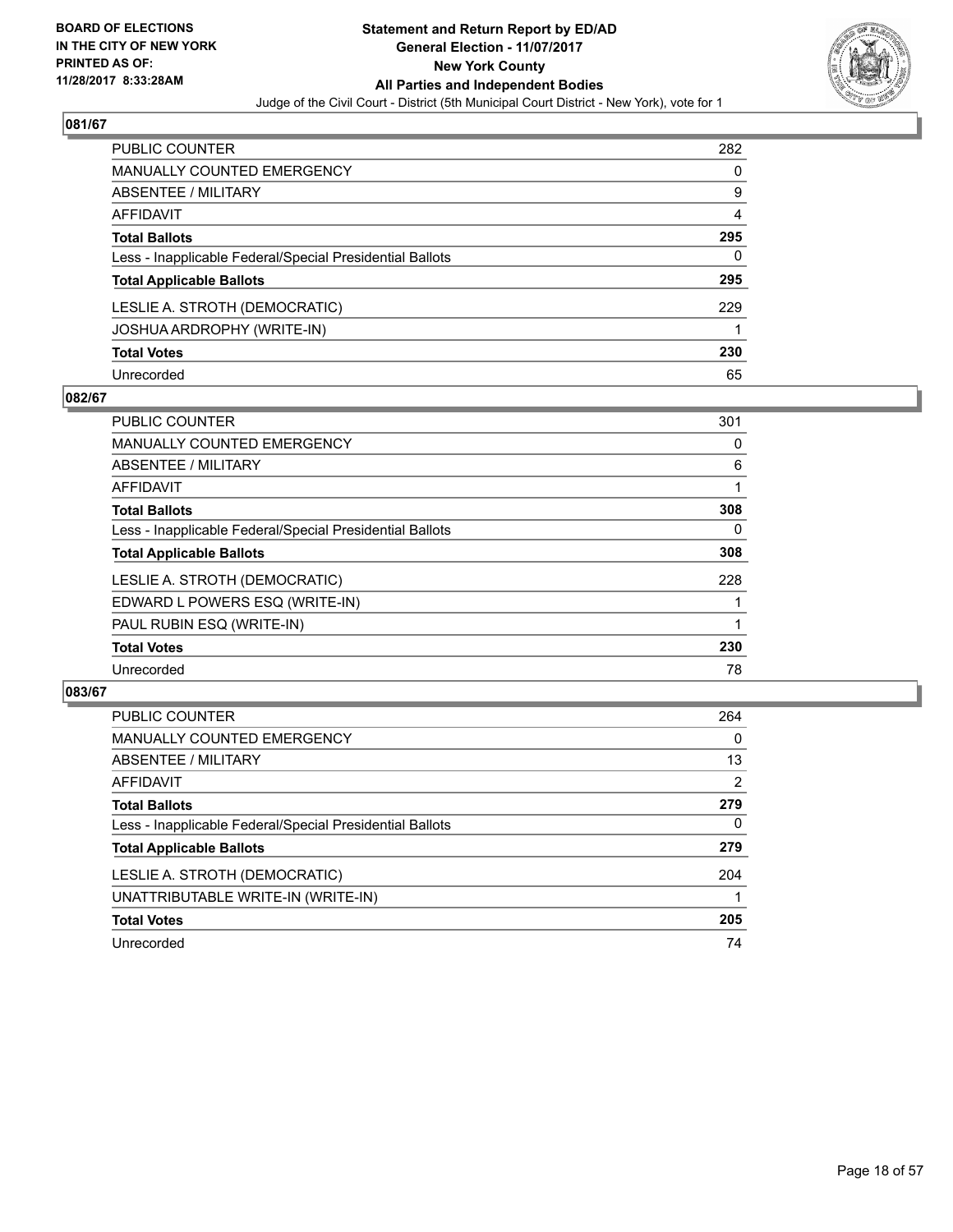

| <b>PUBLIC COUNTER</b>                                    | 208 |
|----------------------------------------------------------|-----|
| <b>MANUALLY COUNTED EMERGENCY</b>                        | 0   |
| ABSENTEE / MILITARY                                      | 6   |
| AFFIDAVIT                                                | 2   |
| <b>Total Ballots</b>                                     | 216 |
| Less - Inapplicable Federal/Special Presidential Ballots | 0   |
| <b>Total Applicable Ballots</b>                          | 216 |
| LESLIE A. STROTH (DEMOCRATIC)                            | 140 |
| <b>Total Votes</b>                                       | 140 |
| Unrecorded                                               | 76  |

#### **085/67**

| PUBLIC COUNTER                                           | 174 |
|----------------------------------------------------------|-----|
| MANUALLY COUNTED EMERGENCY                               | 0   |
| ABSENTEE / MILITARY                                      | 6   |
| AFFIDAVIT                                                | 3   |
| <b>Total Ballots</b>                                     | 183 |
| Less - Inapplicable Federal/Special Presidential Ballots | 0   |
| <b>Total Applicable Ballots</b>                          | 183 |
| LESLIE A. STROTH (DEMOCRATIC)                            | 144 |
| JOSHUA EISENBERG (WRITE-IN)                              |     |
| <b>Total Votes</b>                                       | 145 |
| Unrecorded                                               | 38  |
|                                                          |     |

## **086/67**

| <b>PUBLIC COUNTER</b>                                    | 206 |
|----------------------------------------------------------|-----|
| <b>MANUALLY COUNTED EMERGENCY</b>                        | 0   |
| ABSENTEE / MILITARY                                      | 5   |
| AFFIDAVIT                                                | 6   |
| <b>Total Ballots</b>                                     | 217 |
| Less - Inapplicable Federal/Special Presidential Ballots | 0   |
| <b>Total Applicable Ballots</b>                          | 217 |
| LESLIE A. STROTH (DEMOCRATIC)                            | 164 |
| UNATTRIBUTABLE WRITE-IN (WRITE-IN)                       |     |
| <b>Total Votes</b>                                       | 165 |
| Unrecorded                                               | 52  |

| <b>PUBLIC COUNTER</b>                                    | 295 |
|----------------------------------------------------------|-----|
| MANUALLY COUNTED EMERGENCY                               | 0   |
| ABSENTEE / MILITARY                                      | 9   |
| AFFIDAVIT                                                | 3   |
| <b>Total Ballots</b>                                     | 307 |
| Less - Inapplicable Federal/Special Presidential Ballots | 0   |
| <b>Total Applicable Ballots</b>                          | 307 |
| LESLIE A. STROTH (DEMOCRATIC)                            | 236 |
| <b>Total Votes</b>                                       | 236 |
| Unrecorded                                               | 71  |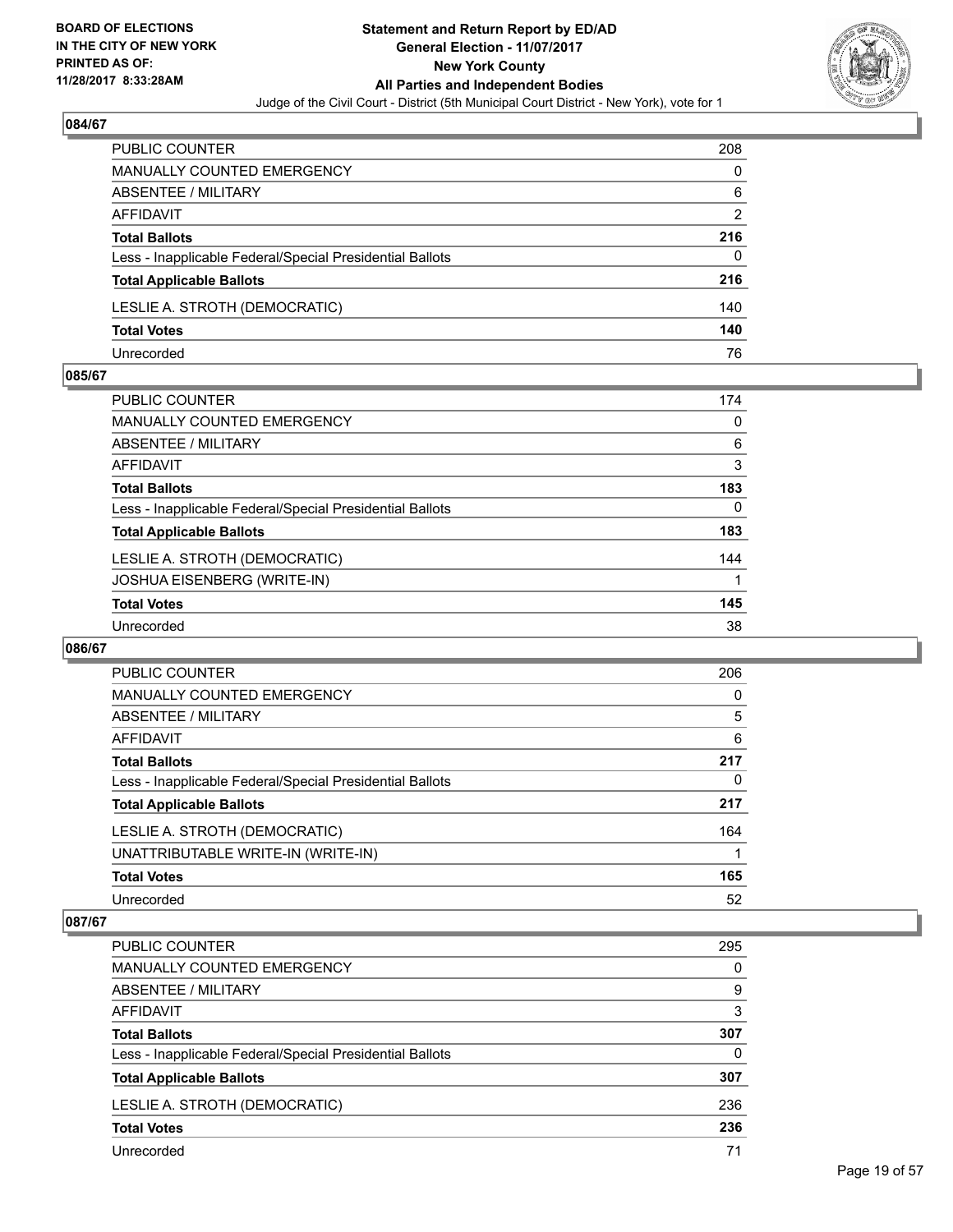

| PUBLIC COUNTER                                           | 197 |
|----------------------------------------------------------|-----|
| <b>MANUALLY COUNTED EMERGENCY</b>                        | 0   |
| ABSENTEE / MILITARY                                      | 6   |
| AFFIDAVIT                                                |     |
| <b>Total Ballots</b>                                     | 204 |
| Less - Inapplicable Federal/Special Presidential Ballots | 0   |
| <b>Total Applicable Ballots</b>                          | 204 |
| LESLIE A. STROTH (DEMOCRATIC)                            | 141 |
| STEVEN M. WARSHAWSKI, ESQ (WRITE-IN)                     |     |
| <b>Total Votes</b>                                       | 142 |
| Unrecorded                                               | 62  |

## **089/67**

| <b>PUBLIC COUNTER</b>                                    | 253 |
|----------------------------------------------------------|-----|
| <b>MANUALLY COUNTED EMERGENCY</b>                        | 0   |
| ABSENTEE / MILITARY                                      | 17  |
| AFFIDAVIT                                                | 7   |
| <b>Total Ballots</b>                                     | 277 |
| Less - Inapplicable Federal/Special Presidential Ballots | 0   |
| <b>Total Applicable Ballots</b>                          | 277 |
| LESLIE A. STROTH (DEMOCRATIC)                            | 193 |
| UNATTRIBUTABLE WRITE-IN (WRITE-IN)                       | 2   |
| <b>Total Votes</b>                                       | 195 |
| Unrecorded                                               | 82  |

| <b>PUBLIC COUNTER</b>                                    | 260 |
|----------------------------------------------------------|-----|
| <b>MANUALLY COUNTED EMERGENCY</b>                        | 0   |
| ABSENTEE / MILITARY                                      | 5   |
| AFFIDAVIT                                                | 3   |
| <b>Total Ballots</b>                                     | 268 |
| Less - Inapplicable Federal/Special Presidential Ballots | 0   |
| <b>Total Applicable Ballots</b>                          | 268 |
| LESLIE A. STROTH (DEMOCRATIC)                            | 184 |
| EVGENE RABINA (WRITE-IN)                                 |     |
| UNATTRIBUTABLE WRITE-IN (WRITE-IN)                       |     |
| <b>Total Votes</b>                                       | 186 |
| Unrecorded                                               | 82  |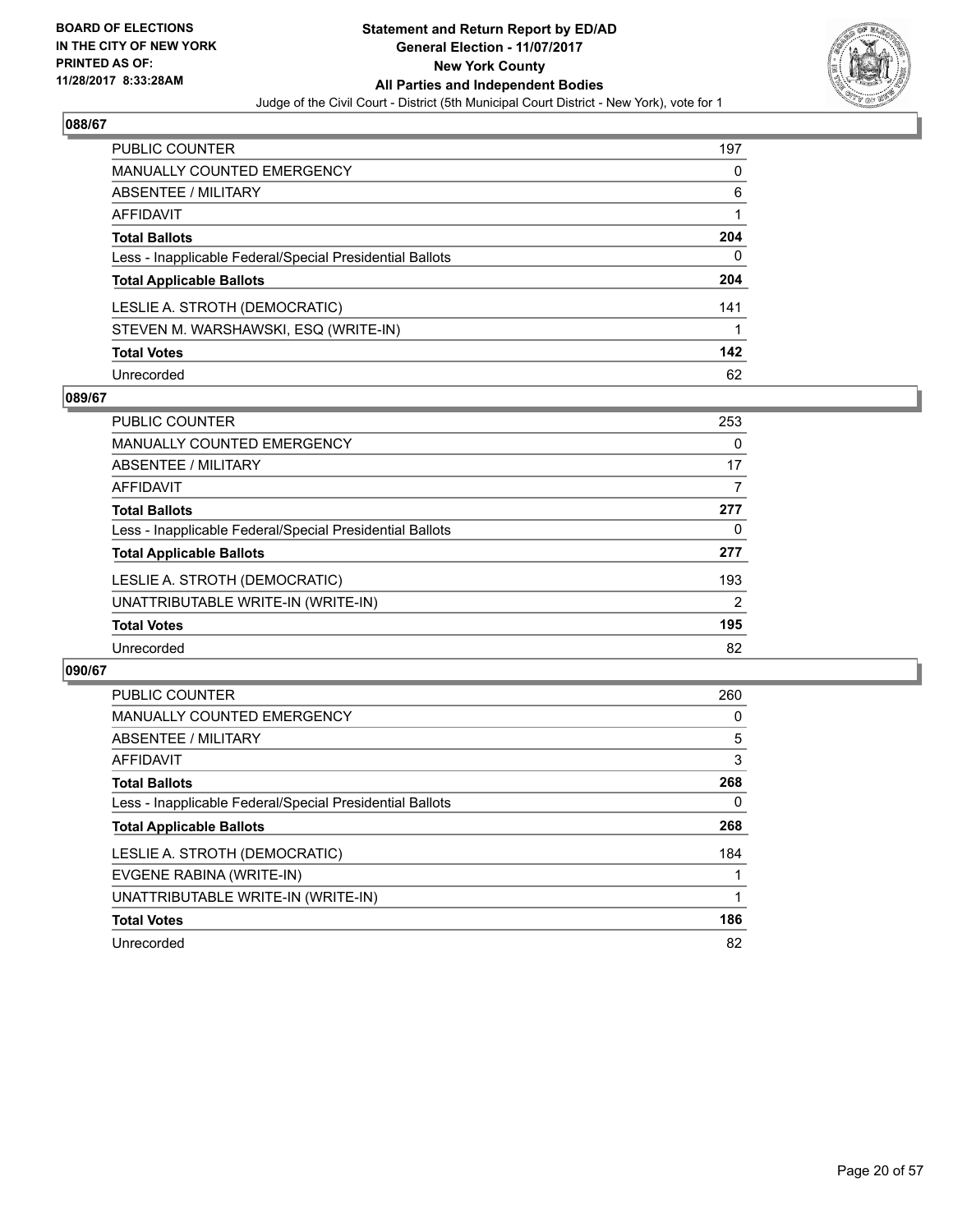

| <b>PUBLIC COUNTER</b>                                    | 330            |
|----------------------------------------------------------|----------------|
| <b>MANUALLY COUNTED EMERGENCY</b>                        | 0              |
| ABSENTEE / MILITARY                                      | 9              |
| <b>AFFIDAVIT</b>                                         | $\overline{2}$ |
| <b>Total Ballots</b>                                     | 341            |
| Less - Inapplicable Federal/Special Presidential Ballots | 0              |
| <b>Total Applicable Ballots</b>                          | 341            |
| LESLIE A. STROTH (DEMOCRATIC)                            | 229            |
| BARNEY MILLER (WRITE-IN)                                 |                |
| DAVID SACK (WRITE-IN)                                    |                |
| LAURA A. SACK (WRITE-IN)                                 |                |
| <b>Total Votes</b>                                       | 232            |
| Unrecorded                                               | 109            |

## **092/67**

| PUBLIC COUNTER                                           | 352 |
|----------------------------------------------------------|-----|
| <b>MANUALLY COUNTED EMERGENCY</b>                        | 0   |
| <b>ABSENTEE / MILITARY</b>                               | 4   |
| <b>AFFIDAVIT</b>                                         | 3   |
| <b>Total Ballots</b>                                     | 359 |
| Less - Inapplicable Federal/Special Presidential Ballots | 0   |
| <b>Total Applicable Ballots</b>                          | 359 |
| LESLIE A. STROTH (DEMOCRATIC)                            | 239 |
| BERNIE SANDERS (WRITE-IN)                                |     |
| BRIAN QUILTER (WRITE-IN)                                 |     |
| JEROME SAVINO (WRITE-IN)                                 |     |
| MICHAEL COHEN (WRITE-IN)                                 | 1   |
| UNATTRIBUTABLE WRITE-IN (WRITE-IN)                       | 1   |
| <b>Total Votes</b>                                       | 244 |
| Unrecorded                                               | 115 |

| PUBLIC COUNTER                                           | 275 |
|----------------------------------------------------------|-----|
| MANUALLY COUNTED EMERGENCY                               | 0   |
| ABSENTEE / MILITARY                                      |     |
| AFFIDAVIT                                                |     |
| <b>Total Ballots</b>                                     | 277 |
| Less - Inapplicable Federal/Special Presidential Ballots | 0   |
| <b>Total Applicable Ballots</b>                          | 277 |
| LESLIE A. STROTH (DEMOCRATIC)                            | 198 |
| BERNIE SANDERS (WRITE-IN)                                |     |
| <b>Total Votes</b>                                       | 199 |
| Unrecorded                                               | 78  |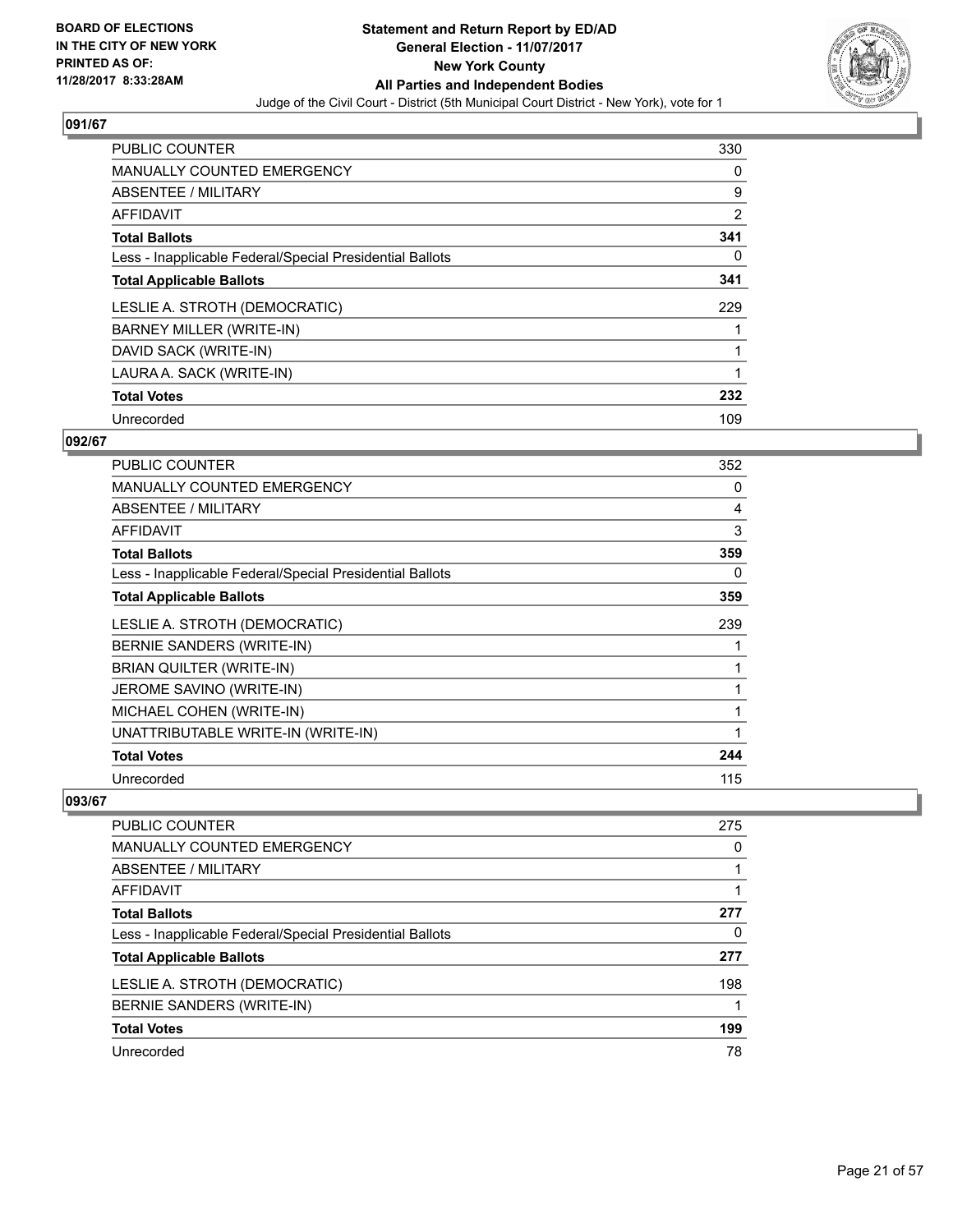

| PUBLIC COUNTER                                           | 336 |
|----------------------------------------------------------|-----|
| <b>MANUALLY COUNTED EMERGENCY</b>                        | 0   |
| <b>ABSENTEE / MILITARY</b>                               | 9   |
| <b>AFFIDAVIT</b>                                         | 2   |
| <b>Total Ballots</b>                                     | 347 |
| Less - Inapplicable Federal/Special Presidential Ballots | 0   |
| <b>Total Applicable Ballots</b>                          | 347 |
| LESLIE A. STROTH (DEMOCRATIC)                            | 246 |
| MARK PICARD (WRITE-IN)                                   |     |
| <b>Total Votes</b>                                       | 247 |
| Unrecorded                                               | 100 |

## **095/67**

| <b>PUBLIC COUNTER</b>                                    | 239 |
|----------------------------------------------------------|-----|
| <b>MANUALLY COUNTED EMERGENCY</b>                        | 0   |
| ABSENTEE / MILITARY                                      | 15  |
| AFFIDAVIT                                                |     |
| <b>Total Ballots</b>                                     | 255 |
| Less - Inapplicable Federal/Special Presidential Ballots | 0   |
| <b>Total Applicable Ballots</b>                          | 255 |
| LESLIE A. STROTH (DEMOCRATIC)                            | 181 |
| CHUCK ZLATKIN (WRITE-IN)                                 |     |
| MICHAEL JACOBS (WRITE-IN)                                |     |
| <b>Total Votes</b>                                       | 183 |
| Unrecorded                                               | 72  |

| PUBLIC COUNTER                                           | 253            |
|----------------------------------------------------------|----------------|
| <b>MANUALLY COUNTED EMERGENCY</b>                        | 0              |
| ABSENTEE / MILITARY                                      | 6              |
| AFFIDAVIT                                                | $\overline{2}$ |
| <b>Total Ballots</b>                                     | 261            |
| Less - Inapplicable Federal/Special Presidential Ballots | $\Omega$       |
| <b>Total Applicable Ballots</b>                          | 261            |
| LESLIE A. STROTH (DEMOCRATIC)                            | 196            |
| <b>Total Votes</b>                                       | 196            |
| Unrecorded                                               | 65             |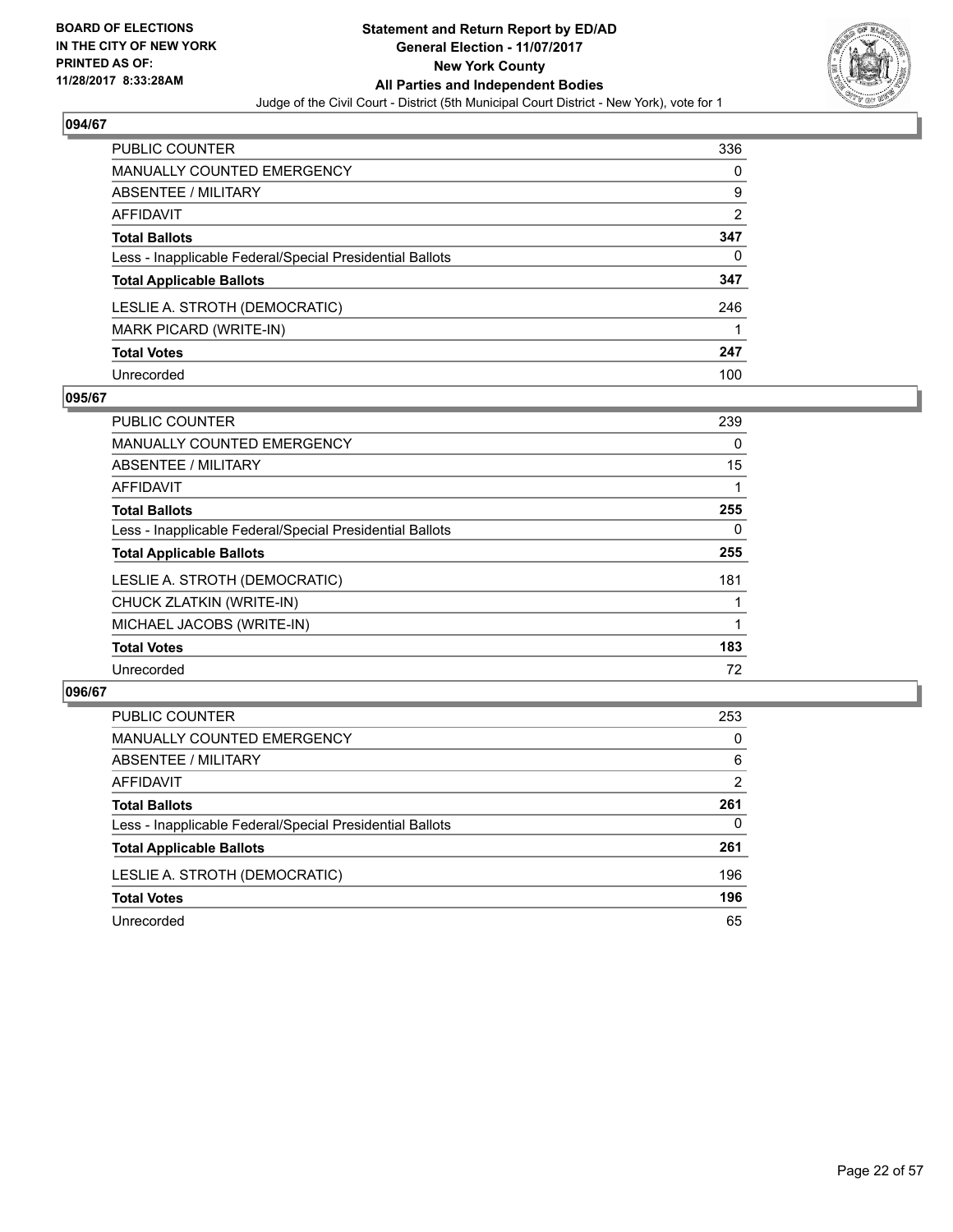

| <b>PUBLIC COUNTER</b>                                    | 245 |
|----------------------------------------------------------|-----|
| MANUALLY COUNTED EMERGENCY                               | 0   |
| ABSENTEE / MILITARY                                      | 12  |
| AFFIDAVIT                                                | 7   |
| <b>Total Ballots</b>                                     | 264 |
| Less - Inapplicable Federal/Special Presidential Ballots | 0   |
| <b>Total Applicable Ballots</b>                          | 264 |
| LESLIE A. STROTH (DEMOCRATIC)                            | 211 |
| <b>Total Votes</b>                                       | 211 |
| Unrecorded                                               | 53  |

#### **098/67**

| PUBLIC COUNTER                                           | 288 |
|----------------------------------------------------------|-----|
| <b>MANUALLY COUNTED EMERGENCY</b>                        | 0   |
| ABSENTEE / MILITARY                                      | 6   |
| AFFIDAVIT                                                | 4   |
| <b>Total Ballots</b>                                     | 298 |
| Less - Inapplicable Federal/Special Presidential Ballots | 0   |
| <b>Total Applicable Ballots</b>                          | 298 |
| LESLIE A. STROTH (DEMOCRATIC)                            | 209 |
| <b>JUDD ERNSTET (WRITE-IN)</b>                           |     |
| <b>Total Votes</b>                                       | 210 |
| Unrecorded                                               | 88  |
|                                                          |     |

| <b>PUBLIC COUNTER</b>                                    | 310 |
|----------------------------------------------------------|-----|
| <b>MANUALLY COUNTED EMERGENCY</b>                        | 0   |
| ABSENTEE / MILITARY                                      | 8   |
| <b>AFFIDAVIT</b>                                         | 0   |
| <b>Total Ballots</b>                                     | 318 |
| Less - Inapplicable Federal/Special Presidential Ballots | 0   |
| <b>Total Applicable Ballots</b>                          | 318 |
| LESLIE A. STROTH (DEMOCRATIC)                            | 222 |
| PETER FERNIE (WRITE-IN)                                  |     |
| <b>Total Votes</b>                                       | 223 |
| Unrecorded                                               | 95  |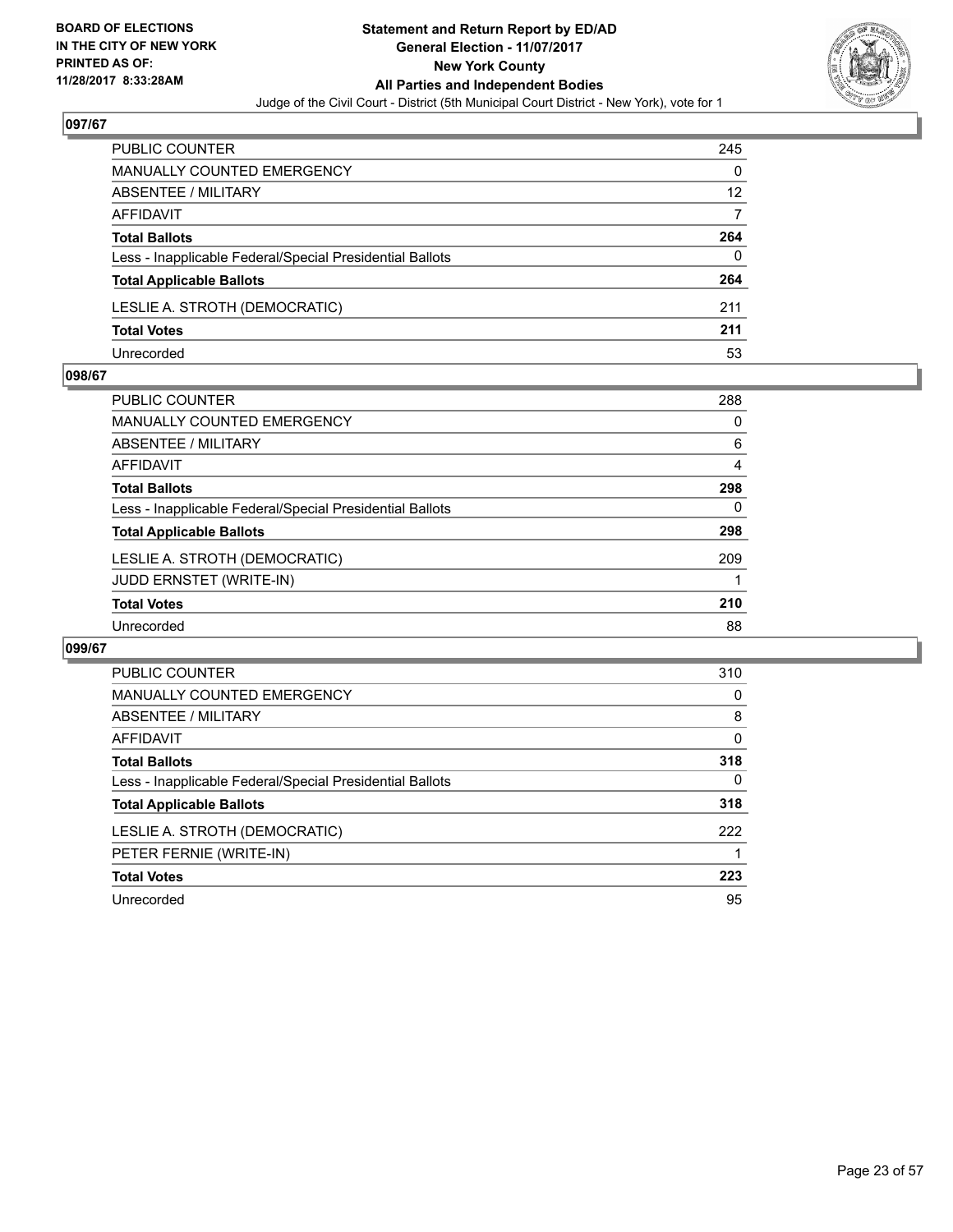

| <b>PUBLIC COUNTER</b>                                    | 245 |
|----------------------------------------------------------|-----|
| <b>MANUALLY COUNTED EMERGENCY</b>                        | 0   |
| ABSENTEE / MILITARY                                      | 5   |
| AFFIDAVIT                                                |     |
| <b>Total Ballots</b>                                     | 251 |
| Less - Inapplicable Federal/Special Presidential Ballots | 0   |
| <b>Total Applicable Ballots</b>                          | 251 |
| LESLIE A. STROTH (DEMOCRATIC)                            | 175 |
| BENEDICT SPINOZA (WRITE-IN)                              |     |
| <b>Total Votes</b>                                       | 176 |
| Unrecorded                                               | 75  |

## **106/67**

| <b>PUBLIC COUNTER</b>                                    | 361      |
|----------------------------------------------------------|----------|
| <b>MANUALLY COUNTED EMERGENCY</b>                        | 0        |
| ABSENTEE / MILITARY                                      | 8        |
| AFFIDAVIT                                                |          |
| <b>Total Ballots</b>                                     | 370      |
| Less - Inapplicable Federal/Special Presidential Ballots | $\Omega$ |
| <b>Total Applicable Ballots</b>                          | 370      |
| LESLIE A. STROTH (DEMOCRATIC)                            | 262      |
| <b>Total Votes</b>                                       | 262      |
| Unrecorded                                               | 108      |

| <b>PUBLIC COUNTER</b>                                    | 133 |
|----------------------------------------------------------|-----|
| <b>MANUALLY COUNTED EMERGENCY</b>                        | 0   |
| ABSENTEE / MILITARY                                      | 0   |
| <b>AFFIDAVIT</b>                                         |     |
| <b>Total Ballots</b>                                     | 134 |
| Less - Inapplicable Federal/Special Presidential Ballots | 0   |
| <b>Total Applicable Ballots</b>                          | 134 |
| LESLIE A. STROTH (DEMOCRATIC)                            | 99  |
| <b>BRIDGETTE MONIZE (WRITE-IN)</b>                       |     |
| <b>Total Votes</b>                                       | 100 |
| Unrecorded                                               | 34  |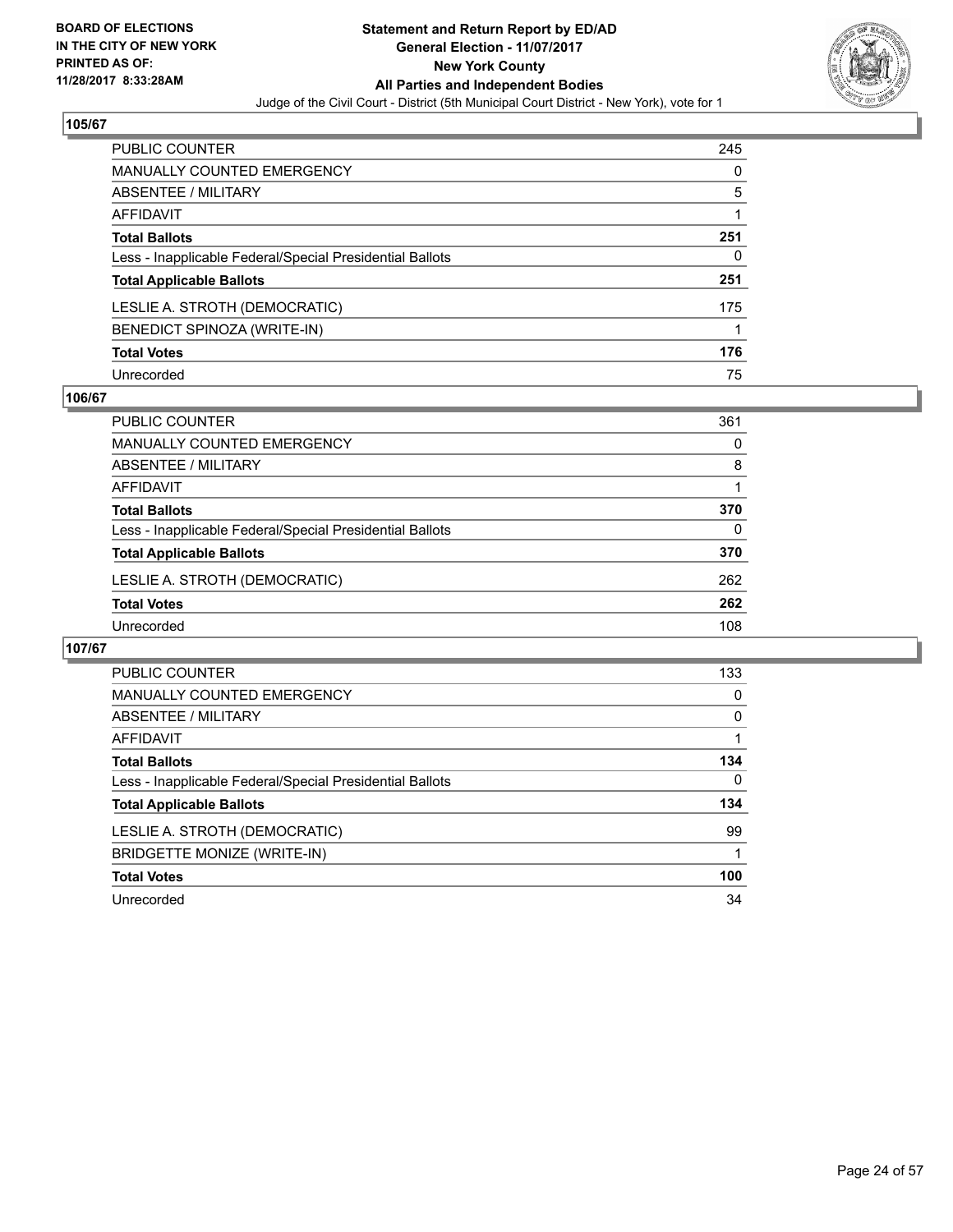

| PUBLIC COUNTER                                           | 256 |
|----------------------------------------------------------|-----|
| <b>MANUALLY COUNTED EMERGENCY</b>                        | 0   |
| ABSENTEE / MILITARY                                      | 11  |
| AFFIDAVIT                                                | 0   |
| <b>Total Ballots</b>                                     | 267 |
| Less - Inapplicable Federal/Special Presidential Ballots | 0   |
| <b>Total Applicable Ballots</b>                          | 267 |
| LESLIE A. STROTH (DEMOCRATIC)                            | 202 |
| UNATTRIBUTABLE WRITE-IN (WRITE-IN)                       |     |
| <b>Total Votes</b>                                       | 203 |
| Unrecorded                                               | 64  |

| PUBLIC COUNTER                                           | 185 |
|----------------------------------------------------------|-----|
| <b>MANUALLY COUNTED EMERGENCY</b>                        | 0   |
| ABSENTEE / MILITARY                                      | 3   |
| AFFIDAVIT                                                | 0   |
| <b>Total Ballots</b>                                     | 188 |
| Less - Inapplicable Federal/Special Presidential Ballots | 0   |
| <b>Total Applicable Ballots</b>                          | 188 |
| LESLIE A. STROTH (DEMOCRATIC)                            | 151 |
| BILL CLINTON (WRITE-IN)                                  |     |
| ZACHARY ROSENBERG (WRITE-IN)                             |     |
| <b>Total Votes</b>                                       | 153 |
| Unrecorded                                               | 35  |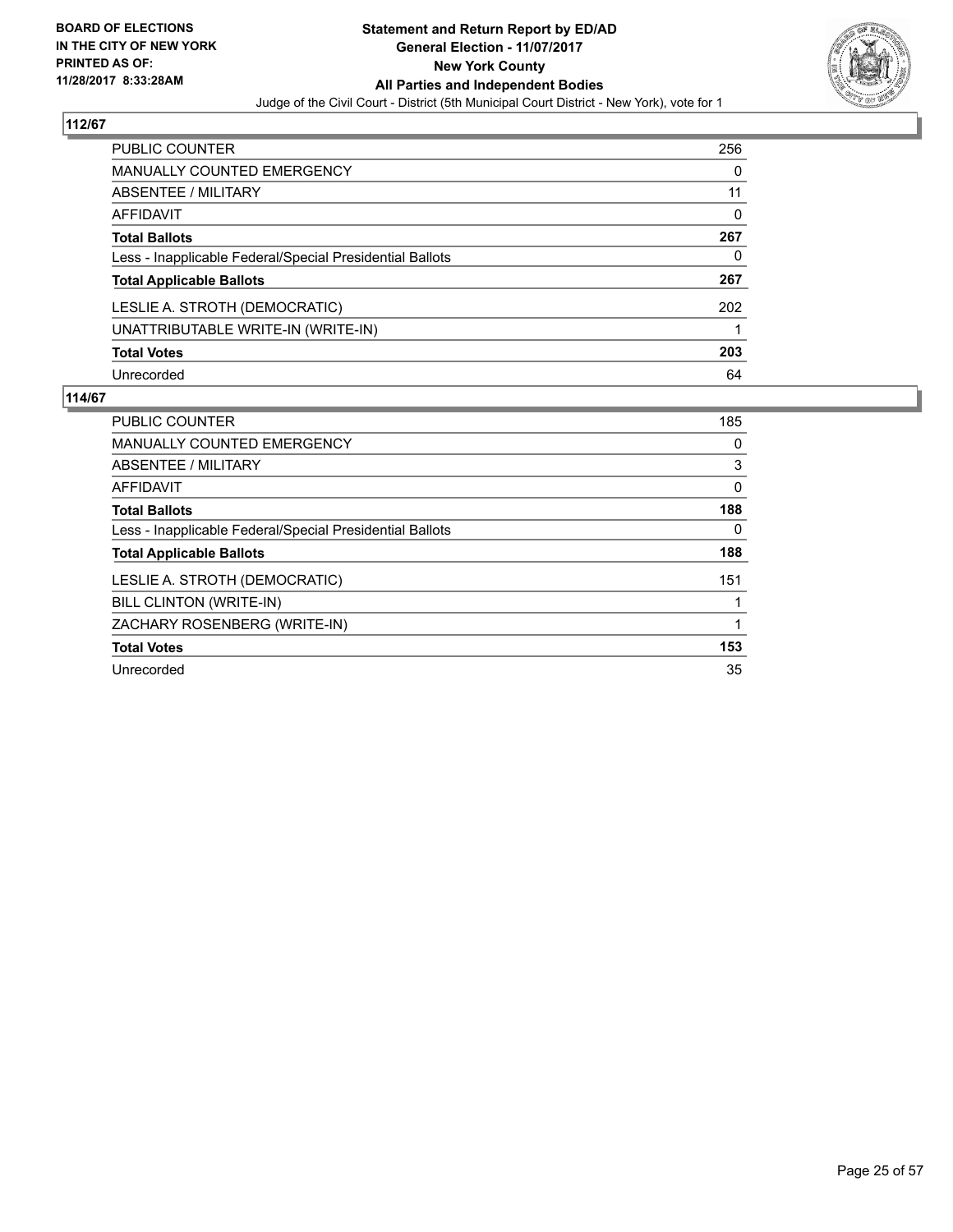

| PUBLIC COUNTER                                           | 192 |
|----------------------------------------------------------|-----|
| <b>MANUALLY COUNTED EMERGENCY</b>                        | 0   |
| ABSENTEE / MILITARY                                      |     |
| AFFIDAVIT                                                | 2   |
| <b>Total Ballots</b>                                     | 201 |
| Less - Inapplicable Federal/Special Presidential Ballots | 0   |
| <b>Total Applicable Ballots</b>                          | 201 |
| LESLIE A. STROTH (DEMOCRATIC)                            | 146 |
| <b>Total Votes</b>                                       | 146 |
| Unrecorded                                               | 55  |

#### **002/69**

| <b>PUBLIC COUNTER</b>                                    | 152 |
|----------------------------------------------------------|-----|
| MANUALLY COUNTED EMERGENCY                               | 0   |
| ABSENTEE / MILITARY                                      | 4   |
| AFFIDAVIT                                                |     |
| <b>Total Ballots</b>                                     | 157 |
| Less - Inapplicable Federal/Special Presidential Ballots | 0   |
| <b>Total Applicable Ballots</b>                          | 157 |
| LESLIE A. STROTH (DEMOCRATIC)                            | 109 |
| <b>Total Votes</b>                                       | 109 |
| Unrecorded                                               | 48  |
|                                                          |     |

| <b>PUBLIC COUNTER</b>                                    | 275 |
|----------------------------------------------------------|-----|
| <b>MANUALLY COUNTED EMERGENCY</b>                        | 0   |
| ABSENTEE / MILITARY                                      | 7   |
| <b>AFFIDAVIT</b>                                         | 2   |
| <b>Total Ballots</b>                                     | 284 |
| Less - Inapplicable Federal/Special Presidential Ballots | 0   |
| <b>Total Applicable Ballots</b>                          | 284 |
| LESLIE A. STROTH (DEMOCRATIC)                            | 206 |
| UNATTRIBUTABLE WRITE-IN (WRITE-IN)                       |     |
| <b>Total Votes</b>                                       | 207 |
| Unrecorded                                               | 77  |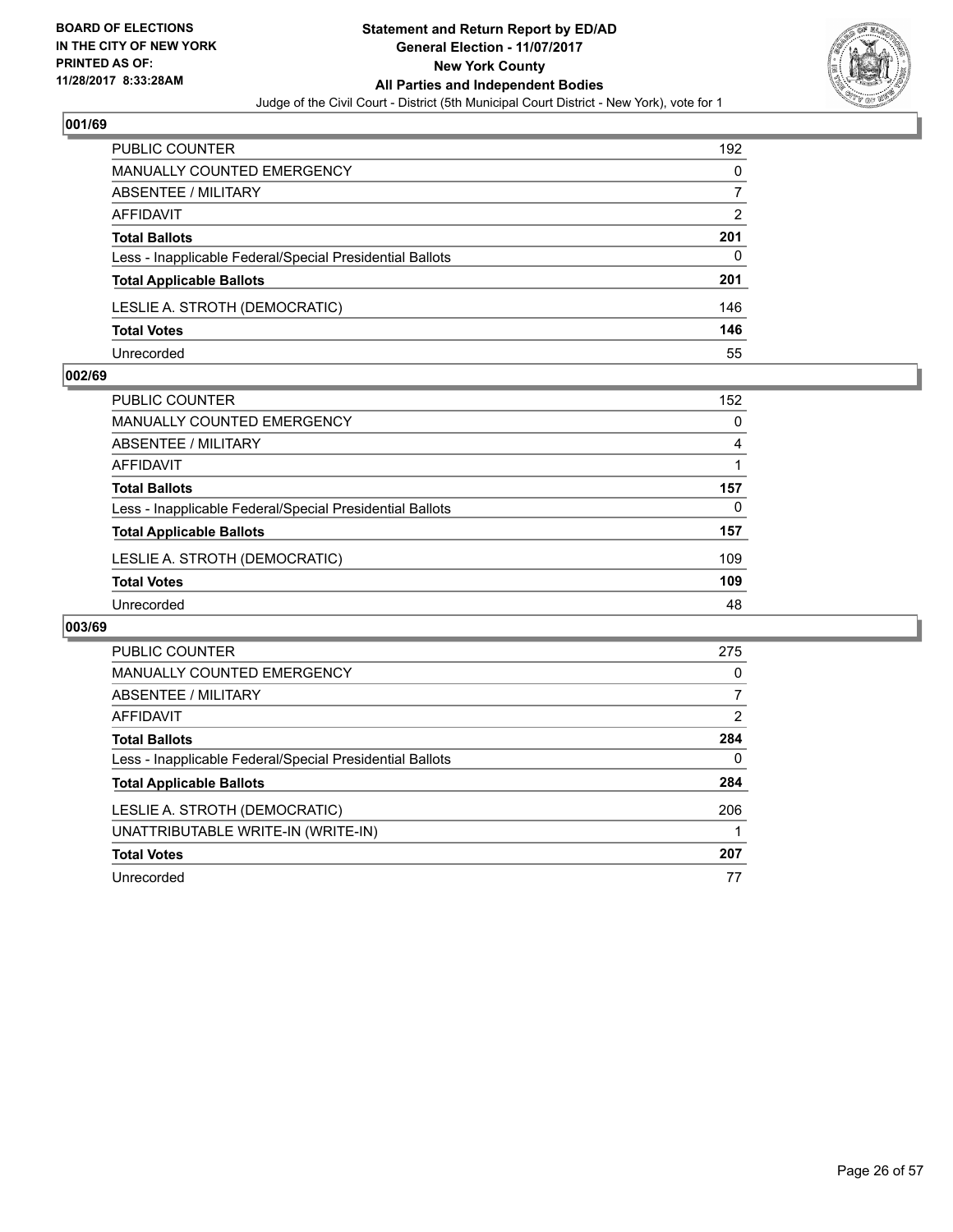

| <b>PUBLIC COUNTER</b>                                    | 280 |
|----------------------------------------------------------|-----|
| <b>MANUALLY COUNTED EMERGENCY</b>                        | 0   |
| ABSENTEE / MILITARY                                      | 7   |
| AFFIDAVIT                                                | 4   |
| <b>Total Ballots</b>                                     | 291 |
| Less - Inapplicable Federal/Special Presidential Ballots | 0   |
| <b>Total Applicable Ballots</b>                          | 291 |
| LESLIE A. STROTH (DEMOCRATIC)                            | 206 |
| JEFF SALOMON (WRITE-IN)                                  |     |
| UNATTRIBUTABLE WRITE-IN (WRITE-IN)                       |     |
| <b>Total Votes</b>                                       | 208 |
| Unrecorded                                               | 83  |

#### **005/69**

| <b>PUBLIC COUNTER</b>                                    | 237 |
|----------------------------------------------------------|-----|
| <b>MANUALLY COUNTED EMERGENCY</b>                        | 0   |
| ABSENTEE / MILITARY                                      | 4   |
| <b>AFFIDAVIT</b>                                         | 2   |
| <b>Total Ballots</b>                                     | 243 |
| Less - Inapplicable Federal/Special Presidential Ballots | 0   |
| <b>Total Applicable Ballots</b>                          | 243 |
| LESLIE A. STROTH (DEMOCRATIC)                            | 168 |
| UNATTRIBUTABLE WRITE-IN (WRITE-IN)                       | 2   |
| <b>Total Votes</b>                                       | 170 |
| Unrecorded                                               | 73  |

| <b>PUBLIC COUNTER</b>                                    | 325 |
|----------------------------------------------------------|-----|
| <b>MANUALLY COUNTED EMERGENCY</b>                        | 0   |
| ABSENTEE / MILITARY                                      | 9   |
| AFFIDAVIT                                                | 2   |
| <b>Total Ballots</b>                                     | 336 |
| Less - Inapplicable Federal/Special Presidential Ballots | 0   |
| <b>Total Applicable Ballots</b>                          | 336 |
| LESLIE A. STROTH (DEMOCRATIC)                            | 247 |
| COURTNEY HORTON (WRITE-IN)                               |     |
| RAY KELLY (WRITE-IN)                                     |     |
| UNATTRIBUTABLE WRITE-IN (WRITE-IN)                       |     |
| <b>Total Votes</b>                                       | 250 |
| Unrecorded                                               | 86  |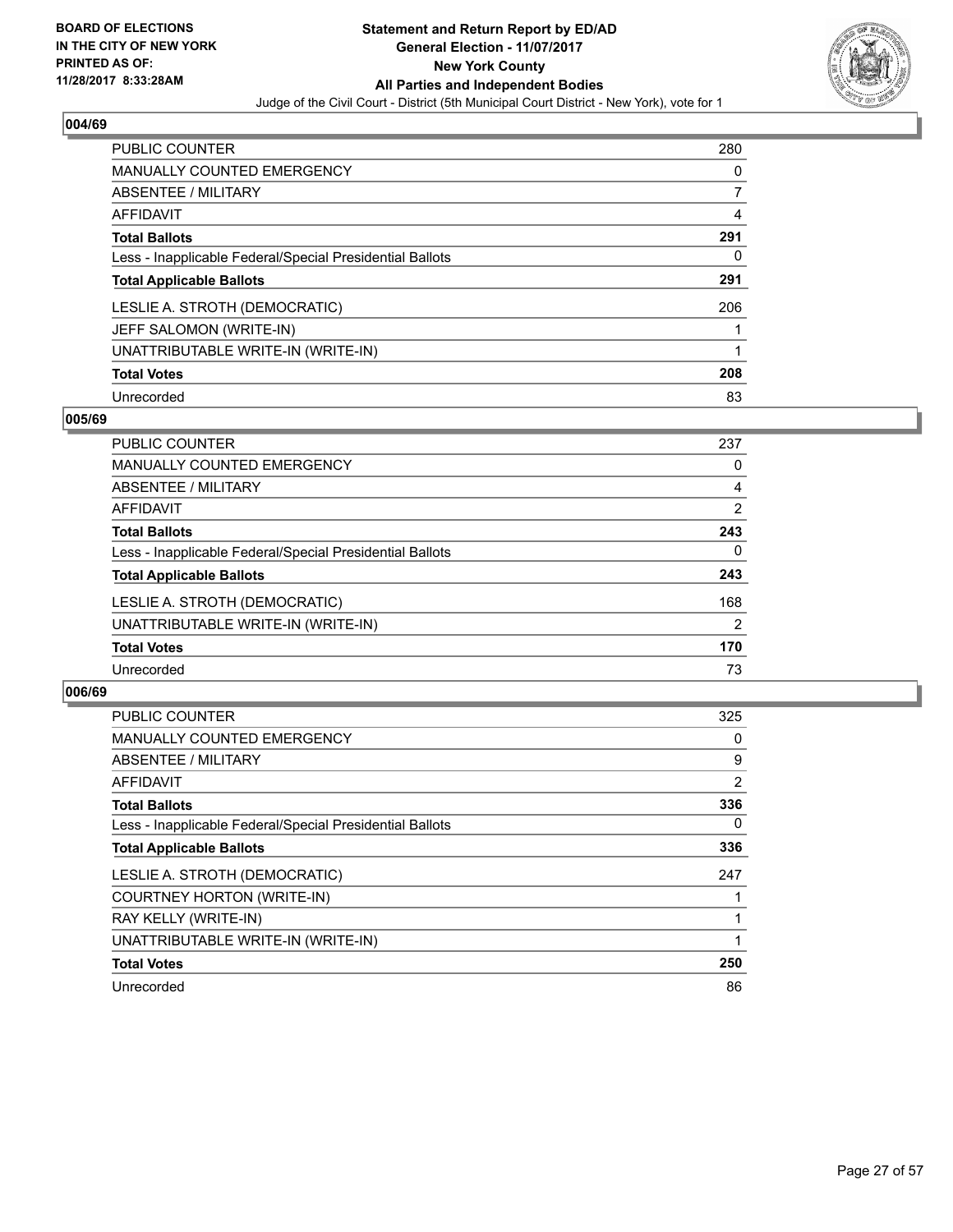

| <b>PUBLIC COUNTER</b>                                    | 260 |
|----------------------------------------------------------|-----|
| <b>MANUALLY COUNTED EMERGENCY</b>                        | 0   |
| ABSENTEE / MILITARY                                      | 3   |
| AFFIDAVIT                                                | 4   |
| <b>Total Ballots</b>                                     | 267 |
| Less - Inapplicable Federal/Special Presidential Ballots | 0   |
| <b>Total Applicable Ballots</b>                          | 267 |
| LESLIE A. STROTH (DEMOCRATIC)                            | 200 |
| CLIVE OWEN (WRITE-IN)                                    |     |
| <b>OWEN WILSON (WRITE-IN)</b>                            |     |
| <b>Total Votes</b>                                       | 202 |
| Unrecorded                                               | 65  |

#### **008/69**

| <b>PUBLIC COUNTER</b>                                    | 92 |
|----------------------------------------------------------|----|
| MANUALLY COUNTED EMERGENCY                               | 0  |
| ABSENTEE / MILITARY                                      | 3  |
| AFFIDAVIT                                                | 2  |
| <b>Total Ballots</b>                                     | 97 |
| Less - Inapplicable Federal/Special Presidential Ballots | 0  |
| <b>Total Applicable Ballots</b>                          | 97 |
| LESLIE A. STROTH (DEMOCRATIC)                            | 75 |
| UNATTRIBUTABLE WRITE-IN (WRITE-IN)                       |    |
| <b>Total Votes</b>                                       | 76 |
| Unrecorded                                               | 21 |

| <b>PUBLIC COUNTER</b>                                    | 248      |
|----------------------------------------------------------|----------|
| <b>MANUALLY COUNTED EMERGENCY</b>                        | 0        |
| ABSENTEE / MILITARY                                      | 7        |
| AFFIDAVIT                                                |          |
| <b>Total Ballots</b>                                     | 256      |
| Less - Inapplicable Federal/Special Presidential Ballots | $\Omega$ |
| <b>Total Applicable Ballots</b>                          | 256      |
| LESLIE A. STROTH (DEMOCRATIC)                            | 182      |
| PETER MILLIGAN (WRITE-IN)                                |          |
| UNATTRIBUTABLE WRITE-IN (WRITE-IN)                       |          |
| <b>Total Votes</b>                                       | 184      |
| Unrecorded                                               | 72       |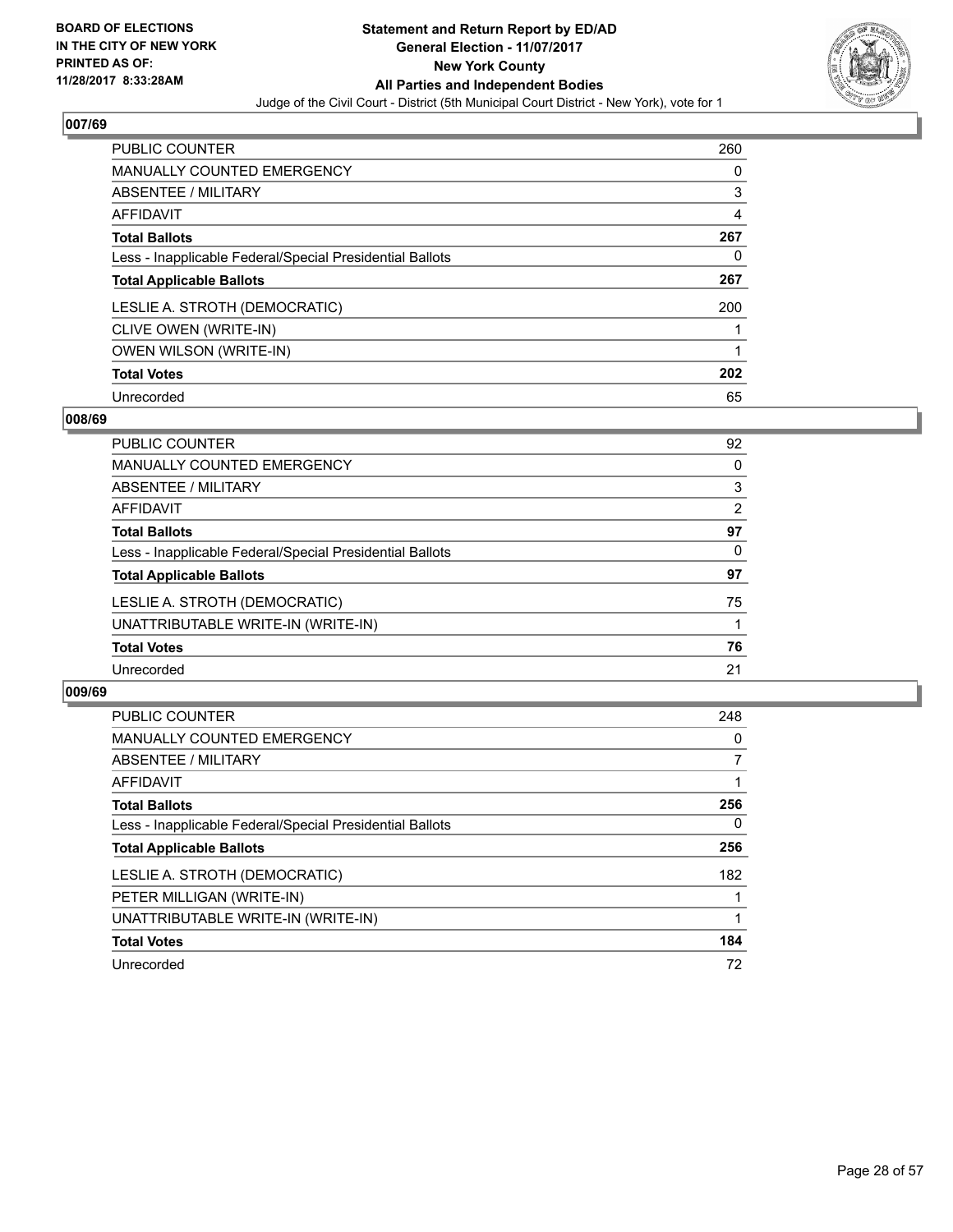

| <b>PUBLIC COUNTER</b>                                    | 367 |
|----------------------------------------------------------|-----|
| <b>MANUALLY COUNTED EMERGENCY</b>                        | 0   |
| ABSENTEE / MILITARY                                      | 8   |
| AFFIDAVIT                                                | 5   |
| <b>Total Ballots</b>                                     | 380 |
| Less - Inapplicable Federal/Special Presidential Ballots | 0   |
| <b>Total Applicable Ballots</b>                          | 380 |
| LESLIE A. STROTH (DEMOCRATIC)                            | 283 |
| PAUL EISENBERG (WRITE-IN)                                |     |
| UNATTRIBUTABLE WRITE-IN (WRITE-IN)                       |     |
| <b>Total Votes</b>                                       | 285 |
| Unrecorded                                               | 95  |

#### **011/69**

| <b>PUBLIC COUNTER</b>                                    | 323 |
|----------------------------------------------------------|-----|
| <b>MANUALLY COUNTED EMERGENCY</b>                        | 0   |
| ABSENTEE / MILITARY                                      | 19  |
| AFFIDAVIT                                                | 5   |
| <b>Total Ballots</b>                                     | 347 |
| Less - Inapplicable Federal/Special Presidential Ballots | 0   |
| <b>Total Applicable Ballots</b>                          | 347 |
| LESLIE A. STROTH (DEMOCRATIC)                            | 257 |
| UNATTRIBUTABLE WRITE-IN (WRITE-IN)                       |     |
| <b>Total Votes</b>                                       | 258 |
| Unrecorded                                               | 89  |

| PUBLIC COUNTER                                           | 171      |
|----------------------------------------------------------|----------|
| MANUALLY COUNTED EMERGENCY                               | 0        |
| ABSENTEE / MILITARY                                      | 6        |
| AFFIDAVIT                                                | 3        |
| <b>Total Ballots</b>                                     | 180      |
| Less - Inapplicable Federal/Special Presidential Ballots | $\Omega$ |
| <b>Total Applicable Ballots</b>                          | 180      |
| LESLIE A. STROTH (DEMOCRATIC)                            | 124      |
| <b>Total Votes</b>                                       | 124      |
| Unrecorded                                               | 56       |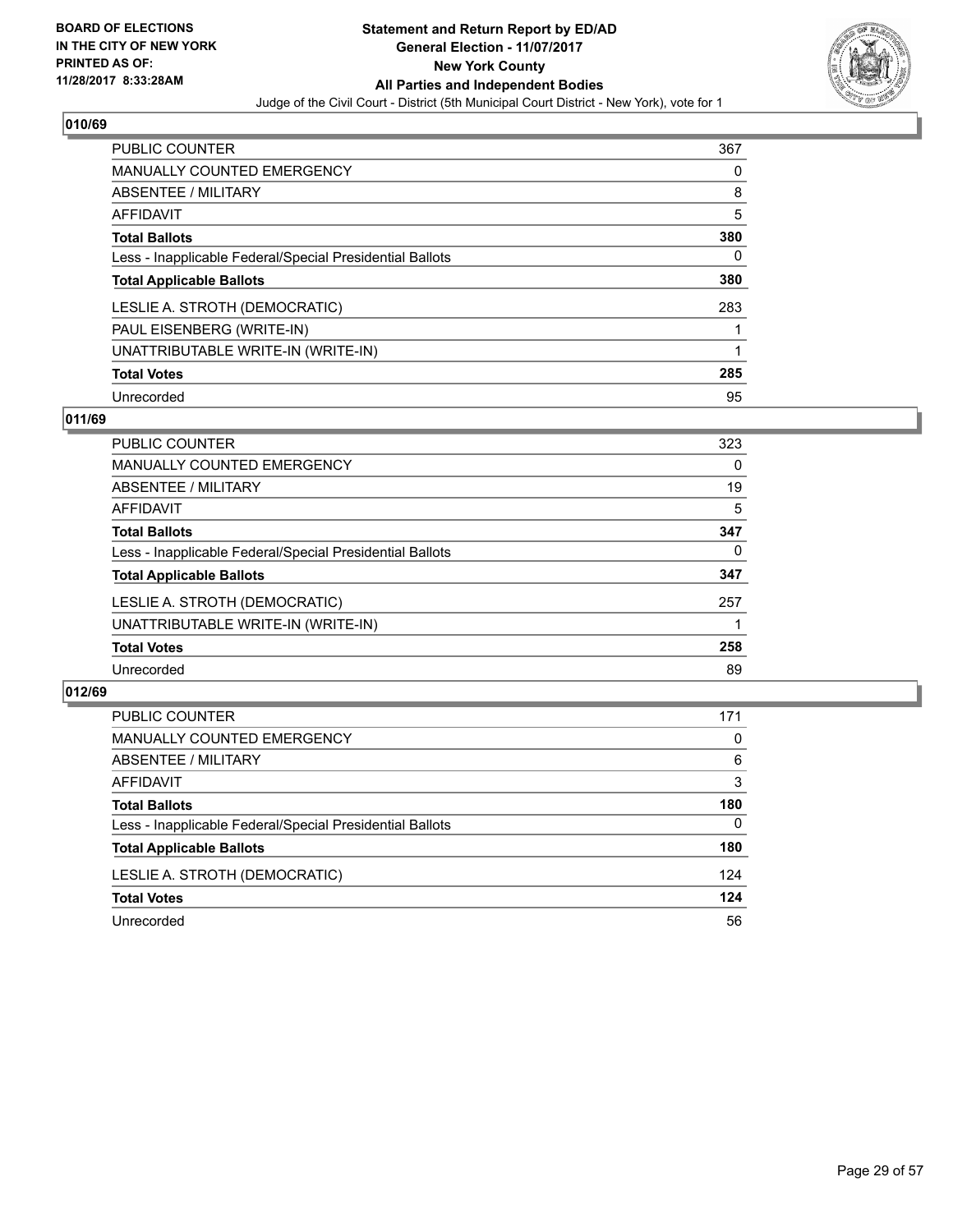

| <b>PUBLIC COUNTER</b>                                    | 237 |
|----------------------------------------------------------|-----|
| <b>MANUALLY COUNTED EMERGENCY</b>                        | 0   |
| ABSENTEE / MILITARY                                      | 3   |
| AFFIDAVIT                                                | 5   |
| <b>Total Ballots</b>                                     | 245 |
| Less - Inapplicable Federal/Special Presidential Ballots | 0   |
| <b>Total Applicable Ballots</b>                          | 245 |
| LESLIE A. STROTH (DEMOCRATIC)                            | 169 |
| JAY BURSTEIN (WRITE-IN)                                  |     |
| PAUL MCCARTHY (WRITE-IN)                                 |     |
| <b>Total Votes</b>                                       | 171 |
| Unrecorded                                               | 74  |

#### **014/69**

| PUBLIC COUNTER                                           | 209            |
|----------------------------------------------------------|----------------|
| <b>MANUALLY COUNTED EMERGENCY</b>                        | 0              |
| ABSENTEE / MILITARY                                      | 4              |
| AFFIDAVIT                                                | $\overline{2}$ |
| <b>Total Ballots</b>                                     | 215            |
| Less - Inapplicable Federal/Special Presidential Ballots | 0              |
| <b>Total Applicable Ballots</b>                          | 215            |
| LESLIE A. STROTH (DEMOCRATIC)                            | 141            |
| <b>Total Votes</b>                                       | 141            |
| Unrecorded                                               | 74             |

| <b>PUBLIC COUNTER</b>                                    | 332 |
|----------------------------------------------------------|-----|
| <b>MANUALLY COUNTED EMERGENCY</b>                        | 0   |
| ABSENTEE / MILITARY                                      | 13  |
| <b>AFFIDAVIT</b>                                         | 8   |
| <b>Total Ballots</b>                                     | 353 |
| Less - Inapplicable Federal/Special Presidential Ballots | 0   |
| <b>Total Applicable Ballots</b>                          | 353 |
| LESLIE A. STROTH (DEMOCRATIC)                            | 242 |
| MARK LANDIS (WRITE-IN)                                   |     |
| PARIS HILTON (WRITE-IN)                                  |     |
| <b>REGIS PHILBIN (WRITE-IN)</b>                          |     |
| <b>Total Votes</b>                                       | 245 |
| Unrecorded                                               | 108 |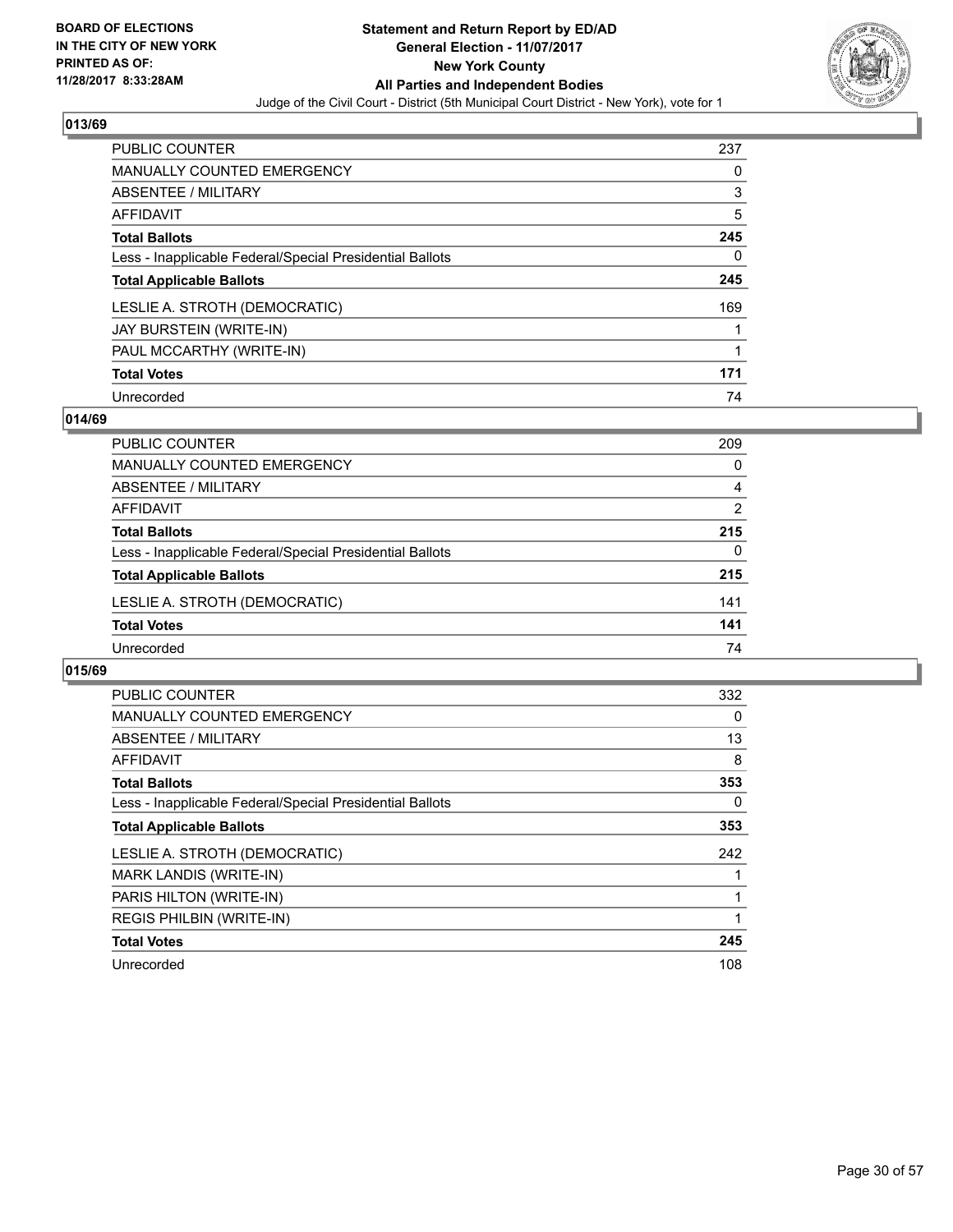

| PUBLIC COUNTER                                           | 269 |
|----------------------------------------------------------|-----|
| <b>MANUALLY COUNTED EMERGENCY</b>                        | 0   |
| ABSENTEE / MILITARY                                      | 5   |
| AFFIDAVIT                                                |     |
| <b>Total Ballots</b>                                     | 275 |
| Less - Inapplicable Federal/Special Presidential Ballots | 0   |
| <b>Total Applicable Ballots</b>                          | 275 |
| LESLIE A. STROTH (DEMOCRATIC)                            | 208 |
| <b>Total Votes</b>                                       | 208 |
| Unrecorded                                               | 67  |

#### **017/69**

| <b>PUBLIC COUNTER</b>                                    | 163 |
|----------------------------------------------------------|-----|
| <b>MANUALLY COUNTED EMERGENCY</b>                        | 0   |
| ABSENTEE / MILITARY                                      | 13  |
| AFFIDAVIT                                                |     |
| <b>Total Ballots</b>                                     | 177 |
| Less - Inapplicable Federal/Special Presidential Ballots | 0   |
| <b>Total Applicable Ballots</b>                          | 177 |
| LESLIE A. STROTH (DEMOCRATIC)                            | 131 |
| UNATTRIBUTABLE WRITE-IN (WRITE-IN)                       |     |
| <b>Total Votes</b>                                       | 132 |
| Unrecorded                                               | 45  |
|                                                          |     |

#### **018/69**

| PUBLIC COUNTER                                           | 362 |
|----------------------------------------------------------|-----|
| <b>MANUALLY COUNTED EMERGENCY</b>                        | 0   |
| ABSENTEE / MILITARY                                      | 12  |
| AFFIDAVIT                                                | 6   |
| <b>Total Ballots</b>                                     | 380 |
| Less - Inapplicable Federal/Special Presidential Ballots | 0   |
| <b>Total Applicable Ballots</b>                          | 380 |
| LESLIE A. STROTH (DEMOCRATIC)                            | 272 |
| <b>Total Votes</b>                                       | 272 |
| Unrecorded                                               | 108 |

| <b>PUBLIC COUNTER</b>                                    | 169 |
|----------------------------------------------------------|-----|
| <b>MANUALLY COUNTED EMERGENCY</b>                        | 0   |
| ABSENTEE / MILITARY                                      | 11  |
| AFFIDAVIT                                                |     |
| <b>Total Ballots</b>                                     | 181 |
| Less - Inapplicable Federal/Special Presidential Ballots | 0   |
| <b>Total Applicable Ballots</b>                          | 181 |
| LESLIE A. STROTH (DEMOCRATIC)                            | 124 |
| <b>Total Votes</b>                                       | 124 |
| Unrecorded                                               | 57  |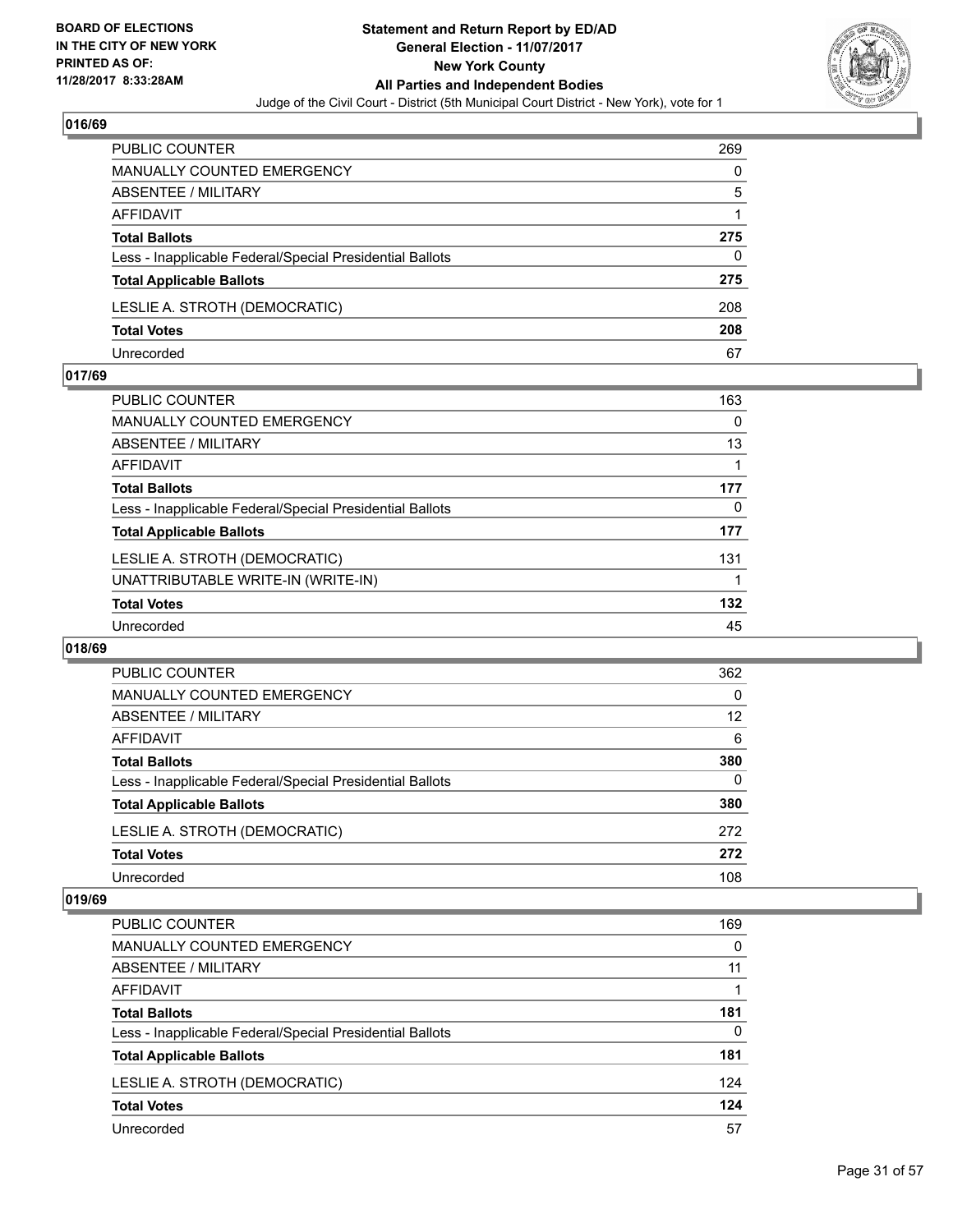

| <b>PUBLIC COUNTER</b>                                    | 285 |
|----------------------------------------------------------|-----|
| <b>MANUALLY COUNTED EMERGENCY</b>                        | 0   |
| ABSENTEE / MILITARY                                      | 14  |
| AFFIDAVIT                                                | 2   |
| <b>Total Ballots</b>                                     | 301 |
| Less - Inapplicable Federal/Special Presidential Ballots | 0   |
| <b>Total Applicable Ballots</b>                          | 301 |
| LESLIE A. STROTH (DEMOCRATIC)                            | 229 |
| <b>Total Votes</b>                                       | 229 |
| Unrecorded                                               | 72  |

#### **021/69**

| <b>PUBLIC COUNTER</b>                                    | 418 |
|----------------------------------------------------------|-----|
| <b>MANUALLY COUNTED EMERGENCY</b>                        | 0   |
| ABSENTEE / MILITARY                                      | 12  |
| AFFIDAVIT                                                | 4   |
| <b>Total Ballots</b>                                     | 434 |
| Less - Inapplicable Federal/Special Presidential Ballots | 0   |
| <b>Total Applicable Ballots</b>                          | 434 |
| LESLIE A. STROTH (DEMOCRATIC)                            | 303 |
| PREET BHARARA (WRITE-IN)                                 |     |
| UNATTRIBUTABLE WRITE-IN (WRITE-IN)                       |     |
| <b>Total Votes</b>                                       | 305 |
| Unrecorded                                               | 129 |
|                                                          |     |

| <b>PUBLIC COUNTER</b>                                    | 316 |
|----------------------------------------------------------|-----|
| MANUALLY COUNTED EMERGENCY                               | 0   |
| ABSENTEE / MILITARY                                      | 11  |
| AFFIDAVIT                                                | 3   |
| <b>Total Ballots</b>                                     | 330 |
| Less - Inapplicable Federal/Special Presidential Ballots | 0   |
| <b>Total Applicable Ballots</b>                          | 330 |
| LESLIE A. STROTH (DEMOCRATIC)                            | 243 |
| ELIOT SCHREIBER (WRITE-IN)                               |     |
| <b>Total Votes</b>                                       | 244 |
| Unrecorded                                               | 86  |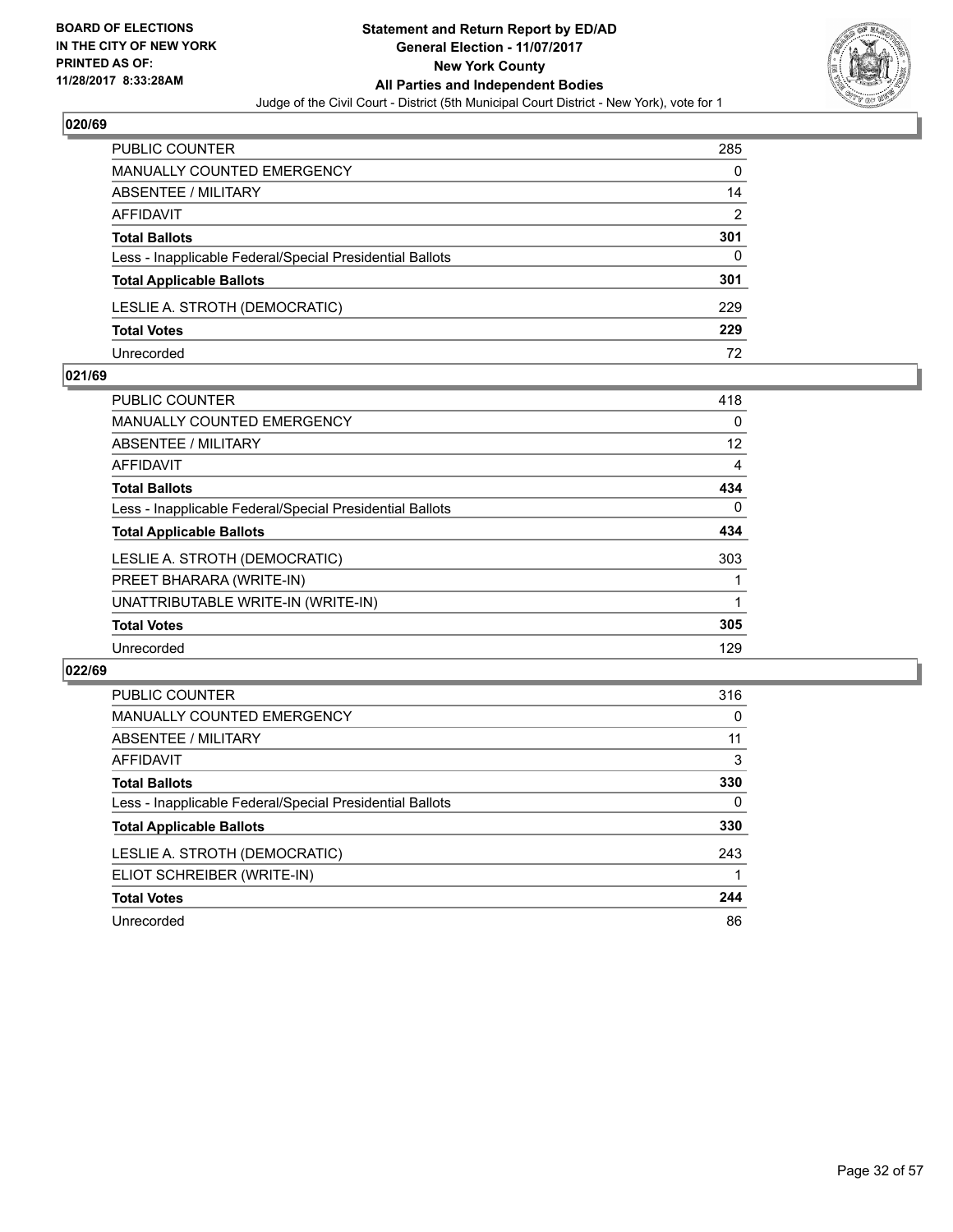

| <b>PUBLIC COUNTER</b>                                    | 230 |
|----------------------------------------------------------|-----|
| <b>MANUALLY COUNTED EMERGENCY</b>                        | 0   |
| ABSENTEE / MILITARY                                      | 3   |
| <b>AFFIDAVIT</b>                                         | 5   |
| <b>Total Ballots</b>                                     | 238 |
| Less - Inapplicable Federal/Special Presidential Ballots | 0   |
| <b>Total Applicable Ballots</b>                          | 238 |
| LESLIE A. STROTH (DEMOCRATIC)                            | 179 |
| JASON F. LOWE (WRITE-IN)                                 |     |
| <b>Total Votes</b>                                       | 180 |
| Unrecorded                                               | 58  |

#### **024/69**

| <b>PUBLIC COUNTER</b>                                    | 294          |
|----------------------------------------------------------|--------------|
| <b>MANUALLY COUNTED EMERGENCY</b>                        | 0            |
| ABSENTEE / MILITARY                                      | 6            |
| AFFIDAVIT                                                | 4            |
| <b>Total Ballots</b>                                     | 304          |
| Less - Inapplicable Federal/Special Presidential Ballots | $\mathbf{0}$ |
| <b>Total Applicable Ballots</b>                          | 304          |
| LESLIE A. STROTH (DEMOCRATIC)                            | 227          |
| UNATTRIBUTABLE WRITE-IN (WRITE-IN)                       |              |
| <b>Total Votes</b>                                       | 228          |
| Unrecorded                                               | 76           |

| <b>PUBLIC COUNTER</b>                                    | 207 |
|----------------------------------------------------------|-----|
| <b>MANUALLY COUNTED EMERGENCY</b>                        | 0   |
| <b>ABSENTEE / MILITARY</b>                               | 5   |
| <b>AFFIDAVIT</b>                                         | 4   |
| <b>Total Ballots</b>                                     | 216 |
| Less - Inapplicable Federal/Special Presidential Ballots | 0   |
| <b>Total Applicable Ballots</b>                          | 216 |
| LESLIE A. STROTH (DEMOCRATIC)                            | 152 |
| <b>BO DIETL (WRITE-IN)</b>                               |     |
| LESLIE KNOPE (WRITE-IN)                                  |     |
| MICHAEL R. BLOOMBERG (WRITE-IN)                          |     |
| <b>Total Votes</b>                                       | 155 |
| Unrecorded                                               | 61  |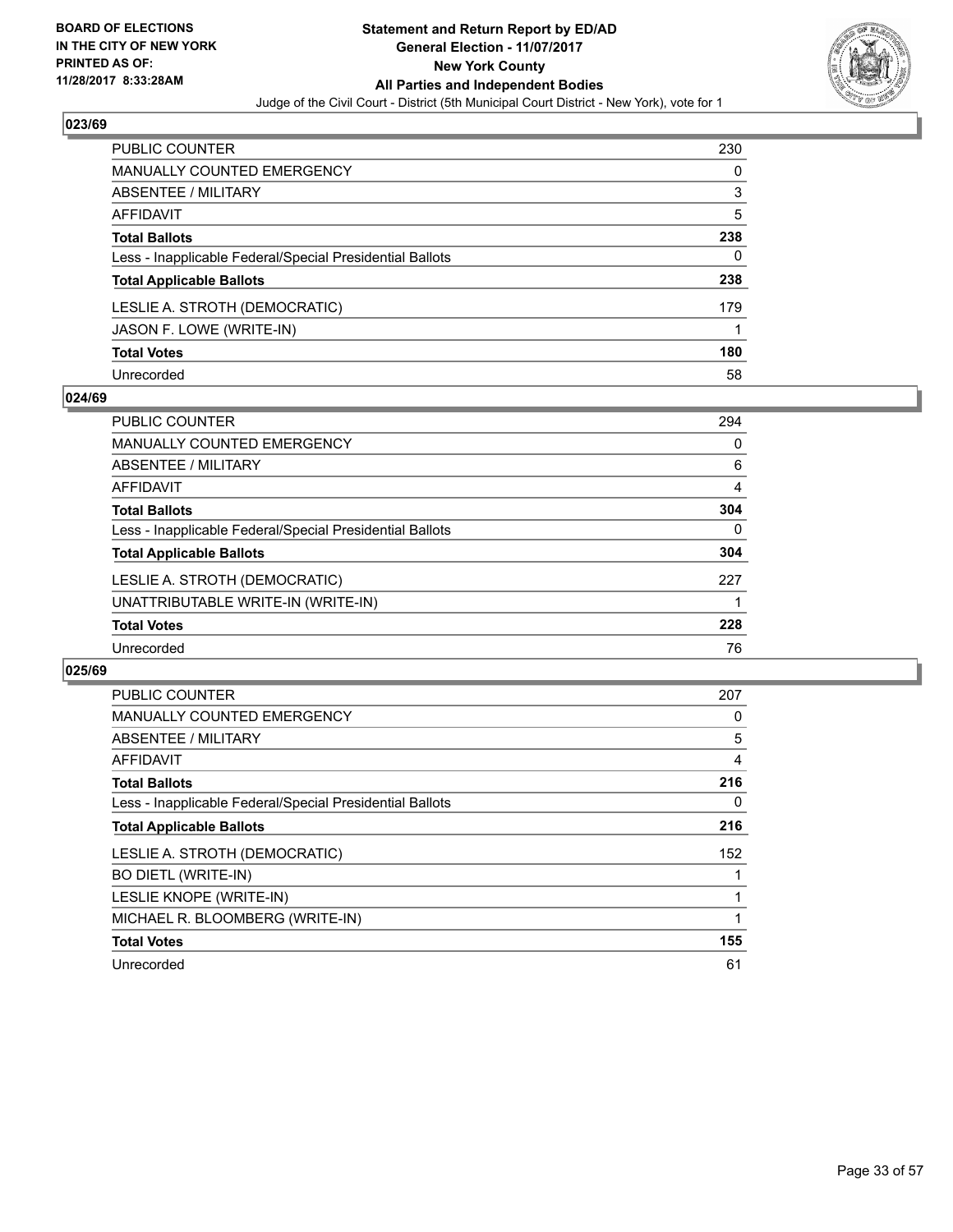

| PUBLIC COUNTER                                           | 302 |
|----------------------------------------------------------|-----|
| <b>MANUALLY COUNTED EMERGENCY</b>                        | 0   |
| <b>ABSENTEE / MILITARY</b>                               | 11  |
| AFFIDAVIT                                                |     |
| <b>Total Ballots</b>                                     | 320 |
| Less - Inapplicable Federal/Special Presidential Ballots | 0   |
| <b>Total Applicable Ballots</b>                          | 320 |
| LESLIE A. STROTH (DEMOCRATIC)                            | 232 |
| <b>Total Votes</b>                                       | 232 |
| Unrecorded                                               | 88  |

#### **027/69**

| <b>PUBLIC COUNTER</b>                                    | 141 |
|----------------------------------------------------------|-----|
| <b>MANUALLY COUNTED EMERGENCY</b>                        | 0   |
| ABSENTEE / MILITARY                                      | 4   |
| AFFIDAVIT                                                | 5   |
| <b>Total Ballots</b>                                     | 150 |
| Less - Inapplicable Federal/Special Presidential Ballots | 0   |
| <b>Total Applicable Ballots</b>                          | 150 |
| LESLIE A. STROTH (DEMOCRATIC)                            | 106 |
| <b>Total Votes</b>                                       | 106 |
| Unrecorded                                               | 44  |

| <b>PUBLIC COUNTER</b>                                    | 120 |
|----------------------------------------------------------|-----|
| <b>MANUALLY COUNTED EMERGENCY</b>                        | 0   |
| ABSENTEE / MILITARY                                      | 4   |
| AFFIDAVIT                                                |     |
| <b>Total Ballots</b>                                     | 125 |
| Less - Inapplicable Federal/Special Presidential Ballots | 0   |
| <b>Total Applicable Ballots</b>                          | 125 |
| LESLIE A. STROTH (DEMOCRATIC)                            | 91  |
| NICOLE MALLIOTAKIS (WRITE-IN)                            |     |
| <b>Total Votes</b>                                       | 92  |
| Unrecorded                                               | 33  |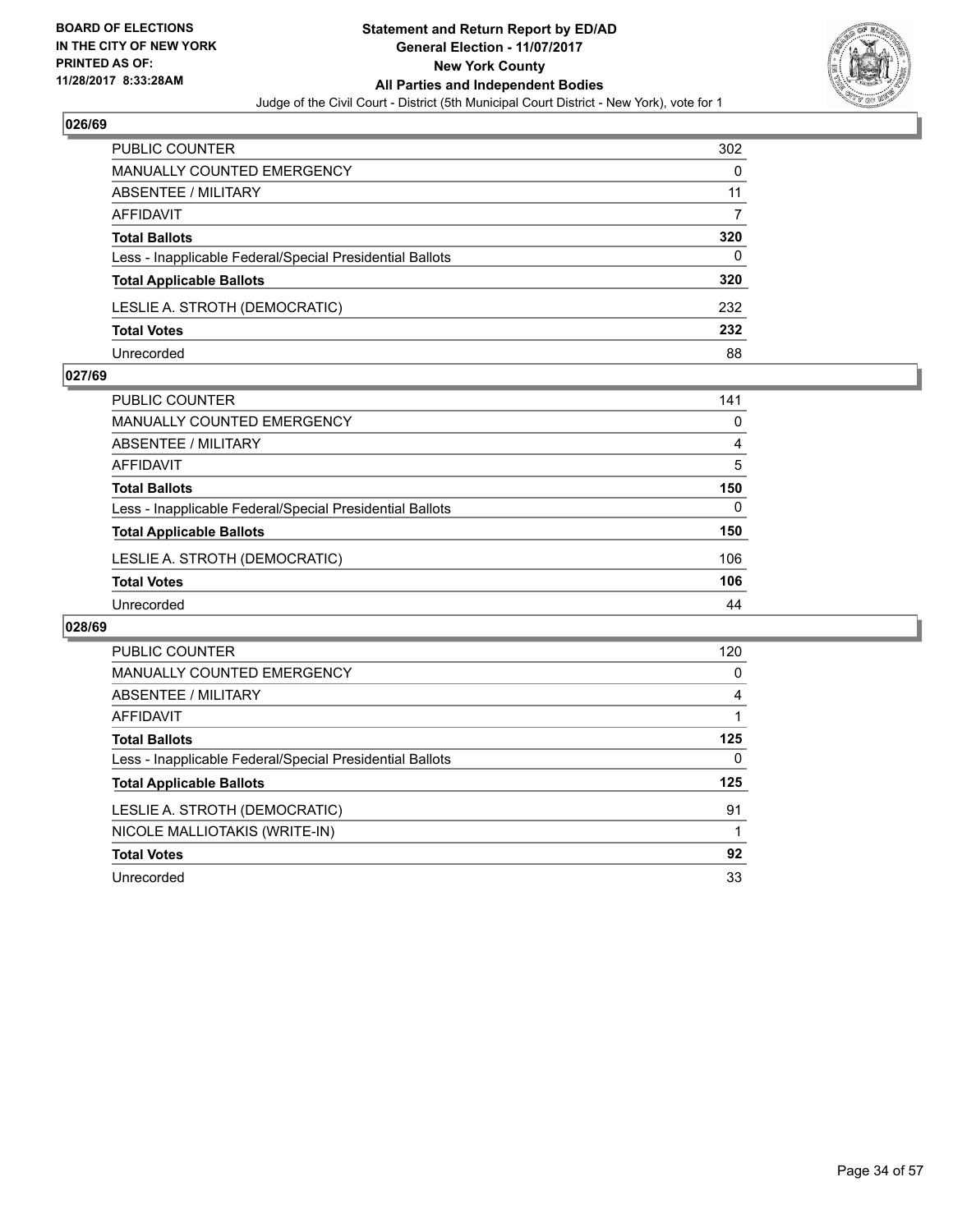

| <b>PUBLIC COUNTER</b>                                    | 345 |
|----------------------------------------------------------|-----|
| <b>MANUALLY COUNTED EMERGENCY</b>                        | 0   |
| ABSENTEE / MILITARY                                      | 18  |
| AFFIDAVIT                                                | 3   |
| <b>Total Ballots</b>                                     | 366 |
| Less - Inapplicable Federal/Special Presidential Ballots | 0   |
| <b>Total Applicable Ballots</b>                          | 366 |
| LESLIE A. STROTH (DEMOCRATIC)                            | 268 |
| <b>JOSHUA GERSON MEYERS (WRITE-IN)</b>                   |     |
| UNATTRIBUTABLE WRITE-IN (WRITE-IN)                       | 2   |
| <b>Total Votes</b>                                       | 271 |
| Unrecorded                                               | 95  |

#### **030/69**

| PUBLIC COUNTER                                           | 280 |
|----------------------------------------------------------|-----|
| MANUALLY COUNTED EMERGENCY                               | 0   |
| ABSENTEE / MILITARY                                      | 19  |
| AFFIDAVIT                                                |     |
| <b>Total Ballots</b>                                     | 300 |
| Less - Inapplicable Federal/Special Presidential Ballots | 0   |
| <b>Total Applicable Ballots</b>                          | 300 |
| LESLIE A. STROTH (DEMOCRATIC)                            | 190 |
| <b>Total Votes</b>                                       | 190 |
| Unrecorded                                               | 110 |

| <b>PUBLIC COUNTER</b>                                    | 267 |
|----------------------------------------------------------|-----|
| <b>MANUALLY COUNTED EMERGENCY</b>                        | 0   |
| ABSENTEE / MILITARY                                      | 8   |
| AFFIDAVIT                                                | 2   |
| <b>Total Ballots</b>                                     | 277 |
| Less - Inapplicable Federal/Special Presidential Ballots | 0   |
| <b>Total Applicable Ballots</b>                          | 277 |
| LESLIE A. STROTH (DEMOCRATIC)                            | 203 |
| <b>Total Votes</b>                                       | 203 |
| Unrecorded                                               | 74  |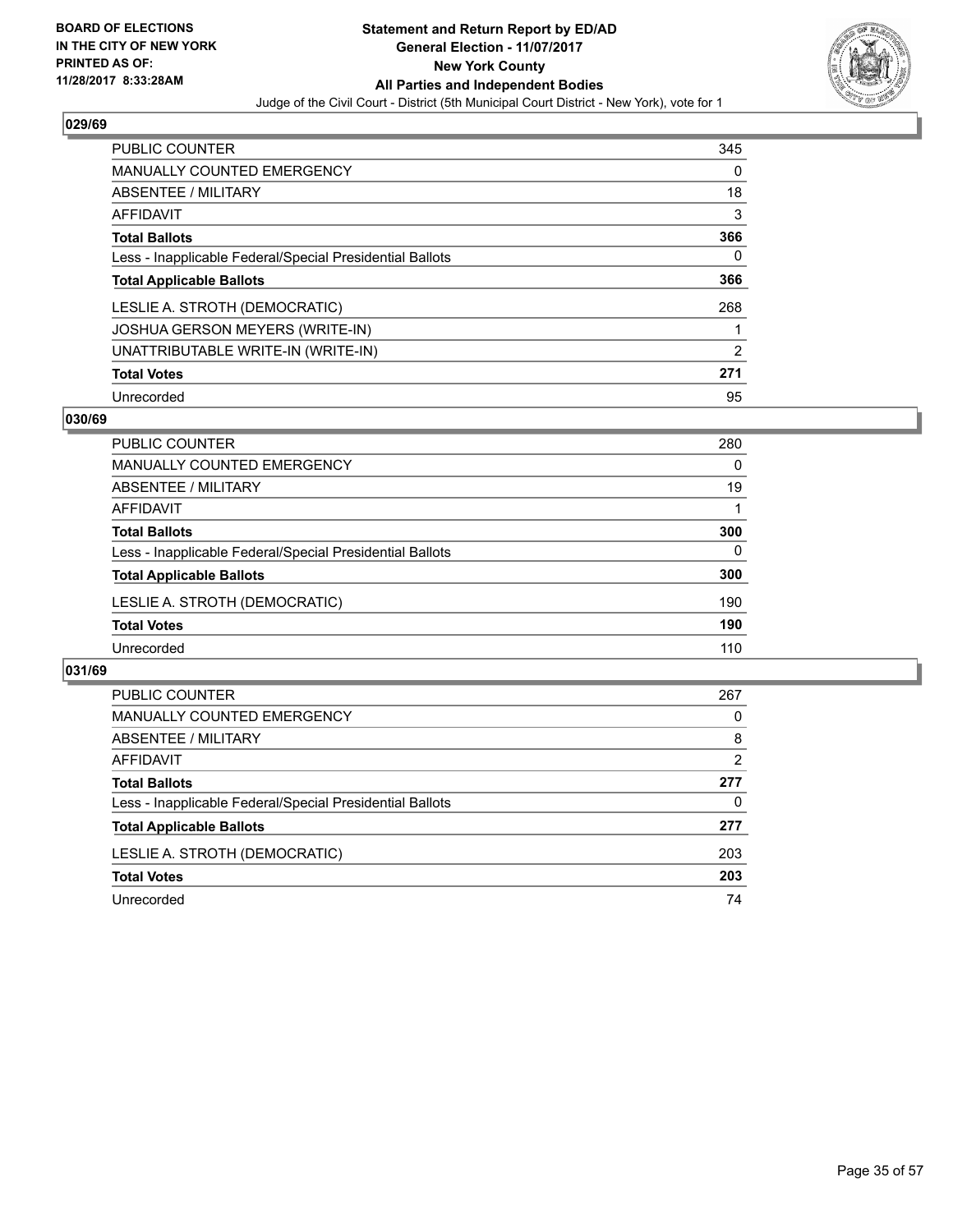

| <b>PUBLIC COUNTER</b>                                    | 358 |
|----------------------------------------------------------|-----|
| <b>MANUALLY COUNTED EMERGENCY</b>                        | 0   |
| ABSENTEE / MILITARY                                      | 15  |
| AFFIDAVIT                                                | 0   |
| <b>Total Ballots</b>                                     | 373 |
| Less - Inapplicable Federal/Special Presidential Ballots | 0   |
| <b>Total Applicable Ballots</b>                          | 373 |
| LESLIE A. STROTH (DEMOCRATIC)                            | 266 |
| EDWARD WIPPER (WRITE-IN)                                 |     |
| FRANCES CHAN (WRITE-IN)                                  |     |
| LINDA HILL (WRITE-IN)                                    |     |
| STEPH PESKIN (WRITE-IN)                                  | 1   |
| UNATTRIBUTABLE WRITE-IN (WRITE-IN)                       | 2   |
| <b>Total Votes</b>                                       | 272 |
| Unrecorded                                               | 101 |

## **033/69**

| <b>PUBLIC COUNTER</b>                                    | 383      |
|----------------------------------------------------------|----------|
| MANUALLY COUNTED EMERGENCY                               | $\Omega$ |
| ABSENTEE / MILITARY                                      | 14       |
| AFFIDAVIT                                                |          |
| <b>Total Ballots</b>                                     | 398      |
| Less - Inapplicable Federal/Special Presidential Ballots | $\Omega$ |
| <b>Total Applicable Ballots</b>                          | 398      |
| LESLIE A. STROTH (DEMOCRATIC)                            | 302      |
| <b>Total Votes</b>                                       | 302      |
| Unrecorded                                               | 96       |
|                                                          |          |

| <b>PUBLIC COUNTER</b>                                    | 379 |
|----------------------------------------------------------|-----|
| MANUALLY COUNTED EMERGENCY                               | 0   |
| ABSENTEE / MILITARY                                      | 6   |
| AFFIDAVIT                                                | 3   |
| <b>Total Ballots</b>                                     | 388 |
| Less - Inapplicable Federal/Special Presidential Ballots | 0   |
| <b>Total Applicable Ballots</b>                          | 388 |
| LESLIE A. STROTH (DEMOCRATIC)                            | 288 |
| ILANA MARCUS (WRITE-IN)                                  |     |
| <b>Total Votes</b>                                       | 289 |
| Unrecorded                                               | 99  |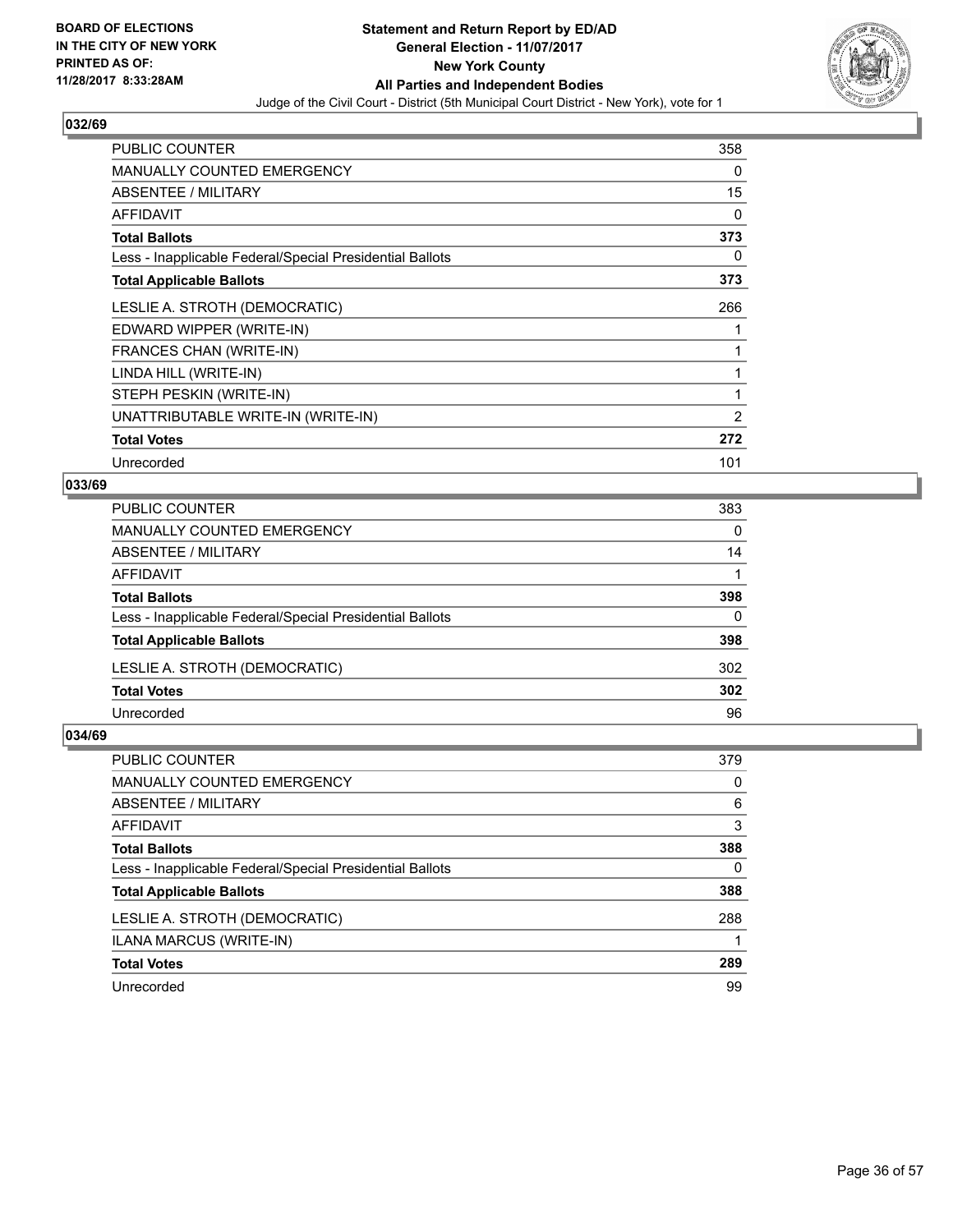

| <b>PUBLIC COUNTER</b>                                    | 133 |
|----------------------------------------------------------|-----|
| MANUALLY COUNTED EMERGENCY                               | 0   |
| ABSENTEE / MILITARY                                      | 0   |
| AFFIDAVIT                                                |     |
| <b>Total Ballots</b>                                     | 134 |
| Less - Inapplicable Federal/Special Presidential Ballots | 0   |
| <b>Total Applicable Ballots</b>                          | 134 |
| LESLIE A. STROTH (DEMOCRATIC)                            | 99  |
| <b>Total Votes</b>                                       | 99  |
| Unrecorded                                               | 35  |

#### **036/69**

| PUBLIC COUNTER                                           | 30       |
|----------------------------------------------------------|----------|
| MANUALLY COUNTED EMERGENCY                               | $\Omega$ |
| <b>ABSENTEE / MILITARY</b>                               | $\Omega$ |
| AFFIDAVIT                                                |          |
| <b>Total Ballots</b>                                     | 31       |
| Less - Inapplicable Federal/Special Presidential Ballots | $\Omega$ |
| <b>Total Applicable Ballots</b>                          | 31       |
| LESLIE A. STROTH (DEMOCRATIC)                            | 23       |
| <b>Total Votes</b>                                       | 23       |
| Unrecorded                                               | 8        |
|                                                          |          |

| <b>PUBLIC COUNTER</b>                                    | 201 |
|----------------------------------------------------------|-----|
| <b>MANUALLY COUNTED EMERGENCY</b>                        | 0   |
| ABSENTEE / MILITARY                                      | 9   |
| AFFIDAVIT                                                | 7   |
| <b>Total Ballots</b>                                     | 217 |
| Less - Inapplicable Federal/Special Presidential Ballots | 0   |
| <b>Total Applicable Ballots</b>                          | 217 |
| LESLIE A. STROTH (DEMOCRATIC)                            | 168 |
| UNATTRIBUTABLE WRITE-IN (WRITE-IN)                       |     |
| <b>Total Votes</b>                                       | 169 |
| Unrecorded                                               | 48  |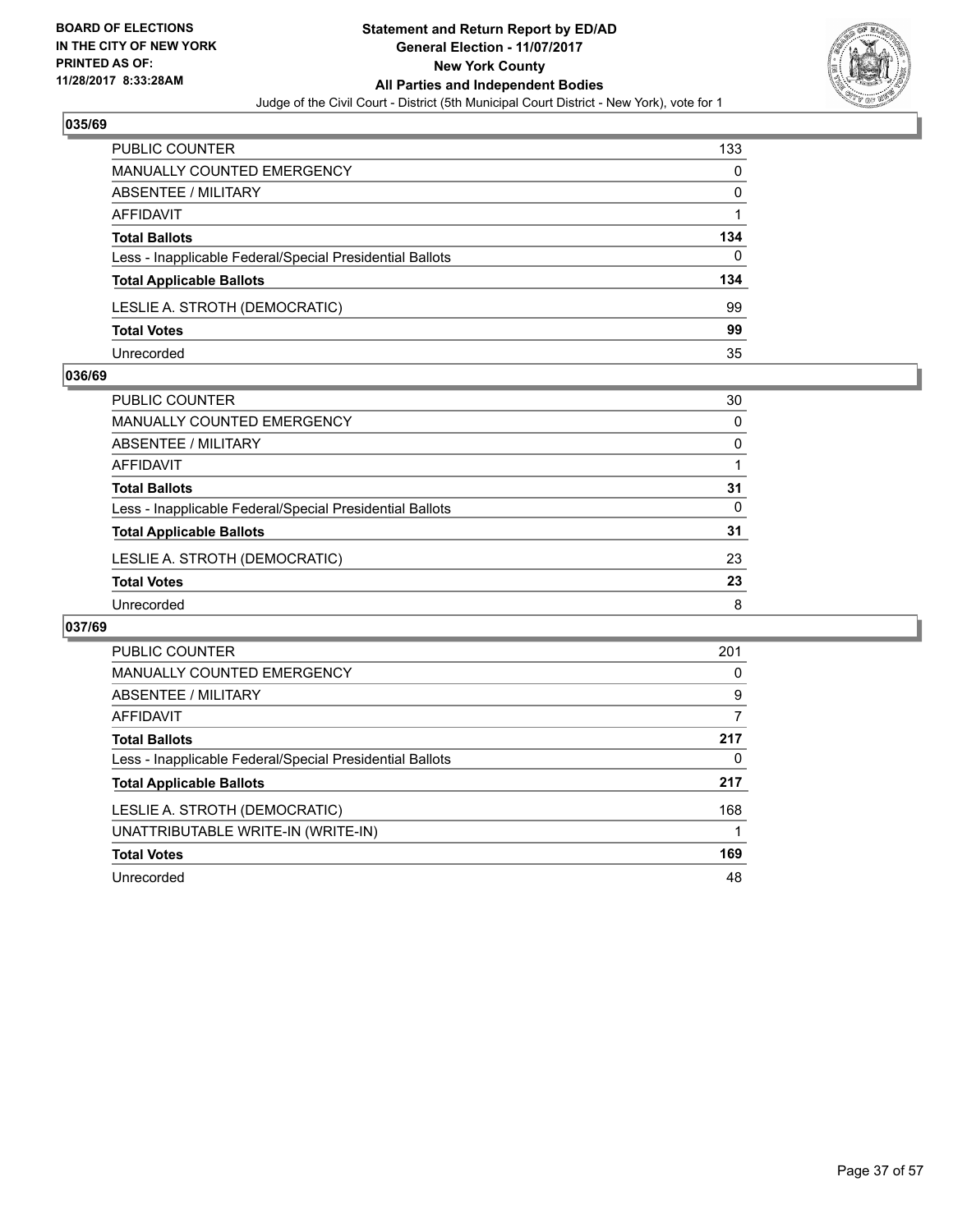

| <b>PUBLIC COUNTER</b>                                    | 262            |
|----------------------------------------------------------|----------------|
| <b>MANUALLY COUNTED EMERGENCY</b>                        | 0              |
| ABSENTEE / MILITARY                                      | 8              |
| AFFIDAVIT                                                | $\overline{2}$ |
| <b>Total Ballots</b>                                     | 272            |
| Less - Inapplicable Federal/Special Presidential Ballots | 0              |
| <b>Total Applicable Ballots</b>                          | 272            |
| LESLIE A. STROTH (DEMOCRATIC)                            | 190            |
| RAND PAUL (WRITE-IN)                                     |                |
| UNATTRIBUTABLE WRITE-IN (WRITE-IN)                       |                |
| <b>Total Votes</b>                                       | 192            |
| Unrecorded                                               | 80             |

#### **039/69**

| <b>PUBLIC COUNTER</b>                                    | 326 |
|----------------------------------------------------------|-----|
| MANUALLY COUNTED EMERGENCY                               | 0   |
| ABSENTEE / MILITARY                                      | 9   |
| AFFIDAVIT                                                | 5   |
| <b>Total Ballots</b>                                     | 340 |
| Less - Inapplicable Federal/Special Presidential Ballots | 0   |
| <b>Total Applicable Ballots</b>                          | 340 |
| LESLIE A. STROTH (DEMOCRATIC)                            | 236 |
| <b>Total Votes</b>                                       | 236 |
| Unrecorded                                               | 104 |

#### **040/69**

| <b>PUBLIC COUNTER</b>                                    | 543      |
|----------------------------------------------------------|----------|
| MANUALLY COUNTED EMERGENCY                               | 0        |
| ABSENTEE / MILITARY                                      | 15       |
| AFFIDAVIT                                                |          |
| <b>Total Ballots</b>                                     | 559      |
| Less - Inapplicable Federal/Special Presidential Ballots | $\Omega$ |
| <b>Total Applicable Ballots</b>                          | 559      |
| LESLIE A. STROTH (DEMOCRATIC)                            | 402      |
| <b>Total Votes</b>                                       | 402      |
| Unrecorded                                               | 157      |

| <b>PUBLIC COUNTER</b>                                    | 194      |
|----------------------------------------------------------|----------|
| MANUALLY COUNTED EMERGENCY                               | $\Omega$ |
| ABSENTEE / MILITARY                                      | 6        |
| AFFIDAVIT                                                |          |
| <b>Total Ballots</b>                                     | 201      |
| Less - Inapplicable Federal/Special Presidential Ballots | 0        |
| <b>Total Applicable Ballots</b>                          | 201      |
| LESLIE A. STROTH (DEMOCRATIC)                            | 146      |
| <b>Total Votes</b>                                       | 146      |
| Unrecorded                                               | 55       |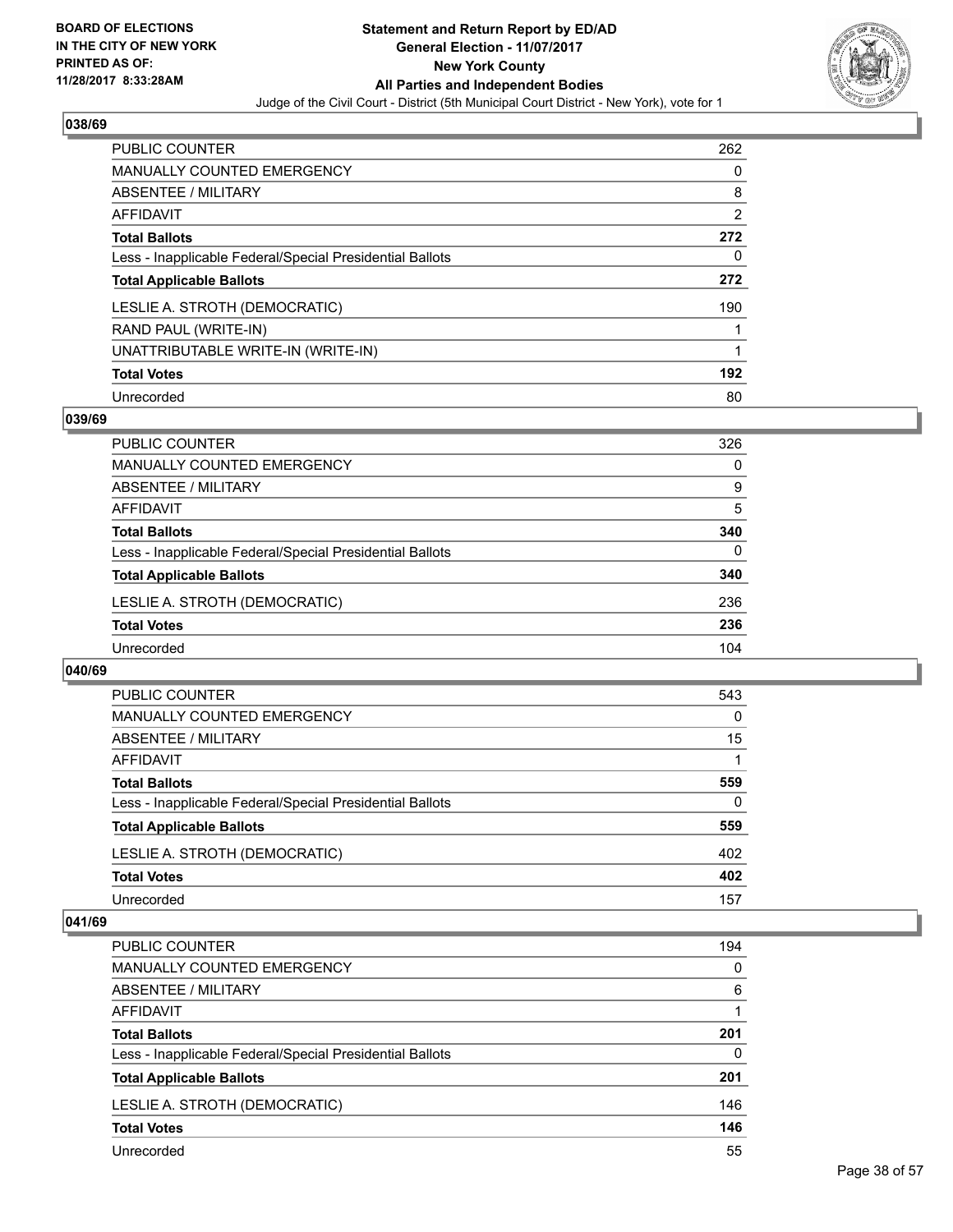

| <b>PUBLIC COUNTER</b>                                    | 289 |
|----------------------------------------------------------|-----|
| <b>MANUALLY COUNTED EMERGENCY</b>                        | 0   |
| ABSENTEE / MILITARY                                      | 3   |
| <b>AFFIDAVIT</b>                                         | 4   |
| <b>Total Ballots</b>                                     | 296 |
| Less - Inapplicable Federal/Special Presidential Ballots | 0   |
| <b>Total Applicable Ballots</b>                          | 296 |
| LESLIE A. STROTH (DEMOCRATIC)                            | 210 |
| ALLISON WAASE (WRITE-IN)                                 |     |
| GIANVA FAMULARI (WRITE-IN)                               |     |
| REBECCA SACH (WRITE-IN)                                  |     |
| <b>Total Votes</b>                                       | 213 |
| Unrecorded                                               | 83  |

## **043/69**

| <b>PUBLIC COUNTER</b>                                    | 353 |
|----------------------------------------------------------|-----|
| <b>MANUALLY COUNTED EMERGENCY</b>                        | 0   |
| ABSENTEE / MILITARY                                      | 5   |
| AFFIDAVIT                                                | 3   |
| <b>Total Ballots</b>                                     | 361 |
| Less - Inapplicable Federal/Special Presidential Ballots | 0   |
| <b>Total Applicable Ballots</b>                          | 361 |
| LESLIE A. STROTH (DEMOCRATIC)                            | 253 |
| E. MICHAEL GROWNEY JR. (WRITE-IN)                        |     |
| ELVIS PRESLEY (WRITE-IN)                                 |     |
| <b>JOSH LYMAN (WRITE-IN)</b>                             |     |
| <b>Total Votes</b>                                       | 256 |
| Unrecorded                                               | 105 |

| <b>PUBLIC COUNTER</b>                                    | 314 |
|----------------------------------------------------------|-----|
| <b>MANUALLY COUNTED EMERGENCY</b>                        | 0   |
| ABSENTEE / MILITARY                                      | 6   |
| AFFIDAVIT                                                | 3   |
| <b>Total Ballots</b>                                     | 323 |
| Less - Inapplicable Federal/Special Presidential Ballots | 0   |
| <b>Total Applicable Ballots</b>                          | 323 |
| LESLIE A. STROTH (DEMOCRATIC)                            | 241 |
| ELLEN FELDMAN (WRITE-IN)                                 |     |
| JACOB CHEFHS (WRITE-IN)                                  |     |
| UNATTRIBUTABLE WRITE-IN (WRITE-IN)                       |     |
| <b>Total Votes</b>                                       | 244 |
| Unrecorded                                               | 79  |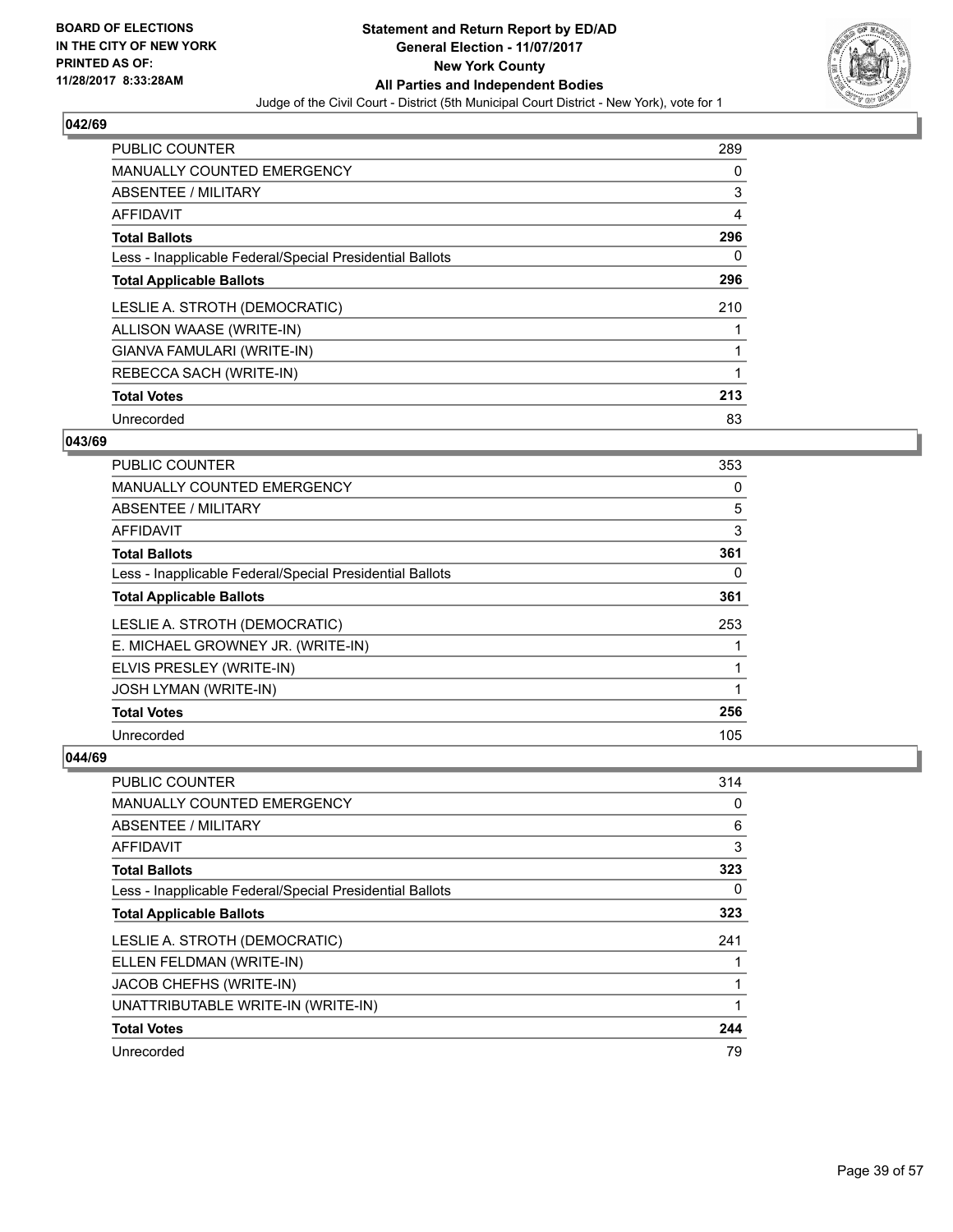

| <b>PUBLIC COUNTER</b>                                    | 375 |
|----------------------------------------------------------|-----|
| <b>MANUALLY COUNTED EMERGENCY</b>                        | 0   |
| ABSENTEE / MILITARY                                      | 35  |
| AFFIDAVIT                                                |     |
| <b>Total Ballots</b>                                     | 411 |
| Less - Inapplicable Federal/Special Presidential Ballots | 0   |
| <b>Total Applicable Ballots</b>                          | 411 |
| LESLIE A. STROTH (DEMOCRATIC)                            | 271 |
| SHAI MEDIONI (WRITE-IN)                                  |     |
| UNATTRIBUTABLE WRITE-IN (WRITE-IN)                       |     |
| <b>Total Votes</b>                                       | 273 |
| Unrecorded                                               | 138 |

#### **046/69**

| <b>PUBLIC COUNTER</b>                                    | 343 |
|----------------------------------------------------------|-----|
| <b>MANUALLY COUNTED EMERGENCY</b>                        | 0   |
| ABSENTEE / MILITARY                                      | 11  |
| <b>AFFIDAVIT</b>                                         | 4   |
| <b>Total Ballots</b>                                     | 358 |
| Less - Inapplicable Federal/Special Presidential Ballots | 0   |
| <b>Total Applicable Ballots</b>                          | 358 |
| LESLIE A. STROTH (DEMOCRATIC)                            | 269 |
| JOEL KELLUM (WRITE-IN)                                   |     |
| UNATTRIBUTABLE WRITE-IN (WRITE-IN)                       | 3   |
| WILLIAM H. RAUDENBUSH (WRITE-IN)                         |     |
| <b>Total Votes</b>                                       | 274 |
| Unrecorded                                               | 84  |

| PUBLIC COUNTER                                           | 201 |
|----------------------------------------------------------|-----|
| <b>MANUALLY COUNTED EMERGENCY</b>                        | 0   |
| ABSENTEE / MILITARY                                      | 6   |
| AFFIDAVIT                                                | 3   |
| <b>Total Ballots</b>                                     | 210 |
| Less - Inapplicable Federal/Special Presidential Ballots | 0   |
| <b>Total Applicable Ballots</b>                          | 210 |
| LESLIE A. STROTH (DEMOCRATIC)                            | 158 |
| UNATTRIBUTABLE WRITE-IN (WRITE-IN)                       |     |
| <b>Total Votes</b>                                       | 159 |
| Unrecorded                                               | 51  |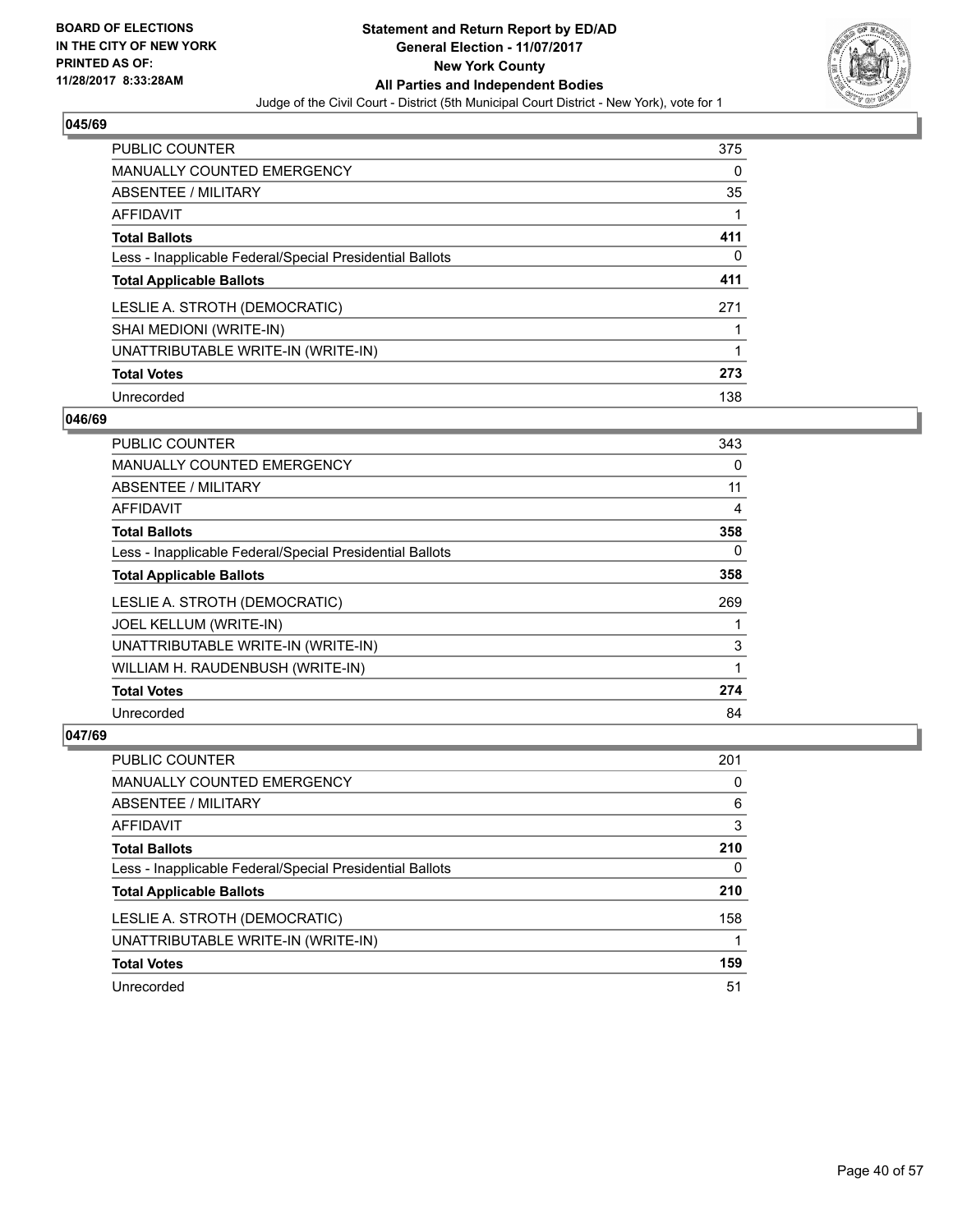

| <b>PUBLIC COUNTER</b>                                    | 306 |
|----------------------------------------------------------|-----|
| MANUALLY COUNTED EMERGENCY                               | 0   |
| ABSENTEE / MILITARY                                      | 13  |
| AFFIDAVIT                                                | 2   |
| <b>Total Ballots</b>                                     | 321 |
| Less - Inapplicable Federal/Special Presidential Ballots | 0   |
| <b>Total Applicable Ballots</b>                          | 321 |
| LESLIE A. STROTH (DEMOCRATIC)                            | 236 |
| JONATHAN OBERMAN (WRITE-IN)                              |     |
| <b>Total Votes</b>                                       | 237 |
| Unrecorded                                               | 84  |

#### **049/69**

| PUBLIC COUNTER                                           | 290 |
|----------------------------------------------------------|-----|
| <b>MANUALLY COUNTED EMERGENCY</b>                        | 0   |
| <b>ABSENTEE / MILITARY</b>                               | 6   |
| <b>AFFIDAVIT</b>                                         | 2   |
| <b>Total Ballots</b>                                     | 298 |
| Less - Inapplicable Federal/Special Presidential Ballots | 0   |
| <b>Total Applicable Ballots</b>                          | 298 |
| LESLIE A. STROTH (DEMOCRATIC)                            | 229 |
| JOE LHOTA (WRITE-IN)                                     |     |
| <b>JONATHAN GOLDIN (WRITE-IN)</b>                        |     |
| UNATTRIBUTABLE WRITE-IN (WRITE-IN)                       |     |
| <b>Total Votes</b>                                       | 232 |
| Unrecorded                                               | 66  |

| <b>PUBLIC COUNTER</b>                                    | 278 |
|----------------------------------------------------------|-----|
| <b>MANUALLY COUNTED EMERGENCY</b>                        | 0   |
| ABSENTEE / MILITARY                                      |     |
| AFFIDAVIT                                                |     |
| <b>Total Ballots</b>                                     | 286 |
| Less - Inapplicable Federal/Special Presidential Ballots | 0   |
| <b>Total Applicable Ballots</b>                          | 286 |
| LESLIE A. STROTH (DEMOCRATIC)                            | 204 |
| JACOB P. SHER (WRITE-IN)                                 |     |
| <b>Total Votes</b>                                       | 205 |
| Unrecorded                                               | 81  |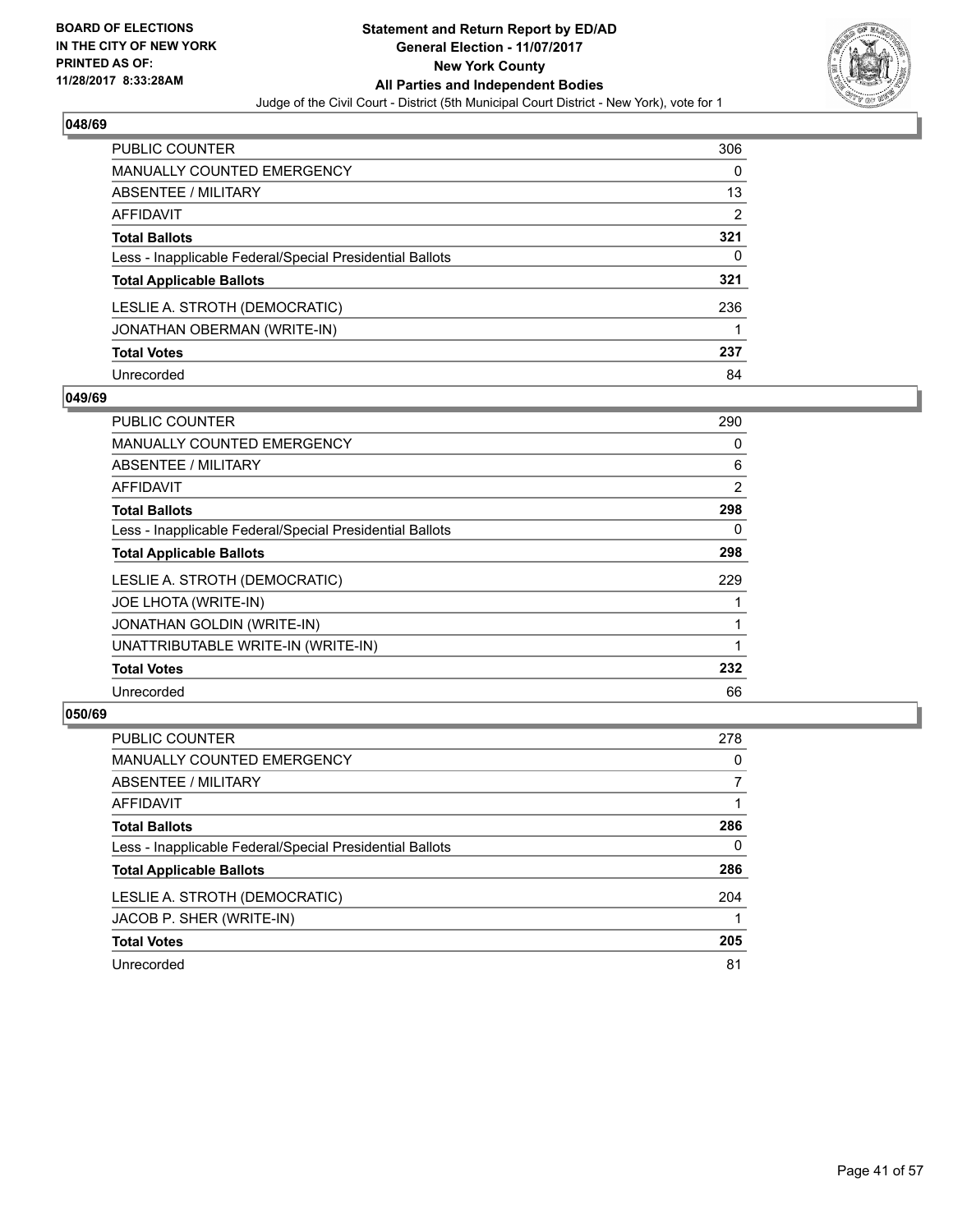

| <b>PUBLIC COUNTER</b>                                    | 217 |
|----------------------------------------------------------|-----|
| MANUALLY COUNTED EMERGENCY                               | 0   |
| ABSENTEE / MILITARY                                      | 4   |
| AFFIDAVIT                                                | 5   |
| <b>Total Ballots</b>                                     | 226 |
| Less - Inapplicable Federal/Special Presidential Ballots | 0   |
| <b>Total Applicable Ballots</b>                          | 226 |
| LESLIE A. STROTH (DEMOCRATIC)                            | 180 |
| <b>Total Votes</b>                                       | 180 |
| Unrecorded                                               | 46  |

#### **052/69**

| PUBLIC COUNTER                                           | 241 |
|----------------------------------------------------------|-----|
| <b>MANUALLY COUNTED EMERGENCY</b>                        | 0   |
| <b>ABSENTEE / MILITARY</b>                               |     |
| AFFIDAVIT                                                | 6   |
| <b>Total Ballots</b>                                     | 254 |
| Less - Inapplicable Federal/Special Presidential Ballots | 0   |
| <b>Total Applicable Ballots</b>                          | 254 |
| LESLIE A. STROTH (DEMOCRATIC)                            | 182 |
| <b>Total Votes</b>                                       | 182 |
| Unrecorded                                               | 72  |
|                                                          |     |

#### **053/69**

| <b>PUBLIC COUNTER</b>                                    | 139 |
|----------------------------------------------------------|-----|
| MANUALLY COUNTED EMERGENCY                               | 0   |
| ABSENTEE / MILITARY                                      |     |
| AFFIDAVIT                                                |     |
| <b>Total Ballots</b>                                     | 141 |
| Less - Inapplicable Federal/Special Presidential Ballots | 0   |
| <b>Total Applicable Ballots</b>                          | 141 |
| LESLIE A. STROTH (DEMOCRATIC)                            | 91  |
| <b>Total Votes</b>                                       | 91  |
| Unrecorded                                               | 50  |

| PUBLIC COUNTER                                           | 201 |
|----------------------------------------------------------|-----|
| <b>MANUALLY COUNTED EMERGENCY</b>                        | 0   |
| ABSENTEE / MILITARY                                      |     |
| <b>AFFIDAVIT</b>                                         | 4   |
| <b>Total Ballots</b>                                     | 212 |
| Less - Inapplicable Federal/Special Presidential Ballots | 0   |
| <b>Total Applicable Ballots</b>                          | 212 |
| LESLIE A. STROTH (DEMOCRATIC)                            | 131 |
| ROBERT BRILL (WRITE-IN)                                  | 2   |
| UNATTRIBUTABLE WRITE-IN (WRITE-IN)                       |     |
| <b>Total Votes</b>                                       | 134 |
| Unrecorded                                               | 78  |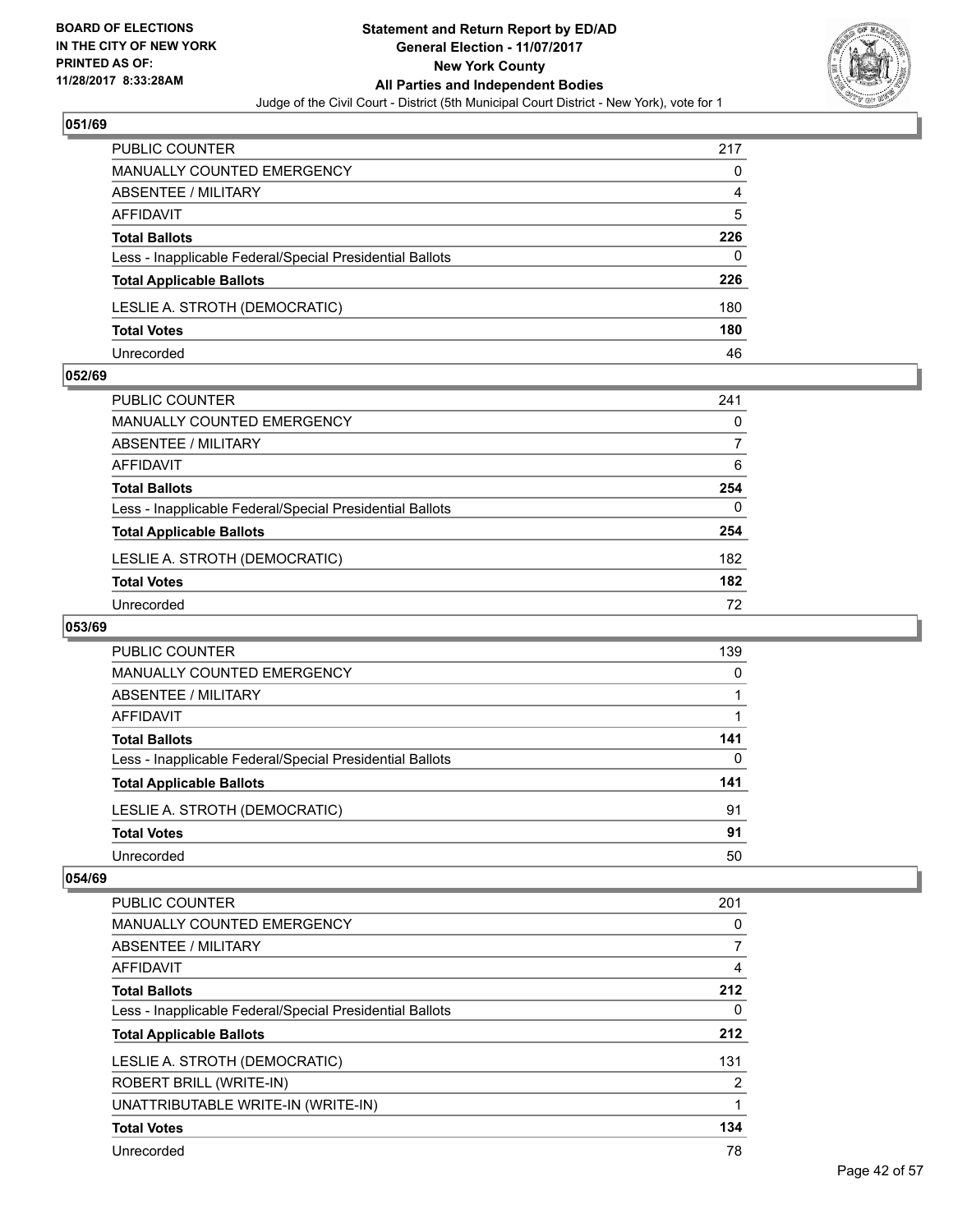

| <b>PUBLIC COUNTER</b>                                    | 290 |
|----------------------------------------------------------|-----|
| <b>MANUALLY COUNTED EMERGENCY</b>                        | 0   |
| ABSENTEE / MILITARY                                      | 8   |
| <b>AFFIDAVIT</b>                                         |     |
| <b>Total Ballots</b>                                     | 305 |
| Less - Inapplicable Federal/Special Presidential Ballots | 0   |
| <b>Total Applicable Ballots</b>                          | 305 |
| LESLIE A. STROTH (DEMOCRATIC)                            | 217 |
| ADAM CATTERTON (WRITE-IN)                                |     |
| <b>Total Votes</b>                                       | 218 |
| Unrecorded                                               | 87  |

#### **056/69**

| <b>PUBLIC COUNTER</b>                                    | 109            |
|----------------------------------------------------------|----------------|
| MANUALLY COUNTED EMERGENCY                               | 0              |
| ABSENTEE / MILITARY                                      | 3              |
| AFFIDAVIT                                                | $\overline{2}$ |
| <b>Total Ballots</b>                                     | 114            |
| Less - Inapplicable Federal/Special Presidential Ballots | 0              |
| <b>Total Applicable Ballots</b>                          | 114            |
| LESLIE A. STROTH (DEMOCRATIC)                            | 65             |
| <b>Total Votes</b>                                       | 65             |
| Unrecorded                                               | 49             |

#### **057/69**

| PUBLIC COUNTER                                           | 188 |
|----------------------------------------------------------|-----|
| <b>MANUALLY COUNTED EMERGENCY</b>                        | 0   |
| ABSENTEE / MILITARY                                      | 5   |
| AFFIDAVIT                                                | 3   |
| <b>Total Ballots</b>                                     | 196 |
| Less - Inapplicable Federal/Special Presidential Ballots | 0   |
| <b>Total Applicable Ballots</b>                          | 196 |
| LESLIE A. STROTH (DEMOCRATIC)                            | 135 |
| <b>Total Votes</b>                                       | 135 |
| Unrecorded                                               | 61  |

| <b>PUBLIC COUNTER</b>                                    | 198 |
|----------------------------------------------------------|-----|
| MANUALLY COUNTED EMERGENCY                               | 0   |
| ABSENTEE / MILITARY                                      | 9   |
| AFFIDAVIT                                                | 3   |
| <b>Total Ballots</b>                                     | 210 |
| Less - Inapplicable Federal/Special Presidential Ballots | 0   |
| <b>Total Applicable Ballots</b>                          | 210 |
| LESLIE A. STROTH (DEMOCRATIC)                            | 147 |
| BILL THOMPSON (WRITE-IN)                                 |     |
| <b>Total Votes</b>                                       | 148 |
| Unrecorded                                               | 62  |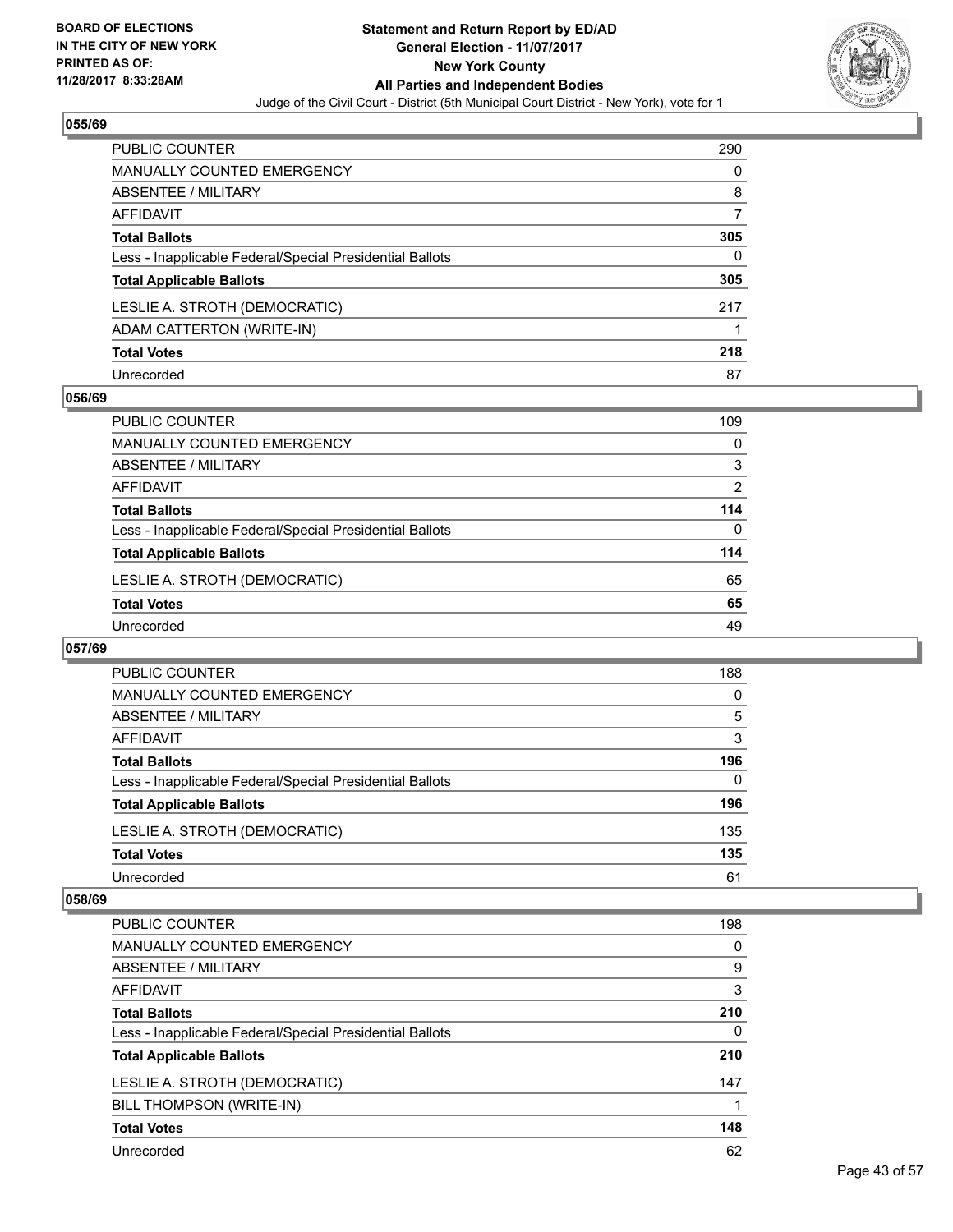

| PUBLIC COUNTER                                           | 118 |
|----------------------------------------------------------|-----|
| <b>MANUALLY COUNTED EMERGENCY</b>                        | 0   |
| ABSENTEE / MILITARY                                      | 4   |
| AFFIDAVIT                                                |     |
| <b>Total Ballots</b>                                     | 123 |
| Less - Inapplicable Federal/Special Presidential Ballots | 0   |
| <b>Total Applicable Ballots</b>                          | 123 |
| LESLIE A. STROTH (DEMOCRATIC)                            | 96  |
| <b>Total Votes</b>                                       | 96  |
| Unrecorded                                               | 27  |

#### **060/69**

| <b>PUBLIC COUNTER</b>                                    | 294 |
|----------------------------------------------------------|-----|
| <b>MANUALLY COUNTED EMERGENCY</b>                        | 0   |
| ABSENTEE / MILITARY                                      | 12  |
| AFFIDAVIT                                                | 5   |
| <b>Total Ballots</b>                                     | 311 |
| Less - Inapplicable Federal/Special Presidential Ballots | 0   |
| <b>Total Applicable Ballots</b>                          | 311 |
| LESLIE A. STROTH (DEMOCRATIC)                            | 233 |
| UNATTRIBUTABLE WRITE-IN (WRITE-IN)                       |     |
| <b>Total Votes</b>                                       | 234 |
| Unrecorded                                               | 77  |
|                                                          |     |

| <b>PUBLIC COUNTER</b>                                    | 322 |
|----------------------------------------------------------|-----|
| MANUALLY COUNTED EMERGENCY                               | 0   |
| ABSENTEE / MILITARY                                      | 11  |
| AFFIDAVIT                                                |     |
| <b>Total Ballots</b>                                     | 334 |
| Less - Inapplicable Federal/Special Presidential Ballots | 0   |
| <b>Total Applicable Ballots</b>                          | 334 |
| LESLIE A. STROTH (DEMOCRATIC)                            | 245 |
| RAND PAUL (WRITE-IN)                                     |     |
| <b>Total Votes</b>                                       | 246 |
| Unrecorded                                               | 88  |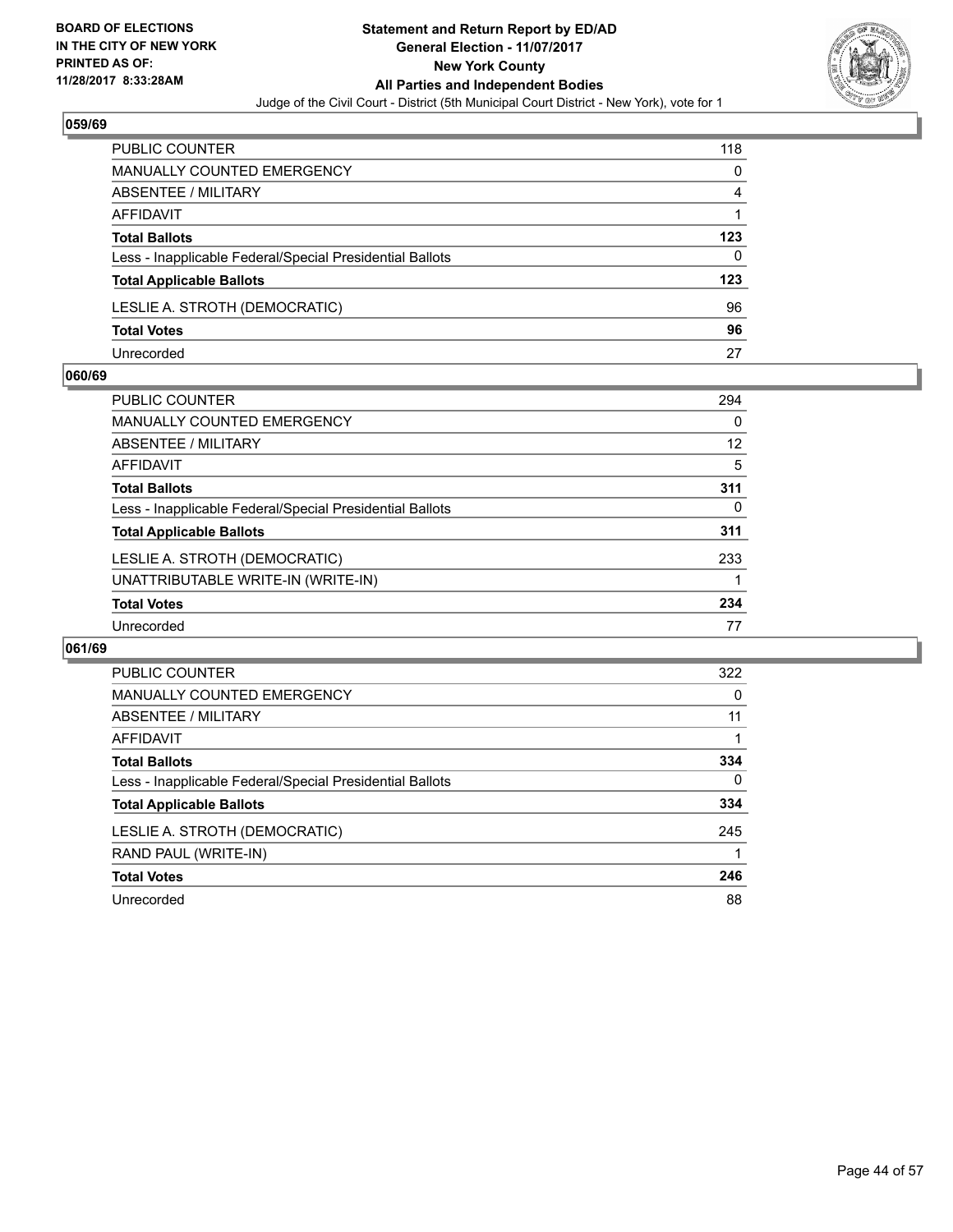

| <b>PUBLIC COUNTER</b>                                    | 339 |
|----------------------------------------------------------|-----|
| <b>MANUALLY COUNTED EMERGENCY</b>                        | 0   |
| ABSENTEE / MILITARY                                      | 6   |
| AFFIDAVIT                                                | 4   |
| <b>Total Ballots</b>                                     | 349 |
| Less - Inapplicable Federal/Special Presidential Ballots | 0   |
| <b>Total Applicable Ballots</b>                          | 349 |
| LESLIE A. STROTH (DEMOCRATIC)                            | 246 |
| NONEY BENNON (WRITE-IN)                                  |     |
| TAMAR ZETTREN (WRITE-IN)                                 |     |
| <b>Total Votes</b>                                       | 248 |
| Unrecorded                                               | 101 |

#### **063/69**

| <b>PUBLIC COUNTER</b>                                    | 231 |
|----------------------------------------------------------|-----|
| <b>MANUALLY COUNTED EMERGENCY</b>                        | 0   |
| ABSENTEE / MILITARY                                      | 9   |
| <b>AFFIDAVIT</b>                                         | 2   |
| <b>Total Ballots</b>                                     | 242 |
| Less - Inapplicable Federal/Special Presidential Ballots | 0   |
| <b>Total Applicable Ballots</b>                          | 242 |
| LESLIE A. STROTH (DEMOCRATIC)                            | 199 |
| CHAIRMAN MAO TSE TUNG (WRITE-IN)                         |     |
| MATTHEW ROCKWOOD (WRITE-IN)                              |     |
| <b>Total Votes</b>                                       | 201 |
| Unrecorded                                               | 41  |

| <b>PUBLIC COUNTER</b>                                    | 343 |
|----------------------------------------------------------|-----|
| <b>MANUALLY COUNTED EMERGENCY</b>                        | 0   |
| ABSENTEE / MILITARY                                      | 10  |
| <b>AFFIDAVIT</b>                                         | 1   |
| <b>Total Ballots</b>                                     | 354 |
| Less - Inapplicable Federal/Special Presidential Ballots | 0   |
| <b>Total Applicable Ballots</b>                          | 354 |
| LESLIE A. STROTH (DEMOCRATIC)                            | 252 |
| ELLIOT SHAPIRO (WRITE-IN)                                |     |
| <b>JUDY MORRILL (WRITE-IN)</b>                           |     |
| UNATTRIBUTABLE WRITE-IN (WRITE-IN)                       |     |
| <b>Total Votes</b>                                       | 255 |
| Unrecorded                                               | 99  |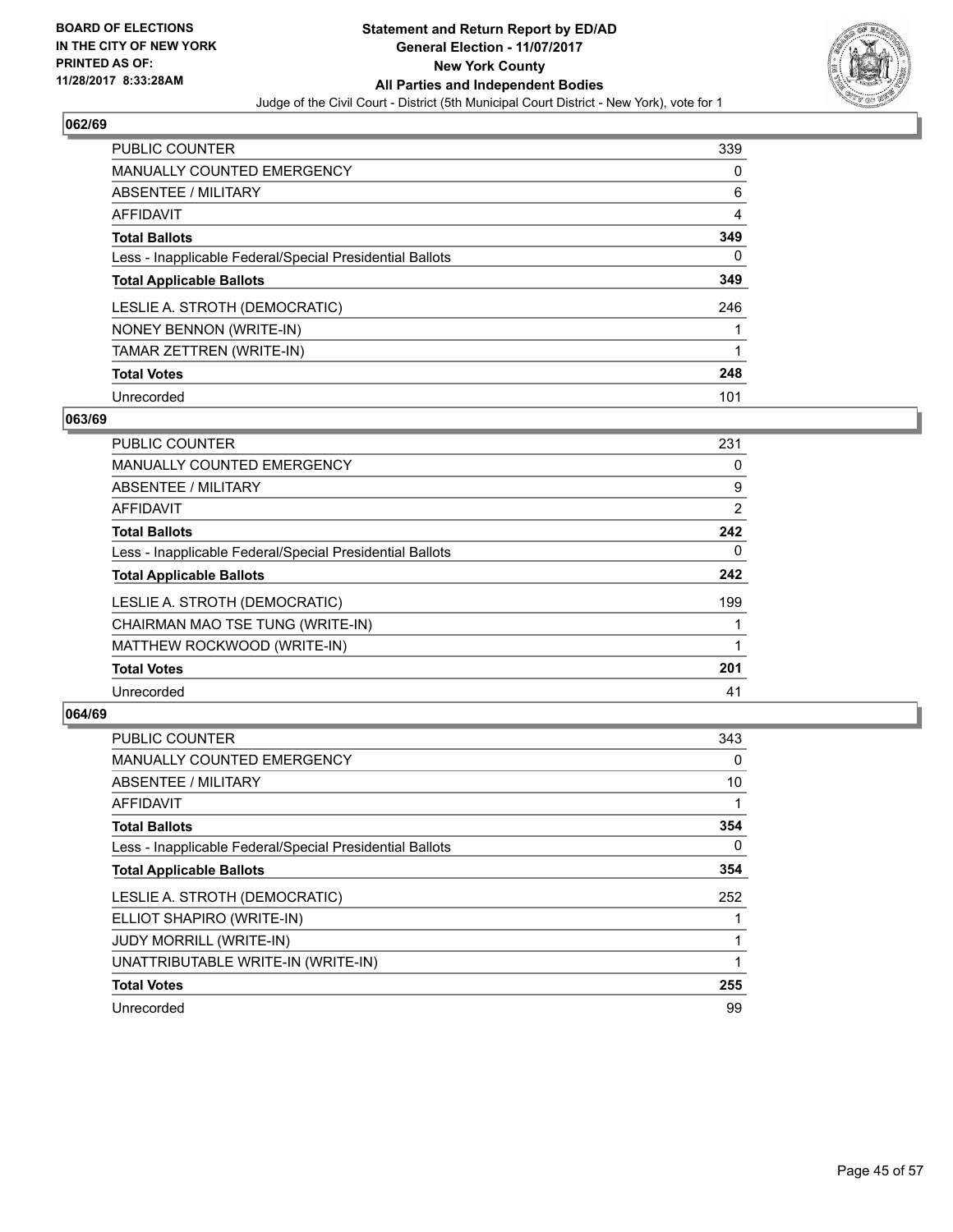

| <b>PUBLIC COUNTER</b>                                    | 278 |
|----------------------------------------------------------|-----|
| <b>MANUALLY COUNTED EMERGENCY</b>                        | 0   |
| ABSENTEE / MILITARY                                      | 12  |
| AFFIDAVIT                                                | 4   |
| <b>Total Ballots</b>                                     | 294 |
| Less - Inapplicable Federal/Special Presidential Ballots | 0   |
| <b>Total Applicable Ballots</b>                          | 294 |
| LESLIE A. STROTH (DEMOCRATIC)                            | 219 |
| <b>Total Votes</b>                                       | 219 |
| Unrecorded                                               | 75  |

#### **066/69**

| <b>PUBLIC COUNTER</b>                                    | 136 |
|----------------------------------------------------------|-----|
| MANUALLY COUNTED EMERGENCY                               | 0   |
| ABSENTEE / MILITARY                                      | 0   |
| AFFIDAVIT                                                | 3   |
| <b>Total Ballots</b>                                     | 139 |
| Less - Inapplicable Federal/Special Presidential Ballots | 0   |
| <b>Total Applicable Ballots</b>                          | 139 |
| LESLIE A. STROTH (DEMOCRATIC)                            | 94  |
| <b>Total Votes</b>                                       | 94  |
| Unrecorded                                               | 45  |
|                                                          |     |

| <b>PUBLIC COUNTER</b>                                    | 192 |
|----------------------------------------------------------|-----|
| <b>MANUALLY COUNTED EMERGENCY</b>                        | 0   |
| ABSENTEE / MILITARY                                      | 2   |
| AFFIDAVIT                                                | 3   |
| <b>Total Ballots</b>                                     | 197 |
| Less - Inapplicable Federal/Special Presidential Ballots | 0   |
| <b>Total Applicable Ballots</b>                          | 197 |
| LESLIE A. STROTH (DEMOCRATIC)                            | 140 |
| ALREDO PLACERES (WRITE-IN)                               |     |
| TAMAR A. ZEFFREA (WRITE-IN)                              |     |
| <b>Total Votes</b>                                       | 142 |
| Unrecorded                                               | 55  |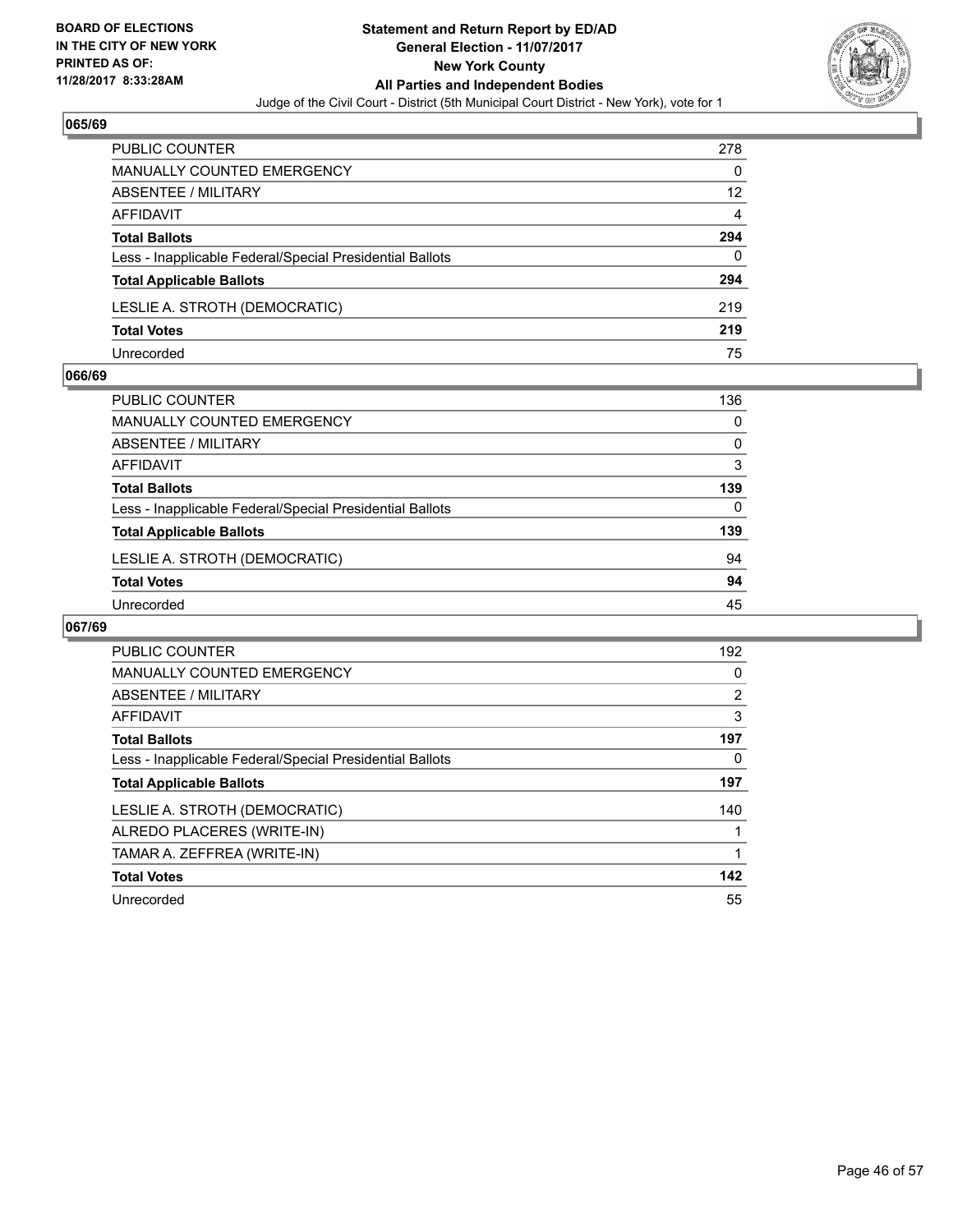

| PUBLIC COUNTER                                           | 183 |
|----------------------------------------------------------|-----|
| <b>MANUALLY COUNTED EMERGENCY</b>                        | 0   |
| ABSENTEE / MILITARY                                      | 4   |
| AFFIDAVIT                                                |     |
| <b>Total Ballots</b>                                     | 188 |
| Less - Inapplicable Federal/Special Presidential Ballots | 0   |
| <b>Total Applicable Ballots</b>                          | 188 |
| LESLIE A. STROTH (DEMOCRATIC)                            | 132 |
| JEREMY ROSENBERG (WRITE-IN)                              |     |
| <b>Total Votes</b>                                       | 133 |
| Unrecorded                                               | 55  |

## **069/69**

| <b>PUBLIC COUNTER</b>                                    | 355 |
|----------------------------------------------------------|-----|
| <b>MANUALLY COUNTED EMERGENCY</b>                        | 0   |
| ABSENTEE / MILITARY                                      | 4   |
| <b>AFFIDAVIT</b>                                         | 2   |
| <b>Total Ballots</b>                                     | 361 |
| Less - Inapplicable Federal/Special Presidential Ballots | 0   |
| <b>Total Applicable Ballots</b>                          | 361 |
| LESLIE A. STROTH (DEMOCRATIC)                            | 270 |
| HOMER HARRIS (WRITE-IN)                                  |     |
| MARK DE ROCCO (WRITE-IN)                                 |     |
| <b>Total Votes</b>                                       | 272 |
| Unrecorded                                               | 89  |

| PUBLIC COUNTER                                           | 135 |
|----------------------------------------------------------|-----|
| <b>MANUALLY COUNTED EMERGENCY</b>                        | 0   |
| ABSENTEE / MILITARY                                      | 4   |
| AFFIDAVIT                                                | 0   |
| <b>Total Ballots</b>                                     | 139 |
| Less - Inapplicable Federal/Special Presidential Ballots | 0   |
| <b>Total Applicable Ballots</b>                          | 139 |
| LESLIE A. STROTH (DEMOCRATIC)                            | 103 |
| <b>Total Votes</b>                                       | 103 |
| Unrecorded                                               | 36  |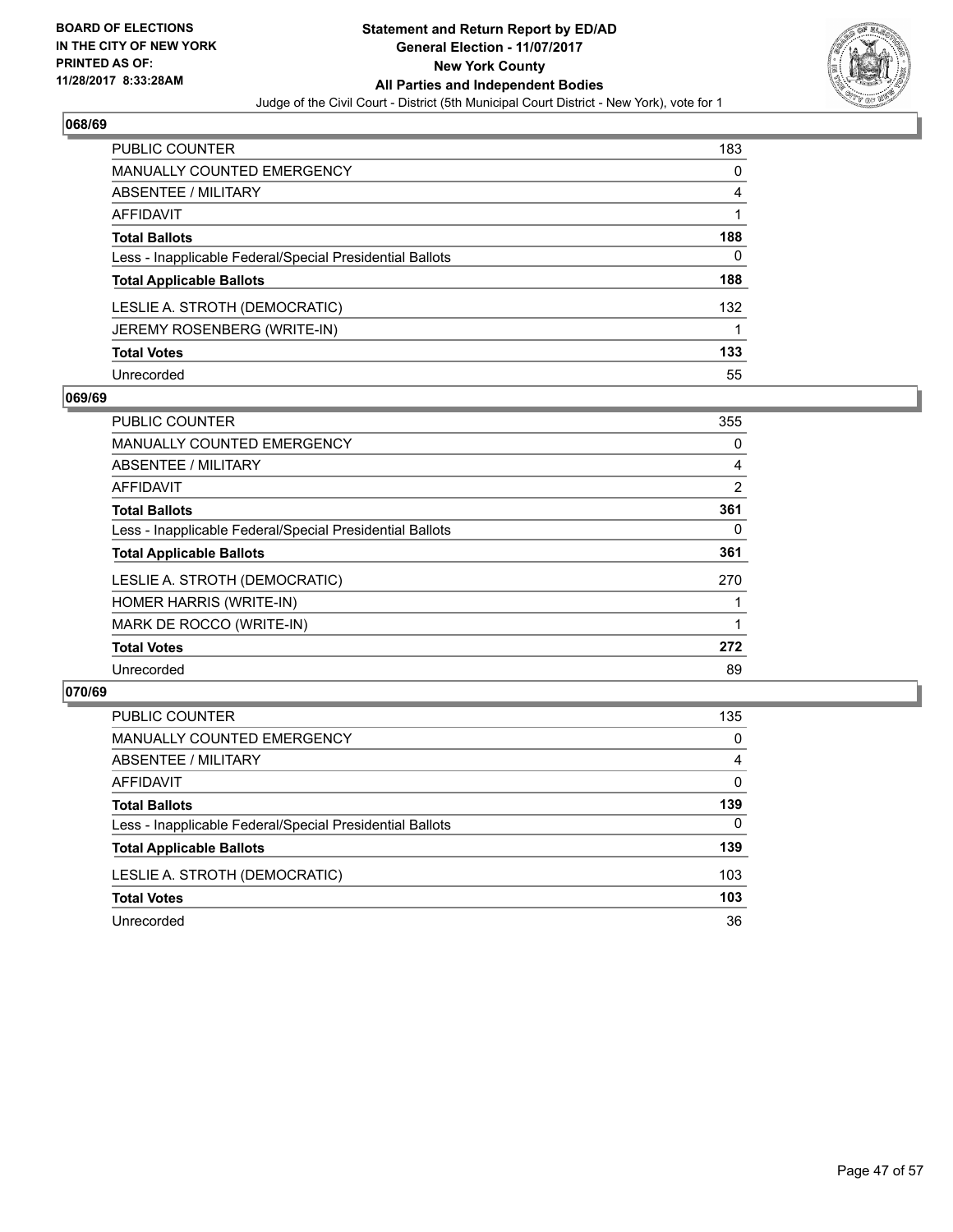

| PUBLIC COUNTER                                           | 131 |
|----------------------------------------------------------|-----|
| <b>MANUALLY COUNTED EMERGENCY</b>                        | 0   |
| ABSENTEE / MILITARY                                      |     |
| AFFIDAVIT                                                | 4   |
| <b>Total Ballots</b>                                     | 136 |
| Less - Inapplicable Federal/Special Presidential Ballots | 0   |
| <b>Total Applicable Ballots</b>                          | 136 |
| LESLIE A. STROTH (DEMOCRATIC)                            | 99  |
| MICHELLE GELERENT (WRITE-IN)                             |     |
| <b>Total Votes</b>                                       | 100 |
| Unrecorded                                               | 36  |

## **072/69**

| PUBLIC COUNTER                                           | 258            |
|----------------------------------------------------------|----------------|
| <b>MANUALLY COUNTED EMERGENCY</b>                        | 0              |
| <b>ABSENTEE / MILITARY</b>                               | $\overline{7}$ |
| AFFIDAVIT                                                | 2              |
| <b>Total Ballots</b>                                     | 267            |
| Less - Inapplicable Federal/Special Presidential Ballots | 0              |
| <b>Total Applicable Ballots</b>                          | 267            |
| LESLIE A. STROTH (DEMOCRATIC)                            | 176            |
| BILL DE BLASIO (WRITE-IN)                                |                |
| LAURA B. HOGOIT (WRITE-IN)                               |                |
| MICHAEL BLOOMBERG (WRITE-IN)                             |                |
| UNATTRIBUTABLE WRITE-IN (WRITE-IN)                       |                |
| <b>Total Votes</b>                                       | 180            |
| Unrecorded                                               | 87             |

| PUBLIC COUNTER                                           | 382 |
|----------------------------------------------------------|-----|
| <b>MANUALLY COUNTED EMERGENCY</b>                        | 0   |
| ABSENTEE / MILITARY                                      | 11  |
| AFFIDAVIT                                                | 2   |
| <b>Total Ballots</b>                                     | 395 |
| Less - Inapplicable Federal/Special Presidential Ballots | 0   |
| <b>Total Applicable Ballots</b>                          | 395 |
| LESLIE A. STROTH (DEMOCRATIC)                            | 306 |
| UNATTRIBUTABLE WRITE-IN (WRITE-IN)                       |     |
| <b>Total Votes</b>                                       | 307 |
| Unrecorded                                               | 88  |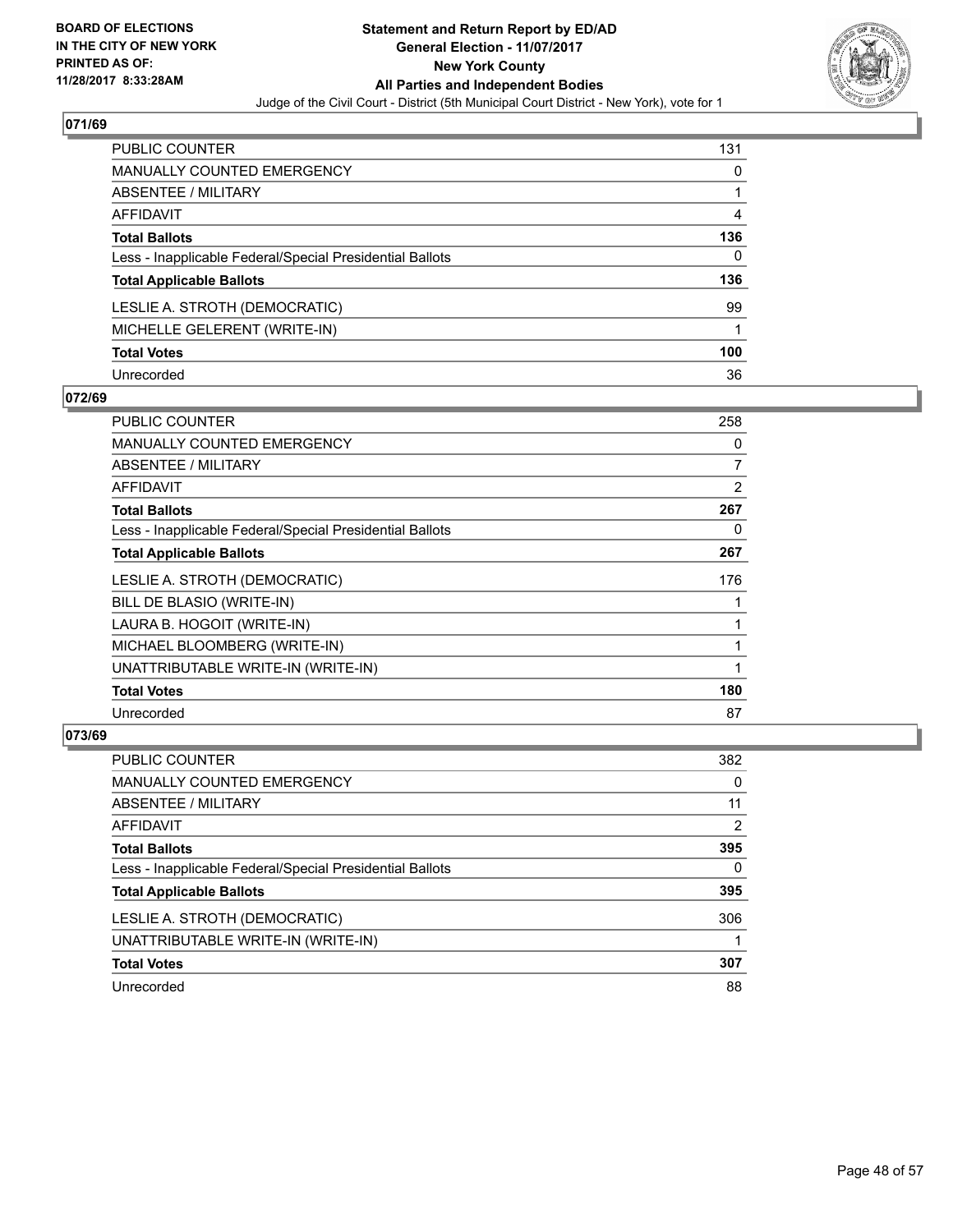

| PUBLIC COUNTER                                           | 254 |
|----------------------------------------------------------|-----|
| <b>MANUALLY COUNTED EMERGENCY</b>                        | 0   |
| ABSENTEE / MILITARY                                      | 6   |
| AFFIDAVIT                                                | 5   |
| <b>Total Ballots</b>                                     | 265 |
| Less - Inapplicable Federal/Special Presidential Ballots | 0   |
| <b>Total Applicable Ballots</b>                          | 265 |
| LESLIE A. STROTH (DEMOCRATIC)                            | 192 |
| <b>Total Votes</b>                                       | 192 |
| Unrecorded                                               | 73  |

#### **075/69**

| <b>PUBLIC COUNTER</b>                                    | 221 |
|----------------------------------------------------------|-----|
| <b>MANUALLY COUNTED EMERGENCY</b>                        | 0   |
| ABSENTEE / MILITARY                                      | 4   |
| AFFIDAVIT                                                | 5   |
| <b>Total Ballots</b>                                     | 230 |
| Less - Inapplicable Federal/Special Presidential Ballots | 0   |
| <b>Total Applicable Ballots</b>                          | 230 |
| LESLIE A. STROTH (DEMOCRATIC)                            | 179 |
| <b>Total Votes</b>                                       | 179 |
| Unrecorded                                               | 51  |

| <b>PUBLIC COUNTER</b>                                    | 204            |
|----------------------------------------------------------|----------------|
| <b>MANUALLY COUNTED EMERGENCY</b>                        | 0              |
| ABSENTEE / MILITARY                                      | 6              |
| <b>AFFIDAVIT</b>                                         | 3              |
| <b>Total Ballots</b>                                     | 213            |
| Less - Inapplicable Federal/Special Presidential Ballots | 0              |
| <b>Total Applicable Ballots</b>                          | 213            |
| LESLIE A. STROTH (DEMOCRATIC)                            | 144            |
| UNATTRIBUTABLE WRITE-IN (WRITE-IN)                       | $\overline{2}$ |
| <b>Total Votes</b>                                       | 146            |
| Unrecorded                                               | 67             |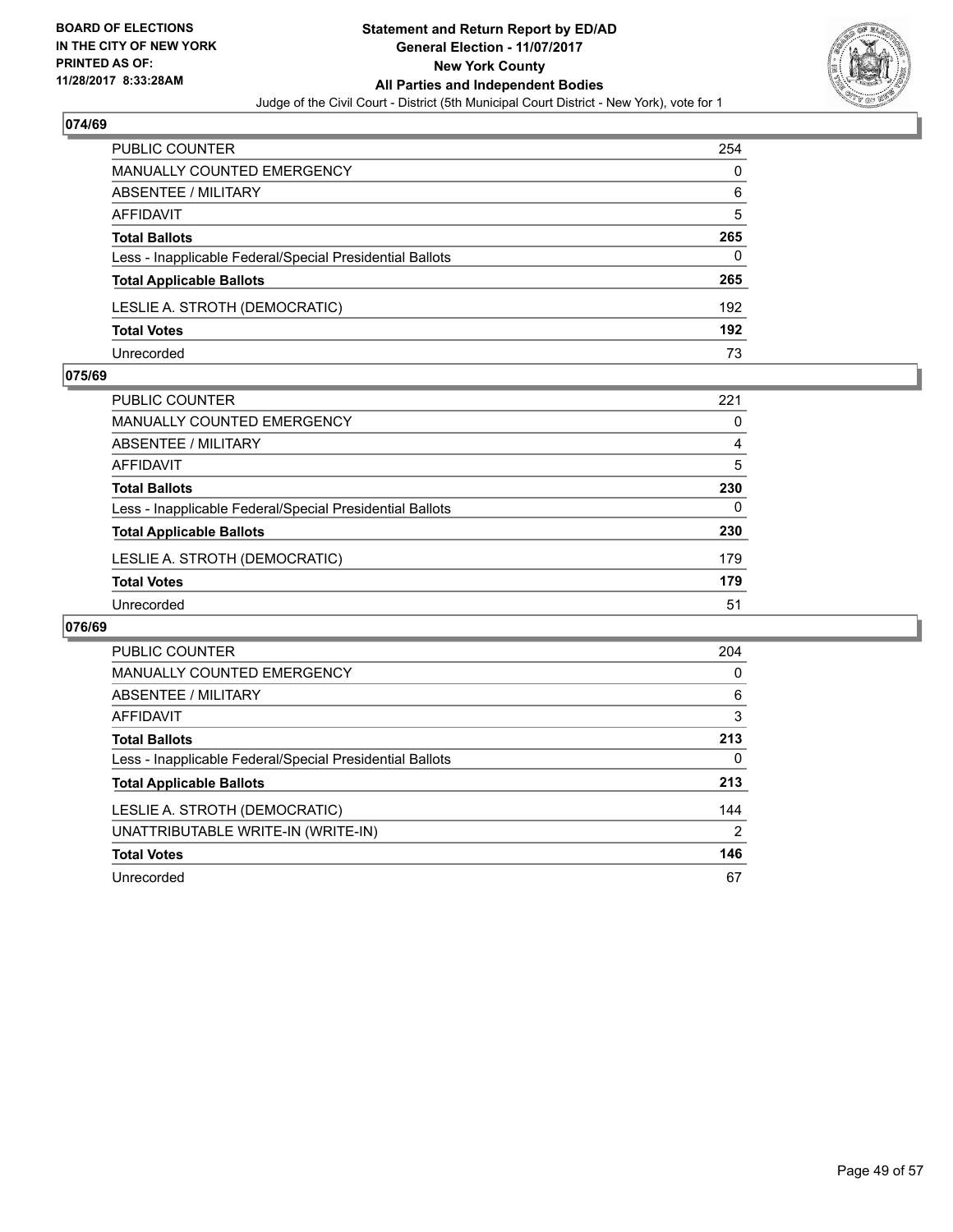

| <b>PUBLIC COUNTER</b>                                    | 326 |
|----------------------------------------------------------|-----|
| <b>MANUALLY COUNTED EMERGENCY</b>                        | 0   |
| ABSENTEE / MILITARY                                      | 5   |
| AFFIDAVIT                                                | 3   |
| <b>Total Ballots</b>                                     | 334 |
| Less - Inapplicable Federal/Special Presidential Ballots | 0   |
| <b>Total Applicable Ballots</b>                          | 334 |
| LESLIE A. STROTH (DEMOCRATIC)                            | 241 |
| ALEXANDER F. CHU-FONG (WRITE-IN)                         |     |
| UNATTRIBUTABLE WRITE-IN (WRITE-IN)                       |     |
| <b>Total Votes</b>                                       | 243 |
| Unrecorded                                               | 91  |

#### **078/69**

| <b>PUBLIC COUNTER</b>                                    | 256      |
|----------------------------------------------------------|----------|
| MANUALLY COUNTED EMERGENCY                               | 0        |
| ABSENTEE / MILITARY                                      | 6        |
| AFFIDAVIT                                                | 2        |
| <b>Total Ballots</b>                                     | 264      |
| Less - Inapplicable Federal/Special Presidential Ballots | $\Omega$ |
| <b>Total Applicable Ballots</b>                          | 264      |
| LESLIE A. STROTH (DEMOCRATIC)                            | 193      |
| <b>Total Votes</b>                                       | 193      |
| Unrecorded                                               | 71       |

| PUBLIC COUNTER                                           | 223 |
|----------------------------------------------------------|-----|
| <b>MANUALLY COUNTED EMERGENCY</b>                        | 0   |
| ABSENTEE / MILITARY                                      | 6   |
| AFFIDAVIT                                                | 4   |
| <b>Total Ballots</b>                                     | 233 |
| Less - Inapplicable Federal/Special Presidential Ballots | 0   |
| <b>Total Applicable Ballots</b>                          | 233 |
| LESLIE A. STROTH (DEMOCRATIC)                            | 164 |
| <b>Total Votes</b>                                       | 164 |
| Unrecorded                                               | 69  |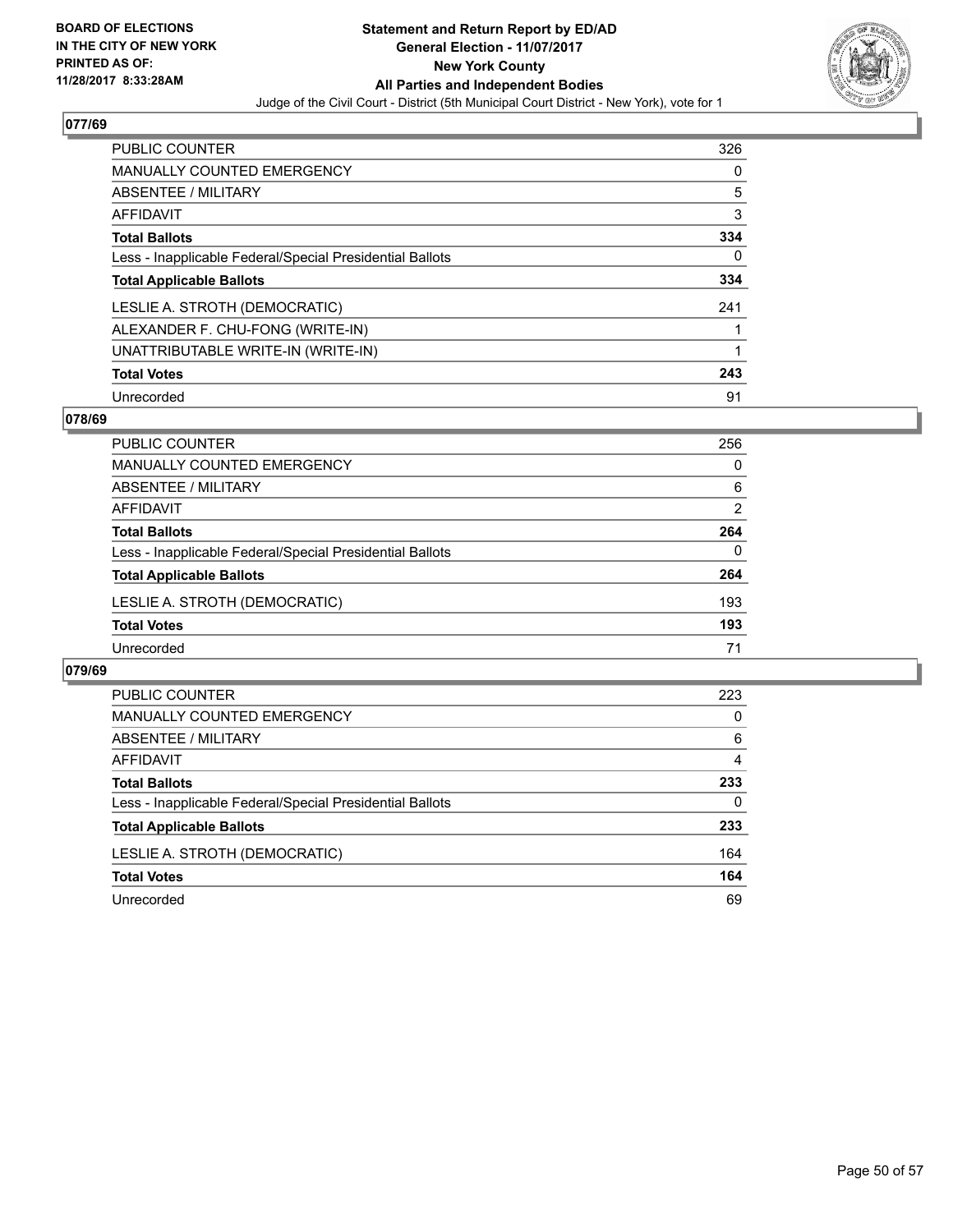

| <b>PUBLIC COUNTER</b>                                    | 135 |
|----------------------------------------------------------|-----|
| <b>MANUALLY COUNTED EMERGENCY</b>                        | 0   |
| ABSENTEE / MILITARY                                      | 2   |
| <b>AFFIDAVIT</b>                                         | 2   |
| <b>Total Ballots</b>                                     | 139 |
| Less - Inapplicable Federal/Special Presidential Ballots | 0   |
| <b>Total Applicable Ballots</b>                          | 139 |
| LESLIE A. STROTH (DEMOCRATIC)                            | 99  |
| BARACK OBAMA (WRITE-IN)                                  |     |
| <b>BOBBY KENNEDY (WRITE-IN)</b>                          |     |
| UNATTRIBUTABLE WRITE-IN (WRITE-IN)                       | 1   |
| <b>Total Votes</b>                                       | 102 |
| Unrecorded                                               | 37  |

#### **081/69**

| <b>PUBLIC COUNTER</b>                                    | 380 |
|----------------------------------------------------------|-----|
| <b>MANUALLY COUNTED EMERGENCY</b>                        | 0   |
| ABSENTEE / MILITARY                                      | 6   |
| AFFIDAVIT                                                | 2   |
| <b>Total Ballots</b>                                     | 388 |
| Less - Inapplicable Federal/Special Presidential Ballots | 0   |
| <b>Total Applicable Ballots</b>                          | 388 |
| LESLIE A. STROTH (DEMOCRATIC)                            | 297 |
| UNATTRIBUTABLE WRITE-IN (WRITE-IN)                       |     |
| <b>Total Votes</b>                                       | 298 |
| Unrecorded                                               | 90  |

| <b>PUBLIC COUNTER</b>                                    | 307 |
|----------------------------------------------------------|-----|
| <b>MANUALLY COUNTED EMERGENCY</b>                        | 0   |
| ABSENTEE / MILITARY                                      | 4   |
| AFFIDAVIT                                                | 6   |
| <b>Total Ballots</b>                                     | 317 |
| Less - Inapplicable Federal/Special Presidential Ballots | 0   |
| <b>Total Applicable Ballots</b>                          | 317 |
| LESLIE A. STROTH (DEMOCRATIC)                            | 212 |
| RAFEEQ RAHEEM (WRITE-IN)                                 |     |
| <b>Total Votes</b>                                       | 213 |
| Unrecorded                                               | 104 |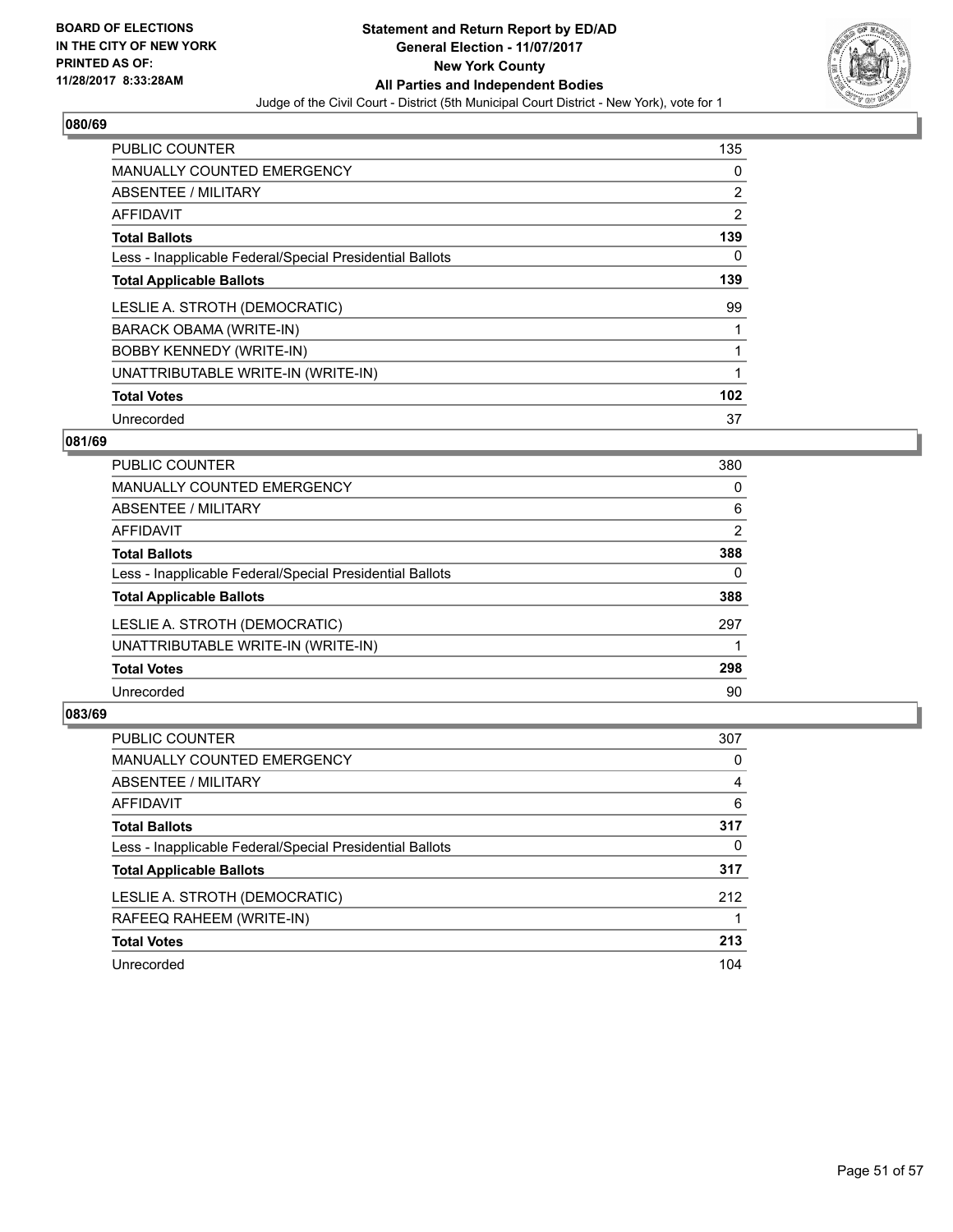

| <b>PUBLIC COUNTER</b>                                    | 227 |
|----------------------------------------------------------|-----|
| <b>MANUALLY COUNTED EMERGENCY</b>                        | 0   |
| ABSENTEE / MILITARY                                      | 6   |
| <b>AFFIDAVIT</b>                                         | 2   |
| <b>Total Ballots</b>                                     | 235 |
| Less - Inapplicable Federal/Special Presidential Ballots | 0   |
| <b>Total Applicable Ballots</b>                          | 235 |
| LESLIE A. STROTH (DEMOCRATIC)                            | 170 |
| UNATTRIBUTABLE WRITE-IN (WRITE-IN)                       |     |
| <b>Total Votes</b>                                       | 171 |
| Unrecorded                                               | 64  |

#### **085/69**

| <b>PUBLIC COUNTER</b>                                    | 191      |
|----------------------------------------------------------|----------|
| MANUALLY COUNTED EMERGENCY                               | 0        |
| ABSENTEE / MILITARY                                      | 7        |
| AFFIDAVIT                                                | $\Omega$ |
| <b>Total Ballots</b>                                     | 198      |
| Less - Inapplicable Federal/Special Presidential Ballots | 0        |
| <b>Total Applicable Ballots</b>                          | 198      |
| LESLIE A. STROTH (DEMOCRATIC)                            | 145      |
| ROBERT S JOHNSON (WRITE-IN)                              |          |
| <b>Total Votes</b>                                       | 146      |
| Unrecorded                                               | 52       |

#### **109/69**

| PUBLIC COUNTER                                           | 119 |
|----------------------------------------------------------|-----|
| MANUALLY COUNTED EMERGENCY                               | 0   |
| ABSENTEE / MILITARY                                      | 2   |
| AFFIDAVIT                                                | 2   |
| <b>Total Ballots</b>                                     | 123 |
| Less - Inapplicable Federal/Special Presidential Ballots | 0   |
| <b>Total Applicable Ballots</b>                          | 123 |
| LESLIE A. STROTH (DEMOCRATIC)                            | 84  |
| <b>Total Votes</b>                                       | 84  |
| Unrecorded                                               | 39  |

| <b>PUBLIC COUNTER</b>                                    | 147   |
|----------------------------------------------------------|-------|
| MANUALLY COUNTED EMERGENCY                               | 0     |
| ABSENTEE / MILITARY                                      | 2     |
| AFFIDAVIT                                                | 4     |
| <b>Total Ballots</b>                                     | 153   |
| Less - Inapplicable Federal/Special Presidential Ballots | 0     |
| <b>Total Applicable Ballots</b>                          | 153   |
| LESLIE A. STROTH (DEMOCRATIC)                            | 112   |
| <b>Total Votes</b>                                       | $112$ |
| Unrecorded                                               | 41    |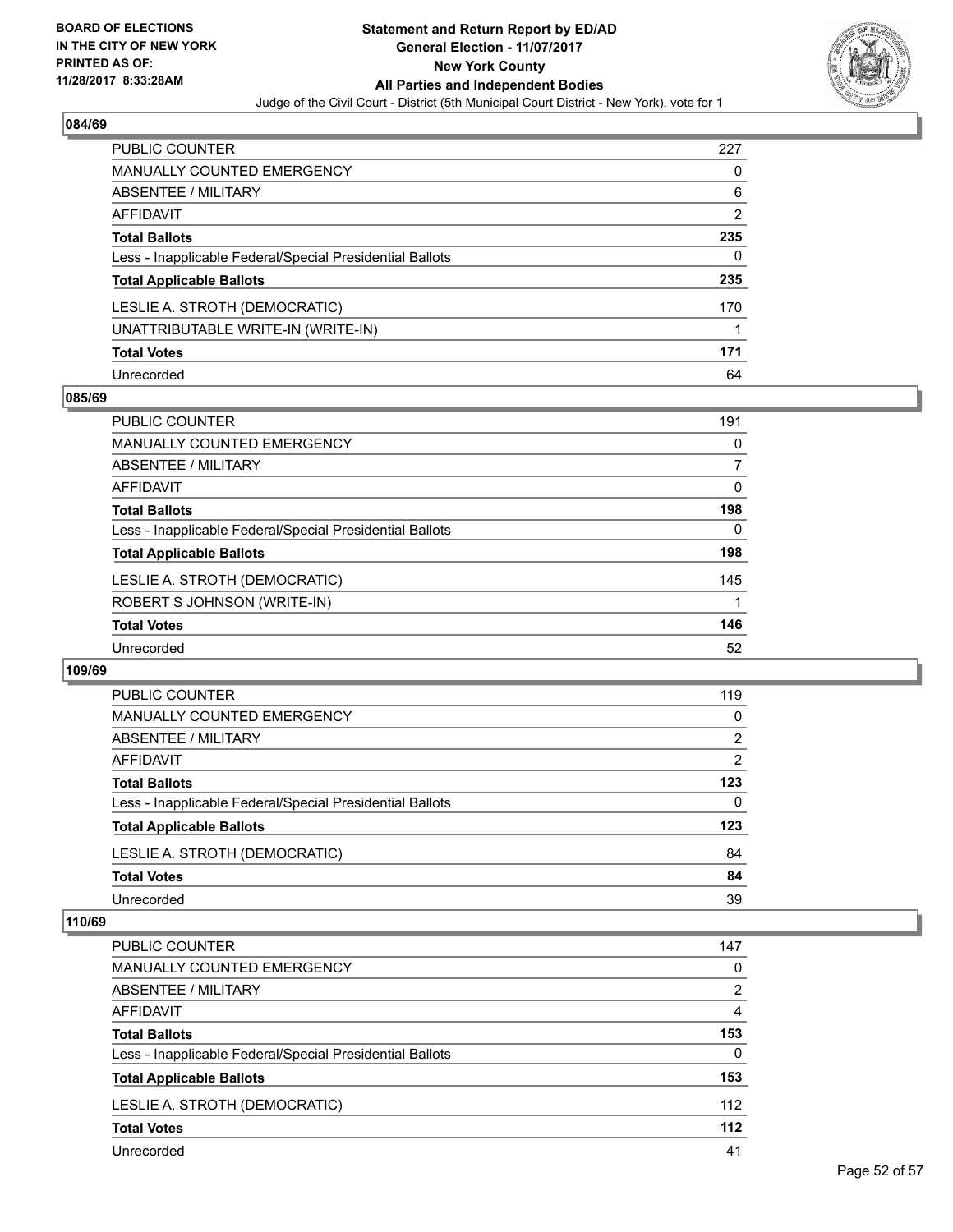

| <b>PUBLIC COUNTER</b>                                    | 190 |
|----------------------------------------------------------|-----|
| <b>MANUALLY COUNTED EMERGENCY</b>                        | 0   |
| ABSENTEE / MILITARY                                      | 5   |
| <b>AFFIDAVIT</b>                                         | 0   |
| <b>Total Ballots</b>                                     | 195 |
| Less - Inapplicable Federal/Special Presidential Ballots | 0   |
| <b>Total Applicable Ballots</b>                          | 195 |
| LESLIE A. STROTH (DEMOCRATIC)                            | 143 |
| IRIS J. KORMAN (WRITE-IN)                                |     |
| SHELDON FINE (WRITE-IN)                                  | 1   |
| UNATTRIBUTABLE WRITE-IN (WRITE-IN)                       | 1   |
| <b>Total Votes</b>                                       | 146 |
| Unrecorded                                               | 49  |

## **112/69**

| <b>PUBLIC COUNTER</b>                                    | 142   |
|----------------------------------------------------------|-------|
| <b>MANUALLY COUNTED EMERGENCY</b>                        | 0     |
| ABSENTEE / MILITARY                                      | 3     |
| AFFIDAVIT                                                |       |
| <b>Total Ballots</b>                                     | 146   |
| Less - Inapplicable Federal/Special Presidential Ballots | 0     |
| <b>Total Applicable Ballots</b>                          | 146   |
| LESLIE A. STROTH (DEMOCRATIC)                            | 112   |
| <b>Total Votes</b>                                       | $112$ |
| Unrecorded                                               | 34    |

| <b>PUBLIC COUNTER</b>                                    | 186      |
|----------------------------------------------------------|----------|
| <b>MANUALLY COUNTED EMERGENCY</b>                        | 0        |
| ABSENTEE / MILITARY                                      | 6        |
| AFFIDAVIT                                                | 2        |
| <b>Total Ballots</b>                                     | 194      |
| Less - Inapplicable Federal/Special Presidential Ballots | $\Omega$ |
| <b>Total Applicable Ballots</b>                          | 194      |
| LESLIE A. STROTH (DEMOCRATIC)                            | 153      |
| PHILIPPE BENNETT (WRITE-IN)                              |          |
| <b>Total Votes</b>                                       | 154      |
| Unrecorded                                               | 40       |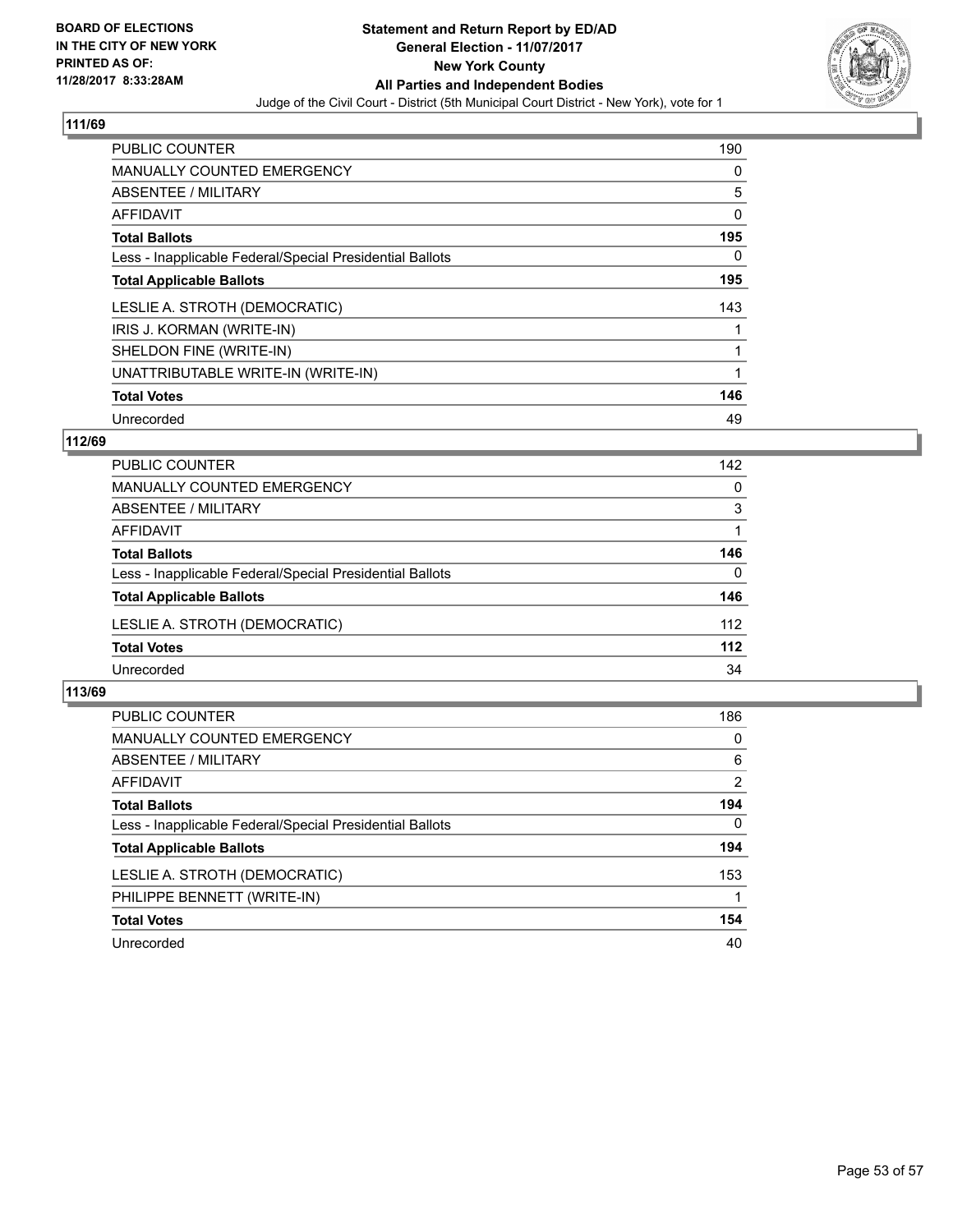

| PUBLIC COUNTER                                           | 75 |
|----------------------------------------------------------|----|
| MANUALLY COUNTED EMERGENCY                               | 0  |
| ABSENTEE / MILITARY                                      | 2  |
| AFFIDAVIT                                                | 2  |
| <b>Total Ballots</b>                                     | 79 |
| Less - Inapplicable Federal/Special Presidential Ballots | 0  |
| <b>Total Applicable Ballots</b>                          | 79 |
| LESLIE A. STROTH (DEMOCRATIC)                            | 58 |
| <b>Total Votes</b>                                       | 58 |
| Unrecorded                                               | 21 |

| PUBLIC COUNTER                                           | 166 |
|----------------------------------------------------------|-----|
| MANUALLY COUNTED EMERGENCY                               | 0   |
| ABSENTEE / MILITARY                                      | 4   |
| AFFIDAVIT                                                | 0   |
| <b>Total Ballots</b>                                     | 170 |
| Less - Inapplicable Federal/Special Presidential Ballots | 0   |
| <b>Total Applicable Ballots</b>                          | 170 |
| LESLIE A. STROTH (DEMOCRATIC)                            | 129 |
| <b>Total Votes</b>                                       | 129 |
| Unrecorded                                               | 41  |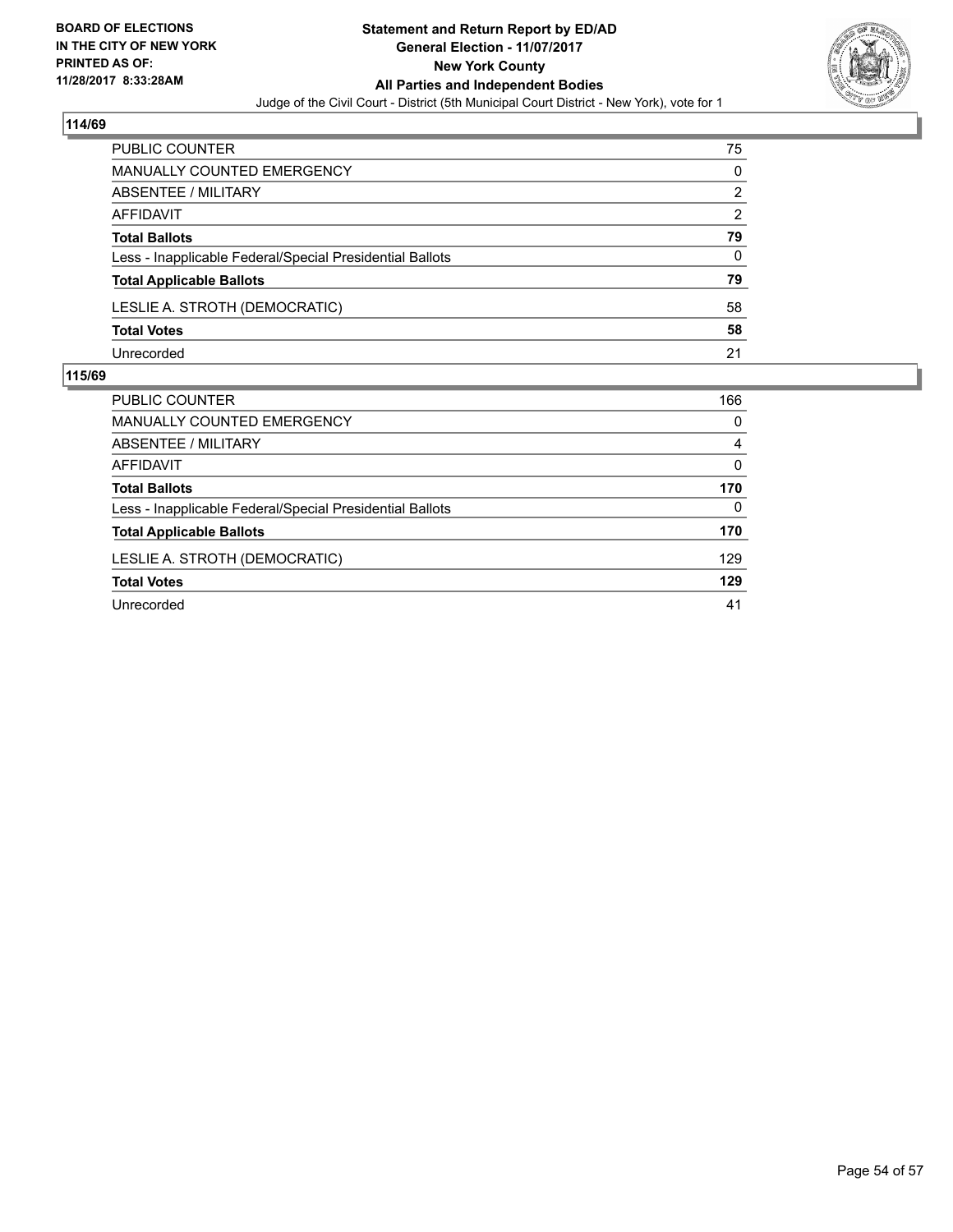

| <b>PUBLIC COUNTER</b>                                    | 274 |
|----------------------------------------------------------|-----|
| <b>MANUALLY COUNTED EMERGENCY</b>                        | 0   |
| <b>ABSENTEE / MILITARY</b>                               | 8   |
| <b>AFFIDAVIT</b>                                         | 4   |
| <b>Total Ballots</b>                                     | 286 |
| Less - Inapplicable Federal/Special Presidential Ballots | 0   |
| <b>Total Applicable Ballots</b>                          | 286 |
| LESLIE A. STROTH (DEMOCRATIC)                            | 183 |
| ALYSSA SMITH (WRITE-IN)                                  |     |
| <b>Total Votes</b>                                       | 184 |
| Unrecorded                                               | 102 |

#### **098/75**

| <b>PUBLIC COUNTER</b>                                    | 168 |
|----------------------------------------------------------|-----|
| <b>MANUALLY COUNTED EMERGENCY</b>                        | 0   |
| ABSENTEE / MILITARY                                      | 4   |
| AFFIDAVIT                                                | 0   |
| <b>Total Ballots</b>                                     | 172 |
| Less - Inapplicable Federal/Special Presidential Ballots | 0   |
| <b>Total Applicable Ballots</b>                          | 172 |
| LESLIE A. STROTH (DEMOCRATIC)                            | 119 |
| UNATTRIBUTABLE WRITE-IN (WRITE-IN)                       | 2   |
| <b>Total Votes</b>                                       | 121 |
| Unrecorded                                               | 51  |

| PUBLIC COUNTER                                           | 201 |
|----------------------------------------------------------|-----|
| <b>MANUALLY COUNTED EMERGENCY</b>                        | 0   |
| ABSENTEE / MILITARY                                      |     |
| AFFIDAVIT                                                |     |
| <b>Total Ballots</b>                                     | 209 |
| Less - Inapplicable Federal/Special Presidential Ballots | 0   |
| <b>Total Applicable Ballots</b>                          | 209 |
| LESLIE A. STROTH (DEMOCRATIC)                            | 150 |
| <b>Total Votes</b>                                       | 150 |
| Unrecorded                                               | 59  |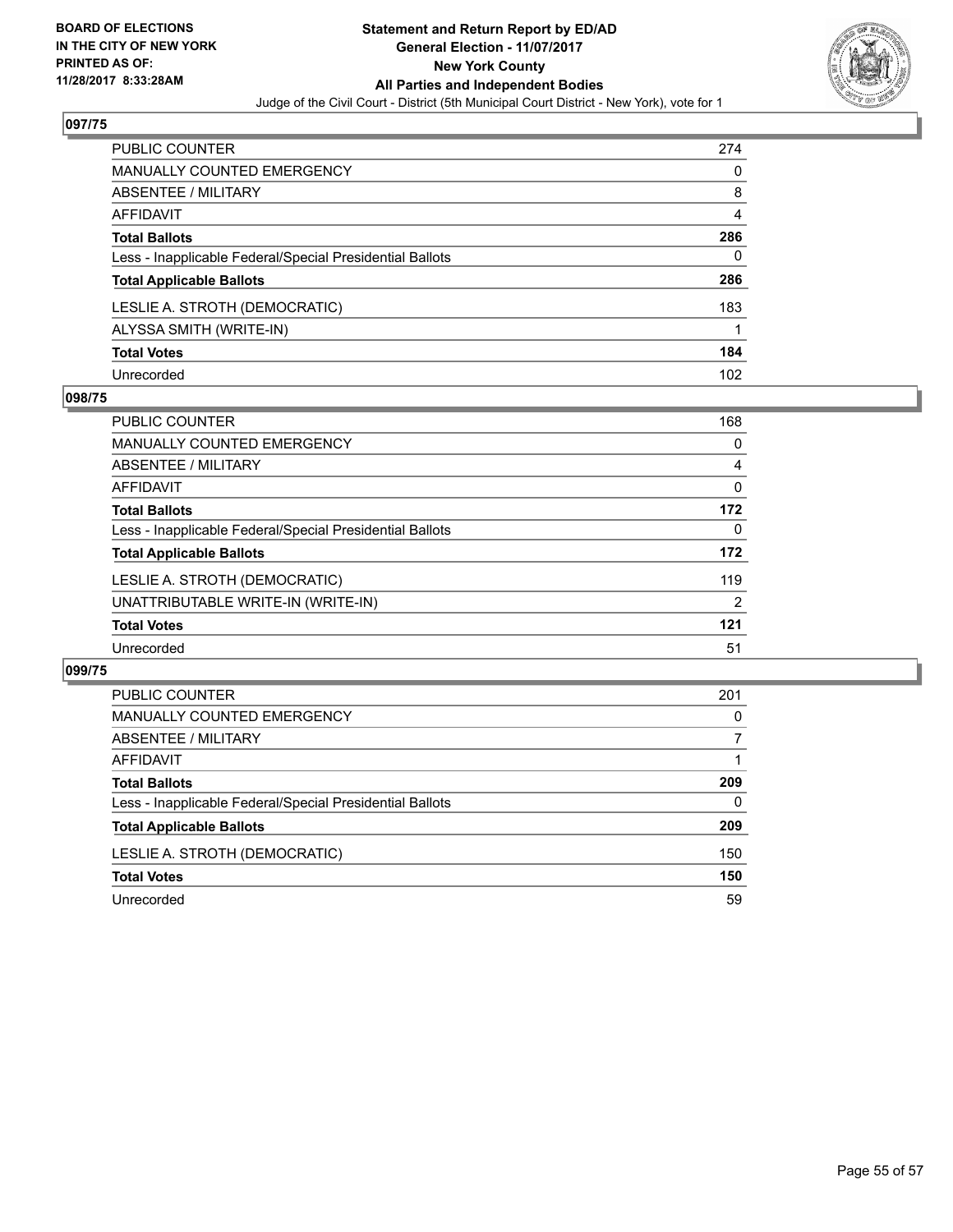

| <b>PUBLIC COUNTER</b>                                    | 199 |
|----------------------------------------------------------|-----|
| <b>MANUALLY COUNTED EMERGENCY</b>                        | 0   |
| ABSENTEE / MILITARY                                      | 9   |
| AFFIDAVIT                                                | 0   |
| <b>Total Ballots</b>                                     | 208 |
| Less - Inapplicable Federal/Special Presidential Ballots | 0   |
| <b>Total Applicable Ballots</b>                          | 208 |
| LESLIE A. STROTH (DEMOCRATIC)                            | 150 |
| DANIEL PERRINO (WRITE-IN)                                |     |
| TED TRIEF (WRITE-IN)                                     |     |
| <b>Total Votes</b>                                       | 152 |
| Unrecorded                                               | 56  |